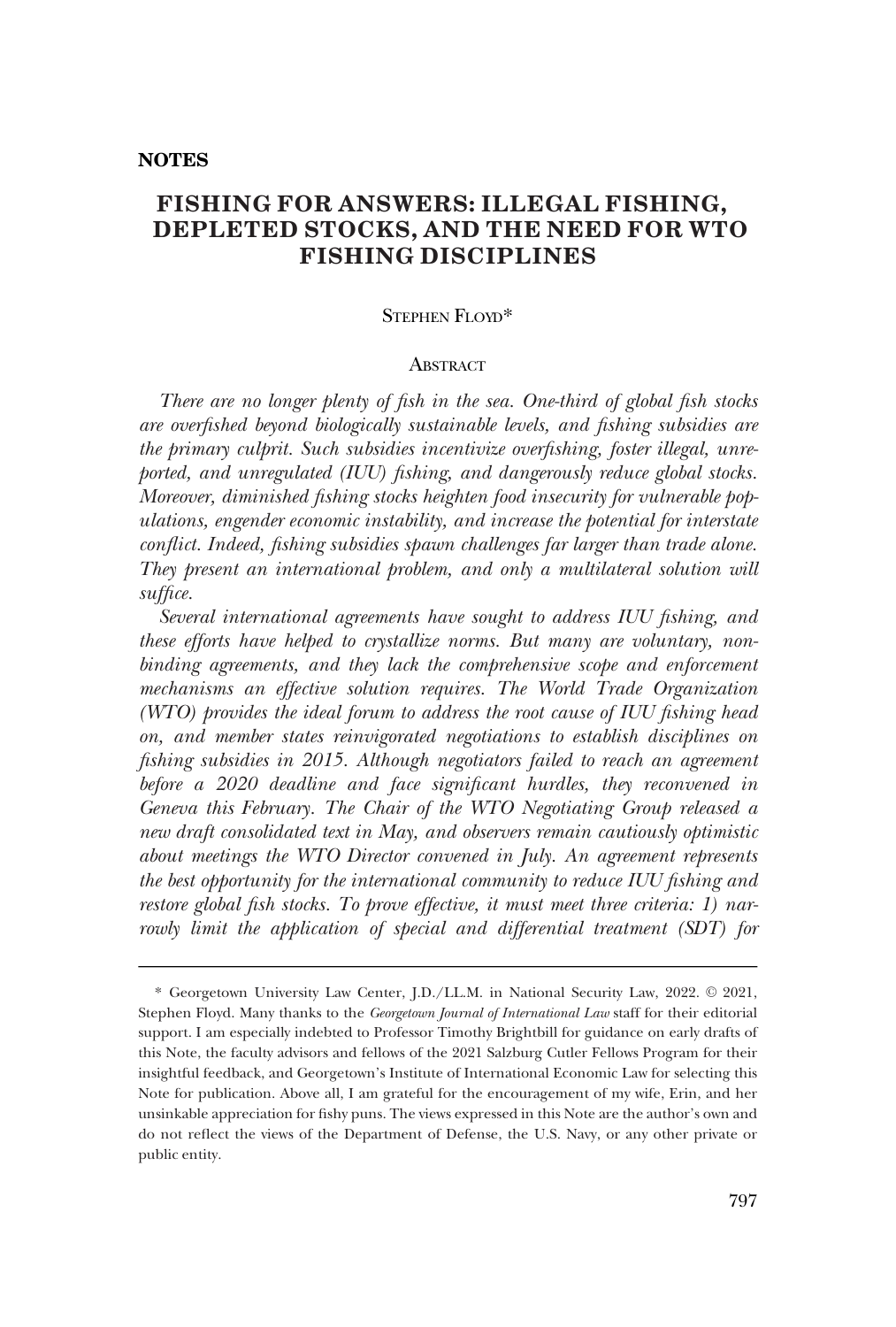*developing states; 2) establish objective mechanisms for stock assessments and IUU fishing designations; and 3) set a narrow scope for dispute panels to review decisions. Ultimately, if WTO member states fail to reach consensus, subsidies will continue to deplete global fish stocks, diminish confidence in the multilateral system, and increase the potential for maritime conflict.* 

| I.   |                                                           |                                                                                                   |     |
|------|-----------------------------------------------------------|---------------------------------------------------------------------------------------------------|-----|
| II.  |                                                           | THE WIDE WAKE OF FISHING SUBSIDIES<br>800                                                         |     |
| III. | SLIPPERY FISH: INTERNATIONAL FORA & THE GLOBAL DISCOURSE  |                                                                                                   |     |
|      | ON FISHING SUBSIDIES                                      |                                                                                                   | 808 |
| IV.  | CHASING THE WHITE WHALE: DOMESTIC REGULATIONS UNDER THE   |                                                                                                   |     |
|      | WTO FRAMEWORK                                             |                                                                                                   | 813 |
|      | WTO Constraints on Domestic Efforts to Regulate IUU<br>А. |                                                                                                   |     |
|      |                                                           |                                                                                                   | 814 |
|      |                                                           | Tuna-Dolphin I: Process, Production Method, and<br>1.                                             |     |
|      |                                                           | the Narrow Meaning of Necessity                                                                   | 815 |
|      |                                                           | The U.S.-Shrimp Dispute: Trapped Turtles and<br>2.                                                |     |
|      |                                                           | Article XX Shell Games                                                                            | 817 |
|      |                                                           | The Ten-Year Tuna-Labelling Dispute and Its Final<br>3.                                           |     |
|      |                                                           |                                                                                                   | 820 |
|      | B.                                                        | Impact and Efficacy: Can Member States Deter IUU Fishing                                          |     |
|      |                                                           | and Unsustainable Practices through WTO-Compliant                                                 |     |
|      |                                                           | $Regulations?\dots \dots \dots \dots \dots \dots \dots \dots \dots \dots \dots \dots \dots \dots$ | 823 |
| V.   | CASTING INTO THE WIND: CURRENT WTO NEGOTIATIONS &         |                                                                                                   |     |
|      |                                                           |                                                                                                   | 825 |
|      | А.                                                        |                                                                                                   | 826 |
|      | <b>B.</b>                                                 | The Authority and Scope of IUU Fishing Designations $\dots$ .                                     | 828 |
|      | C.                                                        | Stock Assessments and Overfished Designations                                                     | 830 |
|      | D.                                                        | Standards of Evidence, Dispute Settlement, and the Basis for                                      |     |
|      |                                                           | $Review \dots \dots \dots \dots \dots \dots \dots \dots \dots \dots \dots \dots \dots \dots$      | 831 |
|      | Е.                                                        | Special and Differential Treatment.                                                               | 832 |
| VI.  |                                                           |                                                                                                   | 834 |
|      |                                                           |                                                                                                   |     |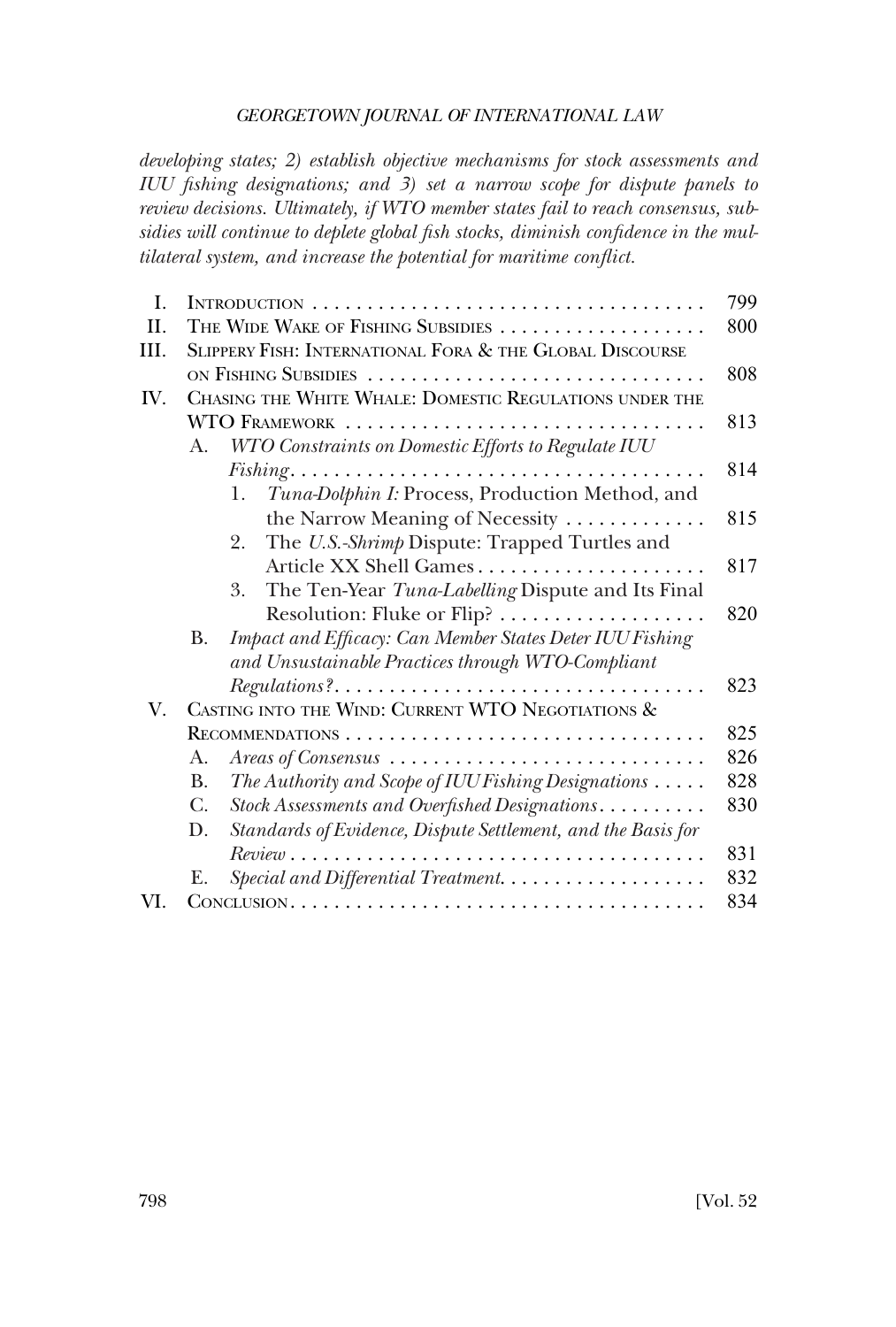# I. INTRODUCTION

<span id="page-2-0"></span>No longer are there plenty of fish in the sea. The Food and Agriculture Organization (FAO) of the United Nations has found that one third of global fish stocks are overfished and not within biologically sustainable levels.<sup>1</sup> Global tuna and mackerel populations declined by sixty percent between 1954 and 2006.<sup>2</sup> In the South China Sea, coastal fisheries have lost seventy to ninety-five percent of their stocks since the mid-twentieth century.<sup>3</sup> On the high seas, indiscriminate bottom trawling destroys 95% of sea mount coral with each pass.4 Fishing subsidies are the primary culprit behind these trends. To secure food supplies and protect a culturally significant industry, governments lavish large subsidies upon domestic fishing fleets. Such subsidies not only distort international trade but incentivize overfishing, foster illegal, unreported, and unregulated fishing (IUU) in distant seas, and dangerously reduce stocks. These policies compel local fishermen to fish further from shore at great personal risk, engender food insecurity, and create economic instability and the potential for conflict.<sup>5</sup> Fishing subsidies pose a challenge far larger than trade alone.

Producing social, economic, and environmental effects across borders and in disparate regions, fishing subsidies present an international problem, and only a multilateral solution will suffice. This Note considers how the international community can craft an effective agreement to eliminate harmful fishing subsidies, reduce IUU fishing, and hold violators accountable. In Part II, this Note will provide a general background on fishing subsidies and identify the myriad ways they distort

4. Charles R. Taylor, *Fishing with A Bulldozer: Options for Unilateral Action by the United States Under Domestic and International Law to Halt Destructive Bottom Trawling Practices on the High Seas*, 34 ENVIRONS ENV'T. L. & POL'Y J. 121, 167 (2010).

<sup>1.</sup> The State of World Fisheries and Aquaculture: Sustainability in Action, FOOD AND AGRICULTURE ORGANIZATION OF THE UNITED NATIONS 47 (2020), [http://www.fao.org/documents/card/en/c/](http://www.fao.org/documents/card/en/c/ca9229en) [ca9229en.](http://www.fao.org/documents/card/en/c/ca9229en)

<sup>2.</sup> Maria Jose Juan-Jorda, Iago Mosqueira, Andrew B. Cooper, Juan Freire & Nicholas K. Dulvy, *Global Population Trajectories of Tunas and Their Relatives*, 108 PROCEEDINGS OF THE NATIONAL ACADEMY OF SCIENCES OF THE UNITED STATES OF AMERICA 20650, 20650 (2011), [https://www.pnas.](https://www.pnas.org/content/108/51/20650.short) [org/content/108/51/20650.short.](https://www.pnas.org/content/108/51/20650.short)

*Trawling for Trouble: Why Do Chinese Fishermen Keep Getting Arrested?*, THE ECONOMIST (Apr. 14, 3. 2016),<https://www.economist.com/asia/2016/04/14/trawling-for-trouble>(noting that coastal fisheries in the South China Sea have lost 70-95% of their stocks since the 1950s).

<sup>5.</sup> See, e.g., TRISTAN IRSCHLINGER, INT'L INST. FOR SUSTAINABLE DEV., DEEP DIVE INTO FISHERIES SUBSIDIES, PART 1: SENEGAL AND THE SUFFERING SARDINELLA (2019), [https://www.iisd.org/](https://www.iisd.org/articles/deep-dive-fisheries-subsidies-part-1-senegal)  [articles/deep-dive-fisheries-subsidies-part-1-senegal](https://www.iisd.org/articles/deep-dive-fisheries-subsidies-part-1-senegal) ("A Senegalese fisher once said to me: 'I risk my life for fewer and fewer fish every day.'"); *Felonius Fishing: The Outlaw Sea*, THE ECONOMIST, Oct. 24, 2020, at 58–60.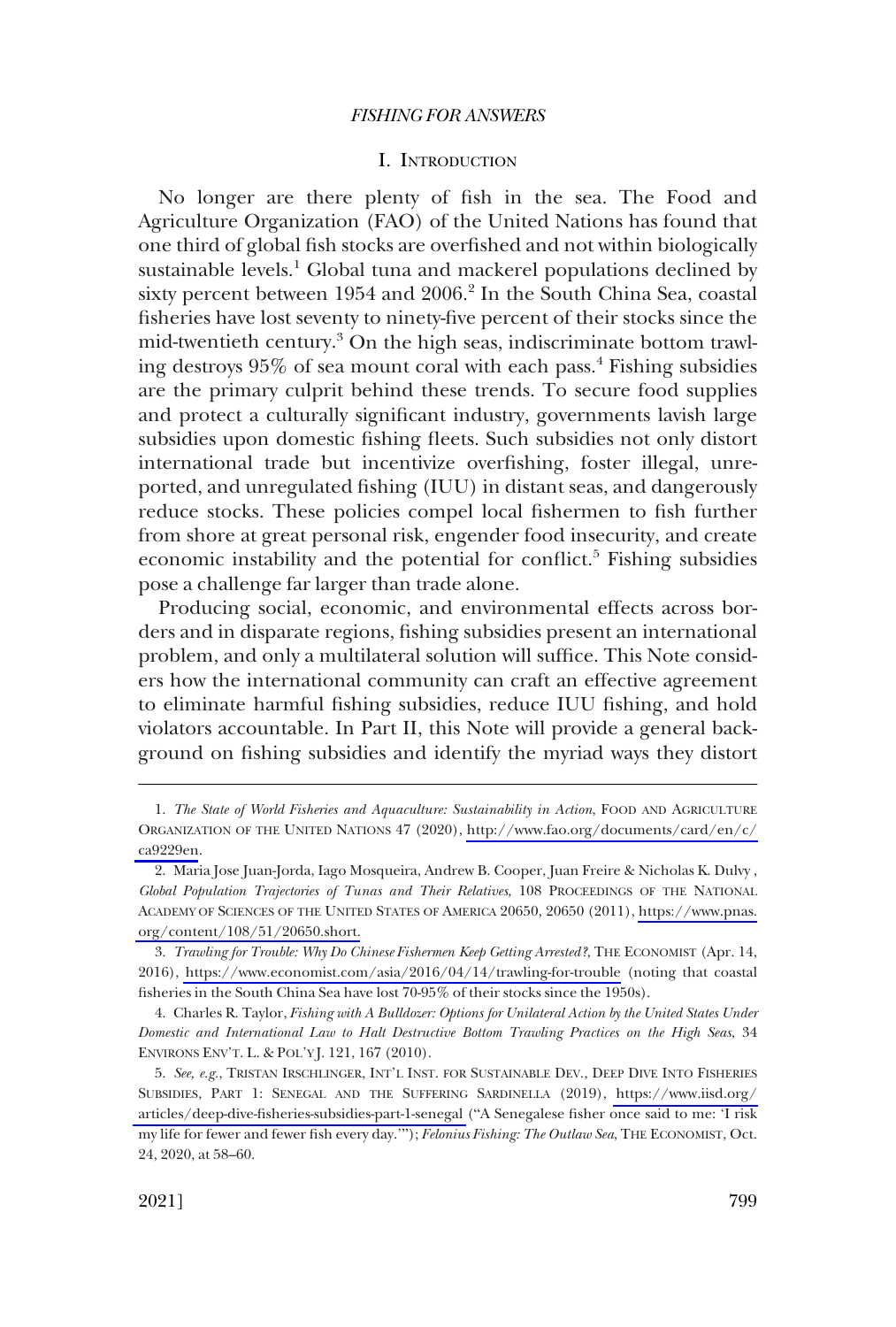<span id="page-3-0"></span>trade, harm the environment, and generate instability. Part III will then discuss the growing global concern about fishing subsidies and attempts to address their effects through international fora. While such efforts help to crystallize norms, the Note finds that they typically lack the appropriate scope or enforcement capability to provide a comprehensive solution.

The World Trade Organization (WTO) represents the best chance for a truly global solution to this problem. Part IV of this Note considers domestic regulatory efforts to address the effects of unsustainable, IUU fishing and argues that the existing WTO framework limits the efficacy of such piecemeal efforts. The Note therefore provides an overview of the WTO's current negotiations to craft new disciplines for fishing subsidies and concludes that any effective agreement on fishing disciplines must narrowly limit the application of special and differential treatment (SDT), establish effective mechanisms for stock assessments and IUU fishing designations, and set a narrow scope for dispute panels to review such decisions. If WTO member states fail to reach consensus or establish an ineffectual agreement, continued subsidies will further deplete global fish stocks, diminish confidence in the multilateral system, and contribute to a less secure world order.

# II. THE WIDE WAKE OF FISHING SUBSIDIES

In capitals around the world, policymakers and politicians view fishing subsidies as a means to protect culturally significant industries, provide jobs for coastal communities, and, most critically, secure food for their population. Indeed, in 2013, President Xi Jinping exhorted Chinese fishermen to "build bigger ships and venture even farther into the oceans and catch bigger fish."6 Beijing supports such rhetoric with massive subsidies, and the size of China's wild catch dwarfs that of other states.7 But China is not alone in this regard. Economists estimate that global fisheries subsidies exceeded \$35.4 billion in 2018, and China, the United States, South Korea, Japan, and the European Union comprised fifty-eight percent of such expenditures.<sup>8</sup>

<sup>6.</sup> *Trawling for Trouble: Why Do Chinese Fishermen Keep Getting Arrested?*, *supra* note 3.

<sup>7.</sup> *Id.* (comparing China's 2012 catch, at 13.9 million tons, with the U.S. and Japanese catch of 5.1 million and 3.6 million tons, respectively).

<sup>8.</sup> U. Rashid Sumaila, Daniel Skerritt, Anna Schuhbauer, Naazia Ebrahim, Yang Li, Hong Sik Kim, Tabitha Grace Mallory, Vicky W.L. Lam & Daniel Pauly , *Updated Estimates and Analysis of Global Fisheries Subsidies*, 109 MARINE POLICY 1, 2 (2019), [https://doi.org/10.1016/j.marpol.2019.](https://doi.org/10.1016/j.marpol.2019.103695)  [103695;](https://doi.org/10.1016/j.marpol.2019.103695) *see also* U. Rashid Sumaila, Ahmed S. Khan, Andrew J. Dyck, Reg Watson, Gordon Munro, Peter Tydemers & Daniel Pauly, *A Bottom-Up Re-Estimation of Global Fisheries Subsidies*, J.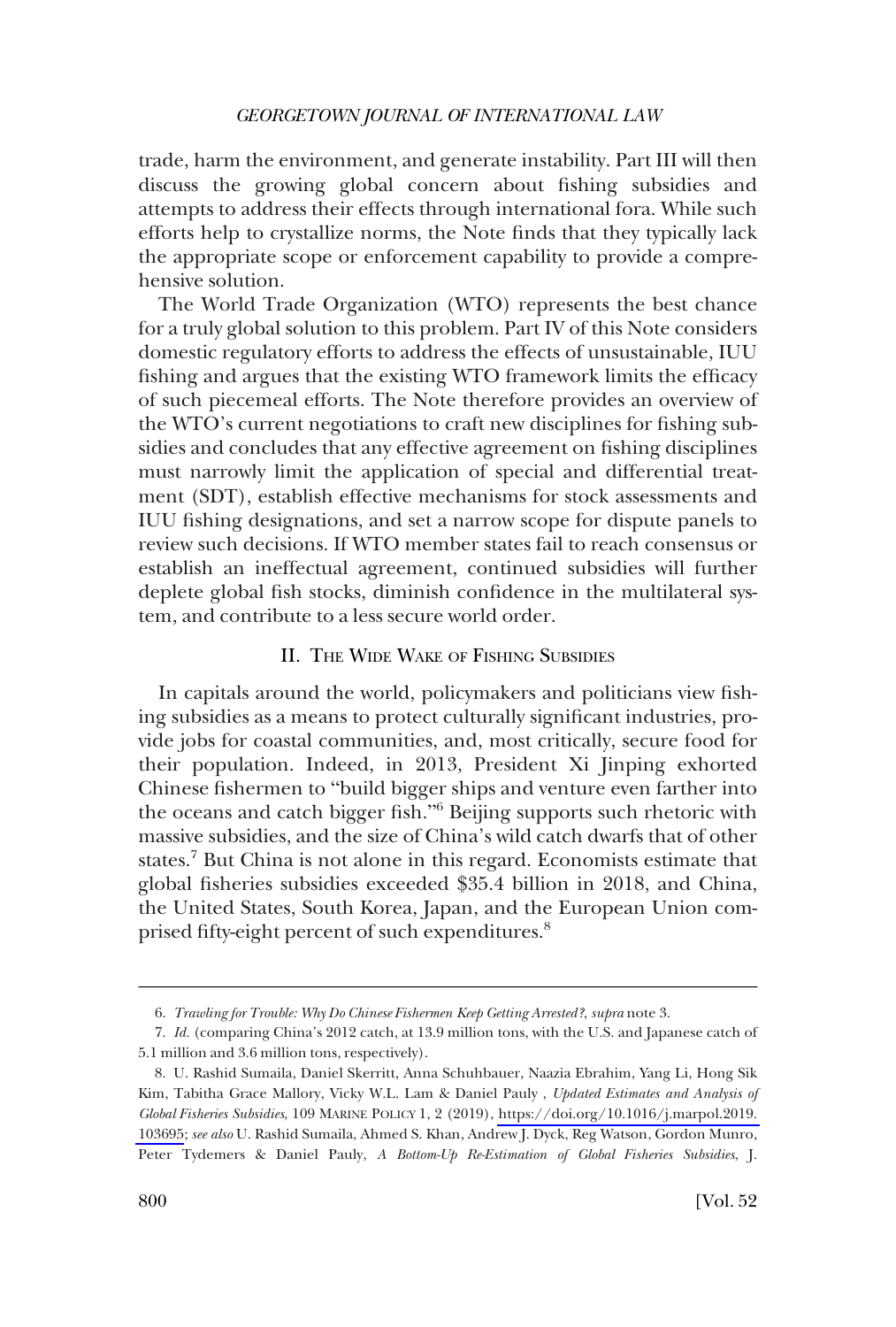At the outset, it is important to distinguish the various types of fisheries subsidies and identify those most likely to facilitate IUU fishing and create harmful social, economic, and environmental effects.<sup>9</sup> The Organization for Economic Cooperation and Development (OECD) identifies three distinct categories of fisheries subsidies: support for capital expenditures, such as the construction of new vessels; support that reduces fixed and variable fishing costs, such as fuel subsidies or free facilities to land fish; and support for fisheries management.<sup>10</sup> Others have sought to distinguish "good" subsidies from "bad" subsidies by distinguishing their effect on fisheries and the environment.<sup>11</sup> Similarly, in a recent paper, Marco Fugazza, an economist with the U.N. Conference on Trade and Development (UNCTAD), classified subsidies according to their impact on the fishing sector. He distinguished "beneficial subsidies dedicated to management, research, and other types of sustainability-oriented activities" from capital-enhancing subsidies and more "ambiguous" subsidies, such as vessel buy-back programs and coastal community development.<sup>12</sup> Fugazza noted that while "beneficial" subsidies can enhance environmental sustainability, capital-enhancing subsidies frequently facilitate stock depletion by increasing capacity.<sup>13</sup> Other studies have reinforced these findings.<sup>14</sup>

Fuel subsidies amount to twenty-two percent of global fishing support and exemplify the harm that capital-enhancing subsidies can cause.15 Scholars have established that reduced fuel prices distort

BIOECONOMICS,<http://dx.doi.org/10.1007/s10818-010-9091-8>(highlighting the proportion of fuel and capital-enhancing subsidies to total global fishing subsidies).

<sup>9.</sup> An array of studies has shown that the effect of fishing subsidies depends on its function or type. See Yutaro Sakai, Nobuyuki Yagi & U. Rashid Sumaila, *Fishery Subsidies: The Interaction Between Science and Policy*, 85 FISHERIES SCIENCE 439, 444 (2019), for an overview of such studies.

<sup>10.</sup> Basak Bayramoglu, Brian Copeland, Marco Fugazza & Jean-François Jacques, *Trade and Negotiations on Fisheries Subsidies*, VOXEU CEPR, Oct. 21, 2019, [https://voxeu.org/article/trade](https://voxeu.org/article/trade-and-negotiations-fisheries-subsidies)[and-negotiations-fisheries-subsidies.](https://voxeu.org/article/trade-and-negotiations-fisheries-subsidies)

<sup>11.</sup> *See, e.g.*, U. Rashid Sumaila, Vicky Lamb, Fre´de´ric Le Manachb, Wilf Swartzc, Daniel Pauly, *Global Fisheries Subsidies: An Updated Estimate*, 69 MARINE POLICY 189 (2015) (identifying boat construction, port renovation, fuel subsidies, and foreign access agreements as examples of "bad" subsidies that adversely impact the sustainability of fisheries), *quoted in* Bayramoglu, *supra* note 10.

<sup>12.</sup> Marco Fugazza & Tansug Ok, *Fish and Fisheries Products: from Subsidies to Non-Tariff Measures*, UNCTAD 4 (2019), [https://unctad.org/system/files/official-document/ser-rp-2019d6\\_en.pdf.](https://unctad.org/system/files/official-document/ser-rp-2019d6_en.pdf) 

<sup>13.</sup> *Id.* 

<sup>14.</sup> *See, e.g.*,Yutaro Sakai, Nobuyuki Yagi & U. Rashid Sumaila, *Fishery Subsidies: The Interaction between Science and Policy*, 85 FISHERIES SCIENCE 439 (2019) (demonstrating that subsidies which reduce fixed costs, such as fuel subsidies, directly contribute to the depletion of fish stocks).

<sup>15.</sup> James Bacchus & Inu Manak, *The Fate of the WTO and Global Trade Hangs on Fish*, FOREIGN POLICY, May 5, 2020, [https://foreignpolicy.com/2020/05/05/wto-global-trade-fisheries-fishing](https://foreignpolicy.com/2020/05/05/wto-global-trade-fisheries-fishing-subsidies/)[subsidies/.](https://foreignpolicy.com/2020/05/05/wto-global-trade-fisheries-fishing-subsidies/)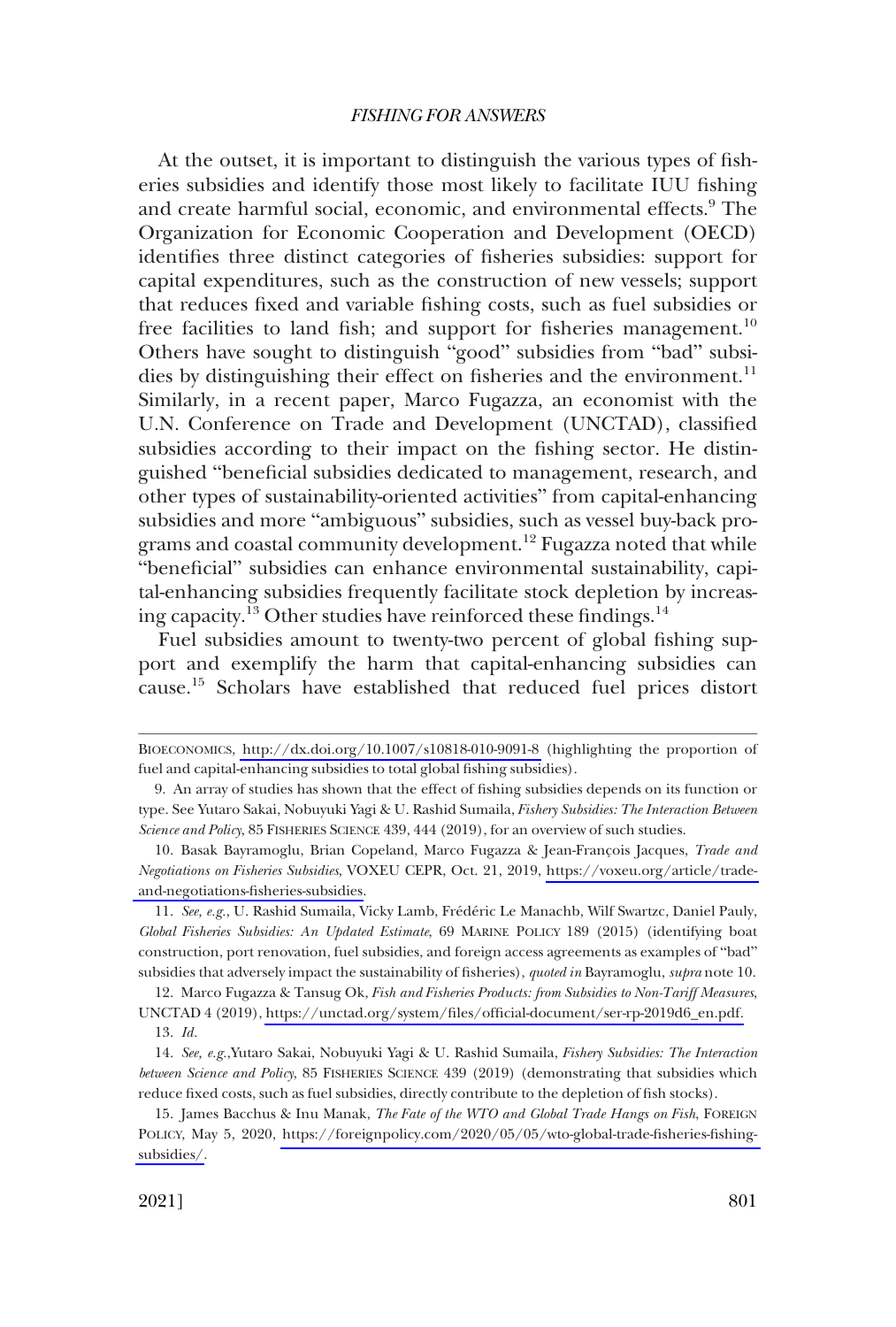market incentives, create overcapacity, and directly contribute to depleted stocks and IUU fishing.<sup>16</sup> Fuel subsidies also enable vessels to travel far beyond their own state's Exclusive Economic Zone (EEZ). Indeed, one study indicated that fifty-three percent of the high-seas catch would be unprofitable without the combination of fuel subsidies and lower-than-market crew wages.<sup>17</sup> For example, even after accounting for subsidies, Chinese fishing operations in the southwest Atlantic suffered an estimated net loss of \$98 million per year.<sup>18</sup> To complicate matters, many states obfuscate the exact amount of fuel subsidies they provide (a lack of transparency that will impede the WTO efforts discussed in Part III).<sup>19</sup> Such analyses clearly demonstrate the gross distortions that capital-enhancing subsidies catalyze. While governments support their fishing fleets with myriad policies, any successful effort to mitigate IUU fishing and its harmful effects must specifically address capital-enhancing subsidies and fully apply to China, Japan, Korea, the European Union, and the United States.<sup>20</sup>

Such efforts are urgent. Like all subsidies, government support to fisheries distorts trade, increases consumer costs, and harms the industries of other WTO members. But subsidies for the fishing industry also pose unique threats and generate three especially acute effects: irrevocable environmental damage, increased instability for coastal communities, and an elevated risk of interstate conflict. First, fisheries subsidies incentivize highly destructive methods that cause acute environmental harm. When a Chinese fishing fleet commenced operations just

18. Morenhout, *supra* note 16.

<sup>16.</sup> Tom Morenhout, *Support to Fuel Consumption for Fisheries*, INT'L INST. FOR SUSTAINABLE DEV. 1 (2019), [https://www.iisd.org/publications/support-fuel-consumption-fisheries;](https://www.iisd.org/publications/support-fuel-consumption-fisheries) *see also* Sakai et al., *supra* note 14, at 445–46.

Enric Sala, Juan Mayorga, Christopher Costello, David Kroodsma, Maria L. D. Palomares, 17. Daniel Pauly, U. Rashid Sumaila & Dirk Zeller, *The Economics of Fishing the High Sea*s, 4 SCIENCE ADVANCES (June 6, 2018), <http://dx.doi.org/10.1126/sciadv.aat2504>(leveraging satellite data and advanced analytics to assess fishing on the high seas and cast doubt on its profitability sans subsidies).

<sup>19.</sup> *Id.* (noting that WTO member notifications suggest \$2.59 billion in annual fuel subsidies, a number far below what one would expect based on other data sources and suggesting an acute lack of transparency).

*But cf.* Matteo Milazzo, *Subsidies in World Fisheries: A Re-Examination*, WORLD BANK 20. TECHNICAL PAPER NO. 406: FISHERIES SERIES 12 (Apr. 1998) (distinguishing beneficial environmental subsidies that may positively affect the health of fisheries from harmful capacityenhancing subsidies), [https://documents1.worldbank.org/curated/en/133031468776403491/](https://documents1.worldbank.org/curated/en/133031468776403491/pdf/multi-page.pdf) [pdf/multi-page.pdf;](https://documents1.worldbank.org/curated/en/133031468776403491/pdf/multi-page.pdf) Sarika Cullis-Suzuki & Daniel Pauly, *Marine Protected Area Costs as "Beneficial" Fisheries Subsidies: A Global Evaluation*, 38 COASTAL MANAGEMENT (2010) (arguing that Marine Protected Areas, assessed at \$870 million globally, constitute a beneficial form of subsidies), *discussed in* Sakai, *supra* note 14, at 3.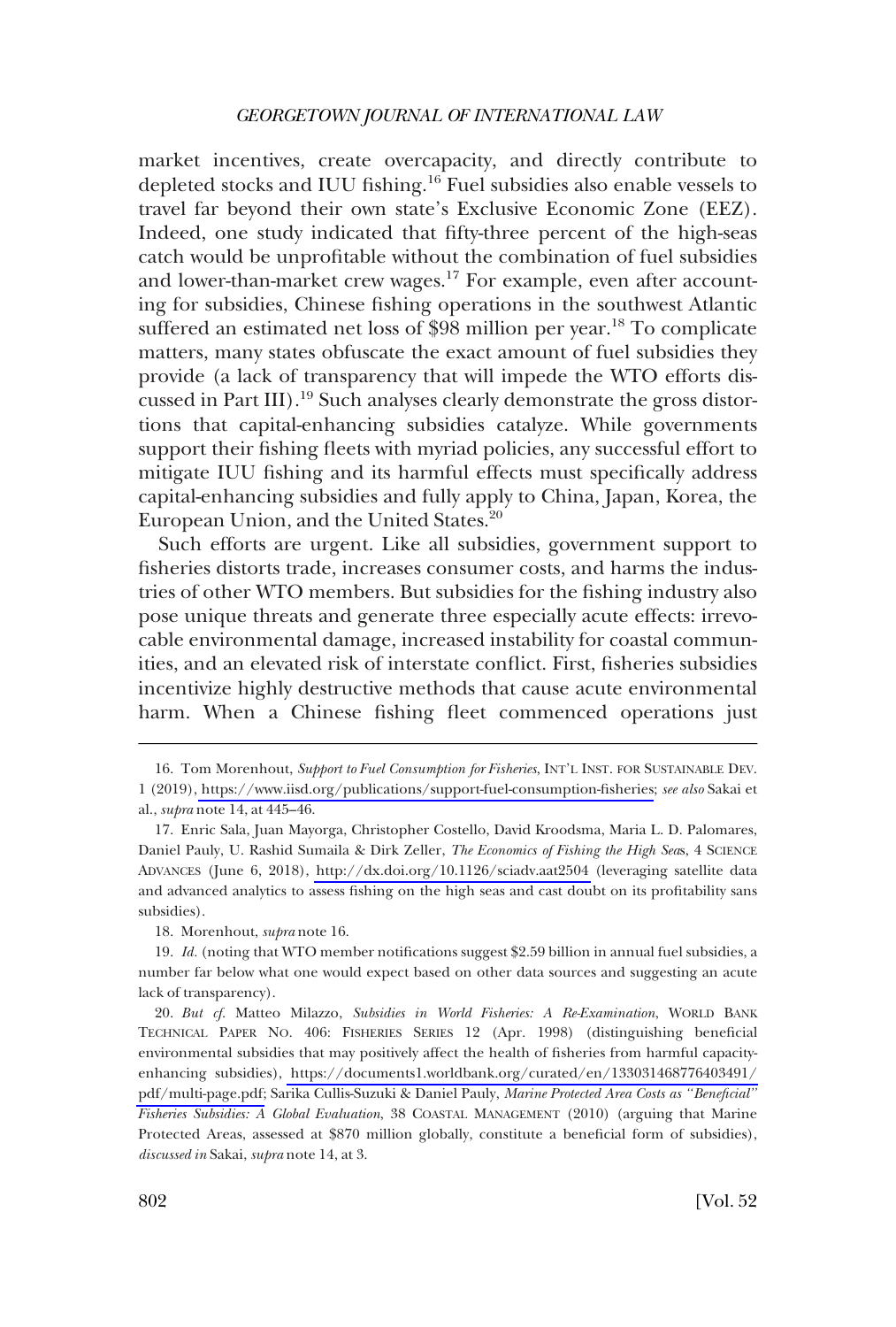outside of Peru's EEZ in summer 2020, the U.S. Embassy in Peru opined that such "overfishing can cause enormous ecological and economic damage."<sup>21</sup> For instance, deep-sea bottom trawling is notorious for its indiscriminate, enduring impact on the marine ecosystem. $22$ Although research indicates that sixty-four percent of high-seas bottom-trawling operations are unprofitable without subsidies, such destructive methods proliferate due to government support. $^{23}$  As fisheries cross maritime boundaries and may encompass the EEZs of multiple states, the destructive results of even a single fleet can be substantial.

Second, the overfishing incentivized by subsidies threatens entire marine ecosystems and the communities they sustain. Multiple studies have linked the impact of subsidies with the depletion of fishing stocks, $^{24}$  and some estimates indicate that sixty percent of all global fishing subsidies "directly encourages unsustainable, destructive, and . . . illegal fishing practices."<sup>25</sup> Such excess leads to "fishing down" the marine food web, a well-documented phenomenon in which diminished stocks force fishermen to target short-lived, planktivorous fish.<sup>26</sup> In the short-term, this yields an increased catch and sustains profits; however, these efforts ultimately destroy the food supply required for the large fish population to regenerate and destabilize the entire marine biome. Indeed, the World Bank has estimated that reduced subsidies would facilitate a hiatus for maritime biomass to regenerate and could eventually yield eighty-three billion dollars in benefits for the industry. $27$ 

Overfishing in West Africa provides a telling example. For generations, thiof—a species of grouper native to the region's coastal waters—

<sup>21.</sup> Susanne Rust, *Tensions Rise in Ecuador and Peru as Chinese Fishing Fleet Moves South from Galapagos*, L.A. TIMES, Sept. 23, 2020, [https://www.latimes.com/environment/story/2020-09-23/](https://www.latimes.com/environment/story/2020-09-23/tensions-rise-in-ecuador-and-peru-as-chinese-fishing-fleet-moves-south-from-galapagos)  [tensions-rise-in-ecuador-and-peru-as-chinese-fishing-fleet-moves-south-from-galapagos.](https://www.latimes.com/environment/story/2020-09-23/tensions-rise-in-ecuador-and-peru-as-chinese-fishing-fleet-moves-south-from-galapagos)

<sup>22.</sup> *See generally* Taylor, *supra* note 4, at 167 ("Each trawling pass destroys ninety-five to ninetyeight percent of all coral life on seamounts. . . .").

<sup>23.</sup> Sala, *supra* note 17, at 5 (finding that thirty-two percent of bottom trawling remains unprofitable even with subsidies); Taylor, *supra* note 4, at 132 (noting that few countries can engage in bottom-trawling practices due to the prohibitive costs of expensive gear and fuel).

<sup>24.</sup> Sakai, *supra* note 14, at 445.

<sup>25.</sup> The Future of Our Ocean: Next Steps and Priorities, GLOBAL OCEAN COMMISSION 7 (2016), [https://www.some.ox.ac.uk/wp-content/uploads/2016/03/GOC\\_2016\\_Report\\_FINAL\\_7\\_3.](https://www.some.ox.ac.uk/wp-content/uploads/2016/03/GOC_2016_Report_FINAL_7_3.low_1.pdf)  [low\\_1.pdf.](https://www.some.ox.ac.uk/wp-content/uploads/2016/03/GOC_2016_Report_FINAL_7_3.low_1.pdf)

<sup>26.</sup> *See, e.g.*, Daniel Pauly, Lilly Christensen, Johanne Dalsgaard, Rainer Froese & Francisco Torres Jr., *Fishing Down Marine Food Webs*, 279 SCIENCE 860 (1998) (discussing this phenomenon and finding that present exploitation patterns are unsustainable).

<sup>27.</sup> Press Release, Giving Oceans a Break Could Generate US\$83 Billion in Additional Benefits for *Fisheries*, THE WORLD BANK, Feb. 14, 2017, [https://www.worldbank.org/en/news/press-release/](https://www.worldbank.org/en/news/press-release/2017/02/14/giving-oceans-a-break-could-generate-83-billion-in-additional-benefits-for-fisheries) [2017/02/14/giving-oceans-a-break-could-generate-83-billion-in-additional-benefits-for-fisheries.](https://www.worldbank.org/en/news/press-release/2017/02/14/giving-oceans-a-break-could-generate-83-billion-in-additional-benefits-for-fisheries)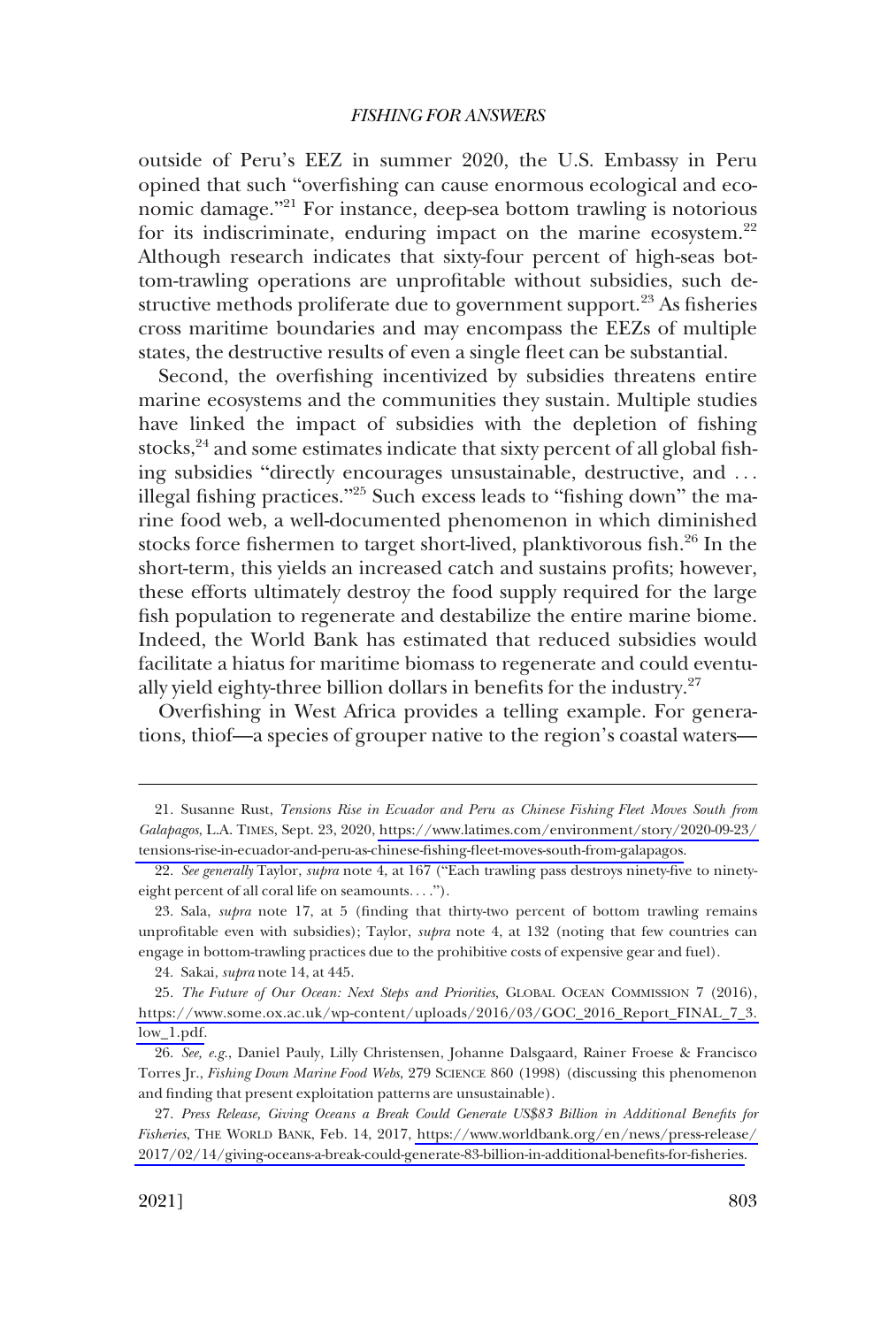served as a dietary staple and the primary ingredient for the region's most traditional dishes. Unfortunately, overfishing reduced the thiof stock to such an extent that ordinary Senegalese could rarely afford it.<sup>28</sup> As thiof stocks declined, the sardinella population grew. Fishermen increasingly targeted these smaller fish, and sardinella have now replaced thiof as an affordable protein source. But sardinella exist near the bottom of the maritime food web. If overfishing destroys sardinella stocks, thiof stocks cannot regenerate and there will be nothing further down the food chain to fish. $^{29}$  Scholars have documented the "fishing" down" phenomenon around the world, and the process threatens the food security and economic livelihood for entire regions. Indeed, global per capita fish consumption has doubled since the 1960s, and seafood provides a critical dietary source for more than three billion people.30 In West Africa, studies indicate that between twenty-three and sixty-four percent of people depend on the region's small-scale fisheries for an affordable source of protein.<sup>31</sup> When heavily subsidized, foreign fleets unsustainably fish, their actions jeopardize a critical protein source for vulnerable populations.<sup>32</sup>

Furthermore, the overfishing of industrial fleets deprives small-scale, artisanal fishermen of economic opportunity and attacks the foundation of coastal economies. It is estimated that large-scale fishing receives ninety percent of government subsidies, and "the developmental, economic, and social consequences of this inequity . . . impair the economic viability of the already vulnerable small-scale fishing sector."<sup>33</sup>

- 29. Irschlinger, *supra* note 5.
- 30. Bacchus & Manak, *supra* note 15.

31. Dyhia Belhabib, U. Rashid Sumaila & Daniel Pauly, *Feeding the Poor: Contribution of West African Fisheries to Employment and Food Security*, 111 OCEAN AND COASTAL MGMT 72, 73 (July 2015) (observing that nearly seven million people in West Africa depend on the region's fisheries for food security and jobs in related industries).

*See Stop Funding Overfishing*, GENEVA TRADE PLATFORM (Sept. 30, 2020, 10:30 AM), [https://](https://vimeo.com/462834417) 32. [vimeo.com/462834417](https://vimeo.com/462834417) (discussing the effects of overfishing and subsidies on people, coastal communities, and biodiversity). One panelist, Wakao Hanaoka, Seafood Legacy CEO, noted that the average age of Japanese fishermen is 65 years old and that they would not be able to operate without subsidies. Japanese fishing law seeks to address IUU fishing, fishing stock assessments with subsidies in January 2019.

33. Anna Schuhbauer, Ratana Chuenpagdee, William W.L. Cheung, Krista Greer & U. Rashid Sumaila, *How Subsidies Affect the Economic Viability of Small-Scale Fisheries*, 82 MARINE POL' Y 114, 114 (Aug. 2017).

<sup>28.</sup> Giant 'Noble' Thiof Gives Senegalese Fish-Lovers Crumbs of Comfort, REUTERS (May 22, 2020), [https://www.reuters.com/article/us-health-coronavirus-senegal-fish/giant-noble-thiof-gives-senegalese](https://www.reuters.com/article/us-health-coronavirus-senegal-fish/giant-noble-thiof-gives-senegalese-fish-lovers-crumbs-of-comfort-idUSKBN22Y1DG)[fish-lovers-crumbs-of-comfort-idUSKBN22Y1DG](https://www.reuters.com/article/us-health-coronavirus-senegal-fish/giant-noble-thiof-gives-senegalese-fish-lovers-crumbs-of-comfort-idUSKBN22Y1DG) ("High demand from Europe and over-fishing by foreign trawlers made it too expensive for many local families who had to cook . . . with cheaper alternatives.").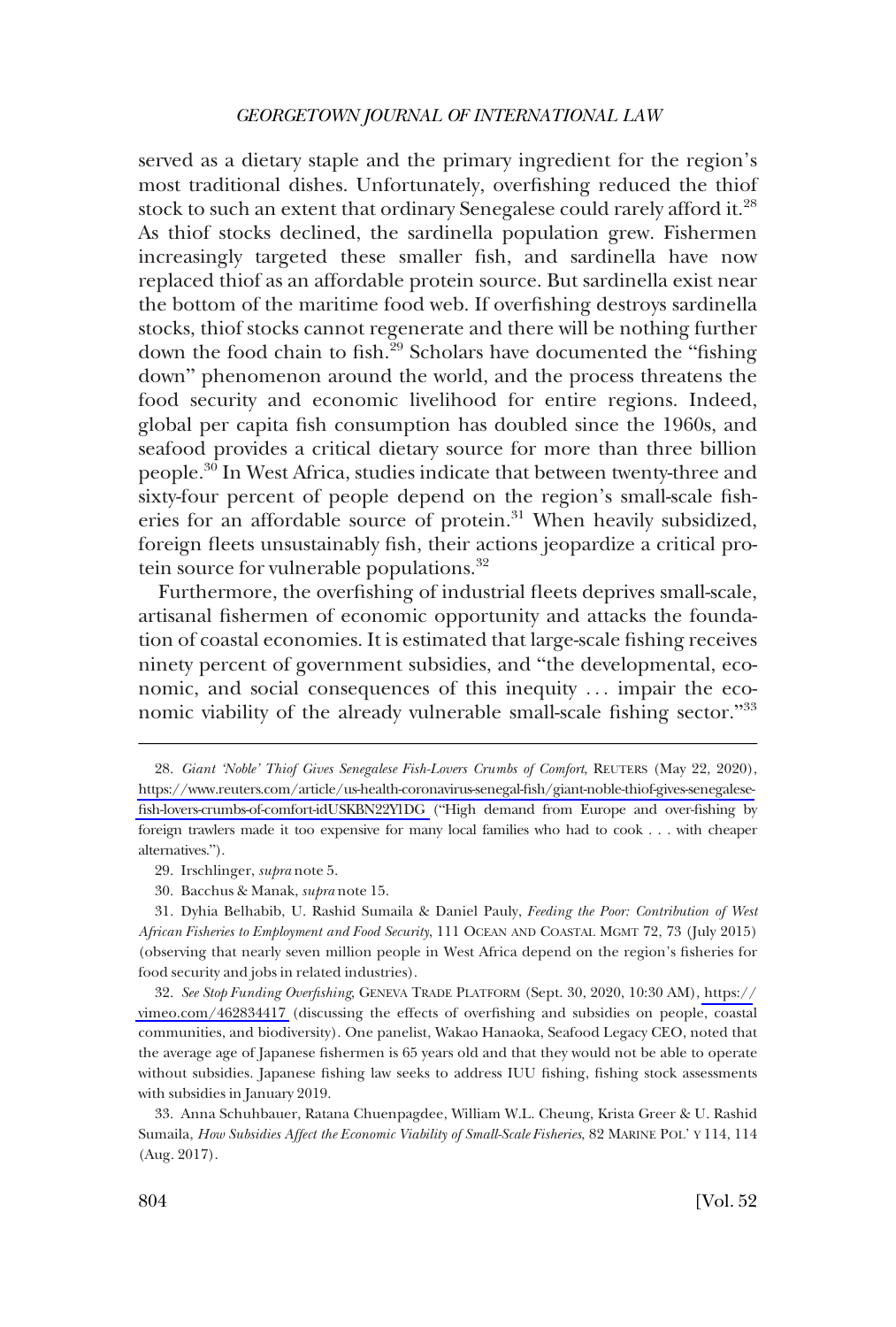Human rights organizations and academics have noted the "displacement and marginalization of the world's small-scale 'fisherfolk' and the resulting loss of access."34 In West Africa, small-scale sardinella fishing employs an estimated 200,000 people, but overfishing has engendered tense competition between these artisanal fishers and foreign fleets.<sup>35</sup> Nor are developed nations immune from these ecological and economic effects. For example, overfishing so severely depleted stocks in the Baltic Sea that the European Commission recently passed legislation paying fishermen to leave the industry.<sup>36</sup>

Third, subsidies for the fishing industry also implicate broader geopolitical interests and heighten the risk of interstate conflict.<sup>37</sup> As discussed, heavily subsidized, foreign fishing fleets cause environmental damage at sea and generate instability ashore; however, their activities often challenge the littoral state's sovereignty as well. The mix of economic instability, political grievance, and nationalism creates a potent cocktail, and disputes easily escalate. Perhaps the greatest risk for IUU fishing to spark conflict lies in the South China Sea. China uses its fishing fleets to support sweeping EEZ claims that encompass most of the sea and overlap with the Bruneian, Malaysian, Filipino, Vietnamese, and Indonesian claims. In the past decade, the People's Liberation Army-Navy (PLA-N) and Chinese Coast Guard have increased patrols near contested features in the South China Sea and stand ready to support Chinese-flagged vessels fishing in disputed waters.<sup>38</sup> Unsurprisingly, where territorial disputes, geopolitical rivalries, and

37. This phenomenon also implicates intrastate security. For instance, in the western and central Pacific Ocean, a "modern-day gold rush by international fishing fleets" has exploited the weak enforcement capabilities of Pacific Island nations and could cause the tuna fishery to collapse. *See* Andrew Norris, *The Fight for Fish*, 136 PROCEEDINGS 8, 34 (Aug. 2010) (discussing how such a collapse could increase poverty, destabilize governments, and create a maritime environment well suited to trafficking and lawlessness).

*Signaling Sovereignty: Chinese Patrols at Contested Reefs, Asia Maritime Transparency Initiative*  38. (Sept. 26, 2019), [https://amti.csis.org/signaling-sovereignty-chinese-patrols-at-contested-reefs/.](https://amti.csis.org/signaling-sovereignty-chinese-patrols-at-contested-reefs/) *See generally Global Conflict Tracker: Territorial Disputes in the South China Sea*, COUNCIL ON FOREIGN RELATIONS, [https://www.cfr.org/global-conflict-tracker/conflict/territorial-disputes-south-china](https://www.cfr.org/global-conflict-tracker/conflict/territorial-disputes-south-china-sea)[sea](https://www.cfr.org/global-conflict-tracker/conflict/territorial-disputes-south-china-sea) (discussing China's increased military presence near contested reefs and islands in the South China Sea).

<sup>34.</sup> CONSERVATION FOR THE ANTHROPOCENE: INTERDISCIPLINARY SCIENCE IN SUPPORT OF NATURE AND PEOPLE 74 (Philip Levin & Melissa R. Poe eds., 1st ed. 2017).

<sup>35.</sup> Across the continent as a whole, an estimated 35 million people are employed by the fishing industry. Dyhia Belhabib, U. Rashid Sumaila & Philippe Le Billion, *The Fisheries of Africa: Exploitation, Policy, and Maritime Security Trends*, 101 MARINE POLICY 80 (2019).

European Commission Press Release, Fisheries: EU Reaches Provisional Agreement on 36. Reducing Fishing Fleet in the Baltic with Support from EU Funds (Sept. 23, 2020), [https://ec.](https://ec.europa.eu/newsroom/mare/items/687505)  [europa.eu/newsroom/mare/items/687505](https://ec.europa.eu/newsroom/mare/items/687505).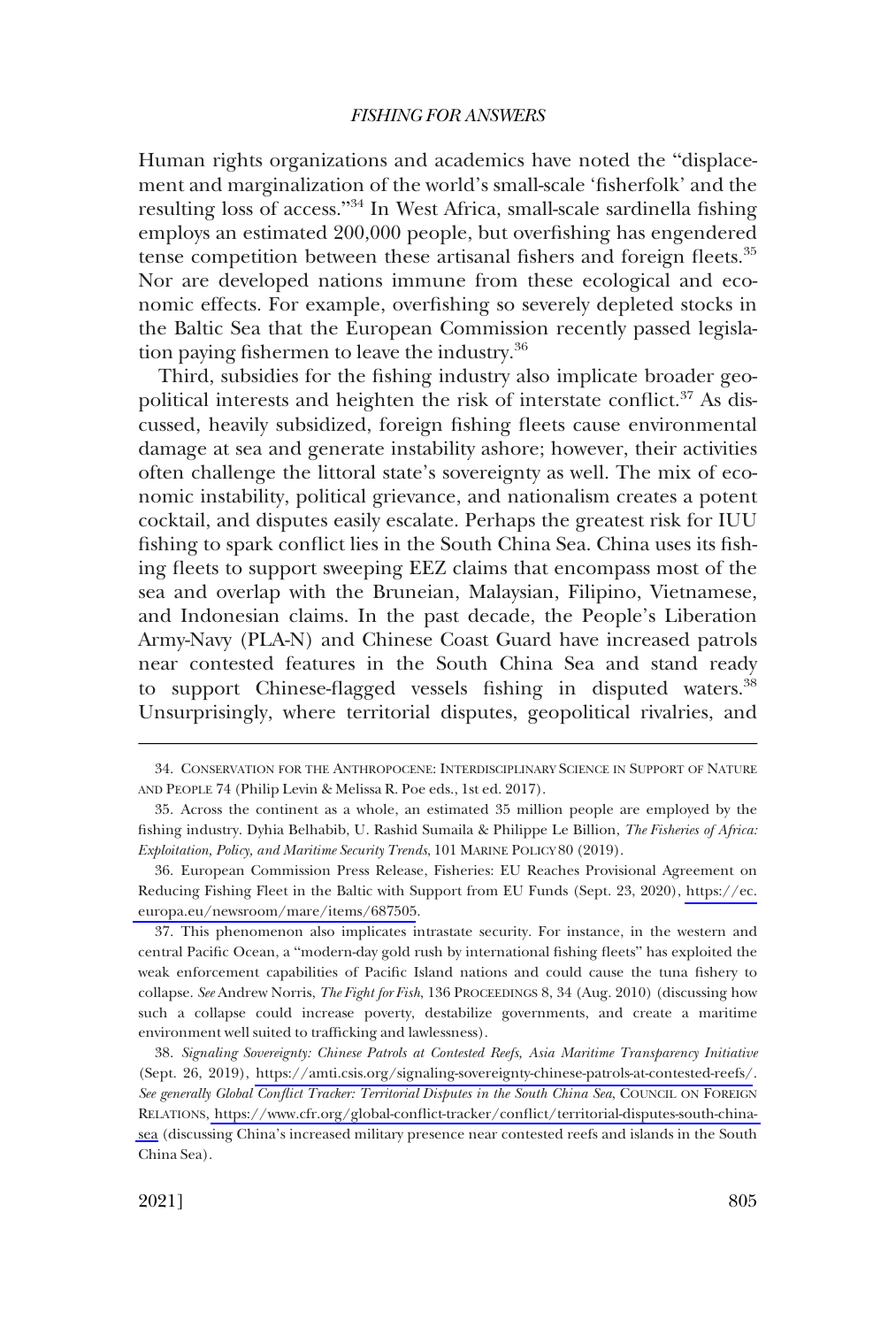historic animosities intermingle, conflict often arises. Indeed, in 2016, the Chinese Coast Guard rammed an Indonesian patrol boat that had interdicted a Chinese-flagged fishing vessel.<sup>39</sup> Similar standoffs are increasingly common within the Vietnamese EEZ.<sup>40</sup> While fishing subsidies did not create the South China Sea's volatile environment, they could provide the spark to a highly combustible situation.

The presence of China's distant waters fleet (DWF) outside the EEZ of South American states also demonstrates the nexus of subsidized fishing and interstate conflict.<sup>41</sup> In summer 2020, a large fishing Chinese fishing fleet trawled the South Pacific near the Galapagos Marine Reserve, an Ecuadorean national park. Leveraging satellite imagery and the ships' auto-reported geolocational data, analysts revealed that Chinese fishing vessels repeatedly turned off their mandatory automated identification system (AIS) during hours of darkness and transited into the Ecuadorian EEZ around the Galapagos Islands.<sup>42</sup> Such conduct not only threatened protected marine life but undermined Ecuadorian sovereignty and risked violent at-sea encounters. Indeed, when a Chinese fishing fleet violated the Argentine EEZ in 2019, Argentine sailors fired on the Chinese fishing boats.<sup>43</sup>

41. For more on China's Distant-Water Fleet, see Daniel Pauly, Dyhia Belhabib, Roland Blomeyer, William W W L Cheung, Andrés M Cisneros-Montemayor, Duncan Copeland, Sarah Harper, Vicky W Y Lam, Yining Mai, Frédéric Le Manach, Henrik Österblom, Ka Man Mok, Liesbeth van der Meer, Antonio Sanz, Soohyun Shon, U Rashid Sumaila, Wilf Swartz, Reg Watson, Yunlei Zhai & Dirk Zeller, *China's Distant-Water Fisheries in the 21st Century*, 15 FISH & FISHERIES 474, 477 (2014).

*Oceana Finds 300 Chinese Vessels Pillaging the Galapagos for Squid*, OCEANA (Sept. 2020), 42. [https://zenodo.org/record/4118526#.YN4wQGZuc-Q.](https://zenodo.org/record/4118526#.YN4wQGZuc-Q)

43. Christopher Woody, *The U.S. Military is Warning that China's Fishing Boats are Bullies and Could Start a War on the High Seas*, BUSINESS INSIDER (Jan. 4, 2019, 3:32 PM), [https://www.](https://www.businessinsider.com/us-warns-chinas-aggressive-fishing-boats-could-start-a-war-2019-1)  [businessinsider.com/us-warns-chinas-aggressive-fishing-boats-could-start-a-war-2019-1;](https://www.businessinsider.com/us-warns-chinas-aggressive-fishing-boats-could-start-a-war-2019-1) Juan Delgado, *Argentina Requests International Arrest Warrant for Chinese Vessel*, DIALOGO (Apr. 12, 2019), [https://](https://dialogo-americas.com/articles/argentina-requests-international-arrest-warrant-for-chinese-vessel/)  [dialogo-americas.com/articles/argentina-requests-international-arrest-warrant-for-chinese-vessel/](https://dialogo-americas.com/articles/argentina-requests-international-arrest-warrant-for-chinese-vessel/)  (describing Argentine Coast Guard efforts to interdict Chinese vessel illegally fishing in its exclusive economic zone, the dangerous maneuvers conducted by the fishing vessel in response, the firing of warning shots, and subsequent issuance of international arrest warrant); Eduardo Szklarz, *Argentine Navy Captures Chinese Vessel Fishing Illegally*, DIALOGO (May 19, 2020), https://

Joe Cochrane, *China's Coast Guard Rams Fishing Boat to Free it from Indonesian Authorities*, N.Y. 39. TIMES (Mar. 21, 2016), [https://www.nytimes.com/2016/03/22/world/asia/indonesia-south](https://www.nytimes.com/2016/03/22/world/asia/indonesia-south-china-sea-fishing-boat.html)[china-sea-fishing-boat.html.](https://www.nytimes.com/2016/03/22/world/asia/indonesia-south-china-sea-fishing-boat.html)

*See* Shashank Bengali & Vo Kieu Bao Uyen, *Sunken Boats. Stolen Gear. Fishermen are Prey as*  40. *China Conquers a Strategic Sea*, L.A. TIMES (Nov. 12, 2020), (quoting the Chairman of a Vietnamese fishing union who claimed that "the Vietnam government sees fishermen as a living monument to assert sovereignty" in the South China Sea), [https://www.latimes.com/world-nation/story/](https://www.latimes.com/world-nation/story/2020-11-12/china-attacks-fishing-boats-in-conquest-of-south-china-sea)  [2020-11-12/china-attacks-fishing-boats-in-conquest-of-south-china-sea.](https://www.latimes.com/world-nation/story/2020-11-12/china-attacks-fishing-boats-in-conquest-of-south-china-sea)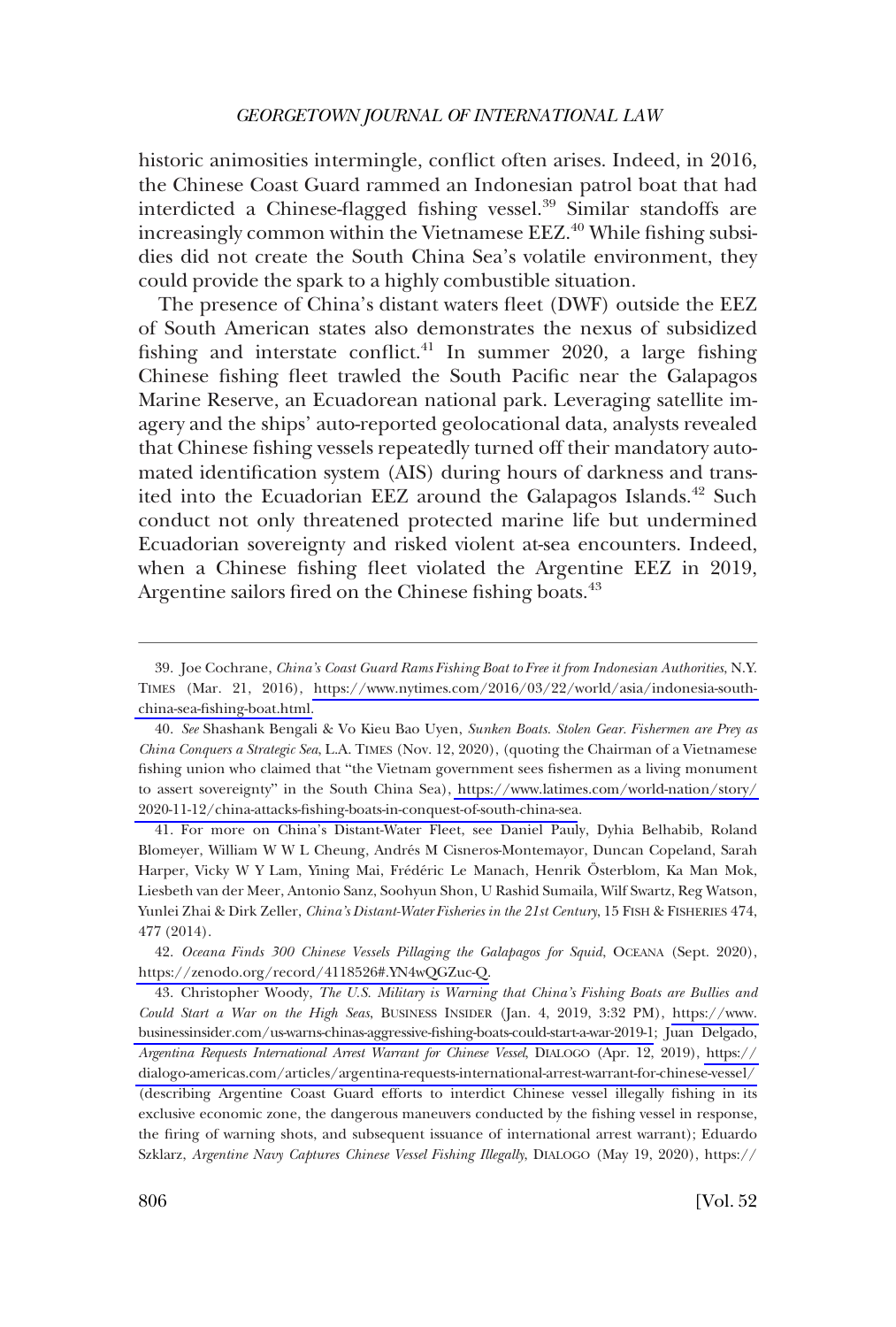Moreover, China's DWF employs similar tactics, techniques, and procedures when operating in other regions. For instance, Greenpeace observed that eighty percent of Chinese fishing vessels off the coast of West Africa had turned off their AIS. Among the eighteen vessels with AIS activated, ten of them incorrectly reported their Maritime Mobile Service Identity number or position.<sup>44</sup> A similar investigation indicated that the China National Fisheries Corporation "grossly falsified" the gross tonnage of their fishing vessels when requesting access to West African EEZs.<sup>45</sup> Such tactics highlight the challenges posed by IUU fishing. Senegal, Guinea-Bissau, Ghana, and Guinea require fishing vessels to declare their tonnage, report their catch, and activate monitoring devices.46 International agreements mandate that vessels greater than 300 gross tons operate AIS and accurately identify themselves, and it is common for states to implement more stringent standards for fishing vessels as well.<sup>47</sup> International and domestic laws regulate these issues, but such activities continue unabated. As the next two parts will discuss, the international community does not require more agreements that address the tactics of unsustainable IUU fishing. Rather, it needs an agreement to attack the root cause: capital-enhancing fishing subsidies.

For reasons of ecology, economics, and security, it is imperative that the global community craft an agreement to reduce fishing subsidies. Such policies do more than distort trade. They incentivize IUU fishing and dangerous practices that degrade the environment, threaten critical food supplies, and foster domestic and international instability. Fortunately, a global discourse about these issues has emerged in recent years. The following part will consider such calls to action,

[dialogo-americas.com/articles/argentine-navy-captures-chinese-vessel-fishing-illegally/;](https://dialogo-americas.com/articles/argentine-navy-captures-chinese-vessel-fishing-illegally/) Ian Urbina, *Unmasking China's invisible fleet in North Korean waters*, CANADIAN BROADCASTING CORPORATION (July 23, 2020), [https://newsinteractives.cbc.ca/longform/china-at-sea;](https://newsinteractives.cbc.ca/longform/china-at-sea) Ian Urbina, *How China's Expanding Fishing Fleet Is Depleting the World's Ocean*, YALE ENV'T 360 (Aug. 17, 2020), [https://e360.yale.edu/features/how-chinas-expanding-fishing-fleet-is-depleting](https://e360.yale.edu/features/how-chinas-expanding-fishing-fleet-is-depleting-worlds-oceans)[worlds-oceans.](https://e360.yale.edu/features/how-chinas-expanding-fishing-fleet-is-depleting-worlds-oceans)

GREENPEACE, AFRICA'S FISHERIES' PARADISE AT A CROSSROADS: INVESTIGATING CHINESE 44. COMPANIES' ILLEGAL FISHING PRACTICES IN WEST AFRICA, 20, 35–38 (2015), [https://issuu.com/](https://issuu.com/gpchina/docs/africa___s_fisheries____paradise_at) [gpchina/docs/africa\\_\\_\\_s\\_fisheries\\_\\_\\_\\_paradise\\_at.](https://issuu.com/gpchina/docs/africa___s_fisheries____paradise_at).

<sup>45.</sup> *Id.* at 22.

<sup>46.</sup> *Id.* at 21, 24–27.

*AIS Transponders: Regulations for Carriage of AIS*, INT'L MAR. ORG., [https://www.imo.org/en/](https://www.imo.org/en/OurWork/Safety/Pages/AIS.aspx)  47. [OurWork/Safety/Pages/AIS.aspx;](https://www.imo.org/en/OurWork/Safety/Pages/AIS.aspx) *see, e.g.*, Council Directive 2002/59/EC, art. 6a, 2002 (EC) (requiring any fishing vessel with an overall length greater than fifteen meters to install AIS and operate it at all times).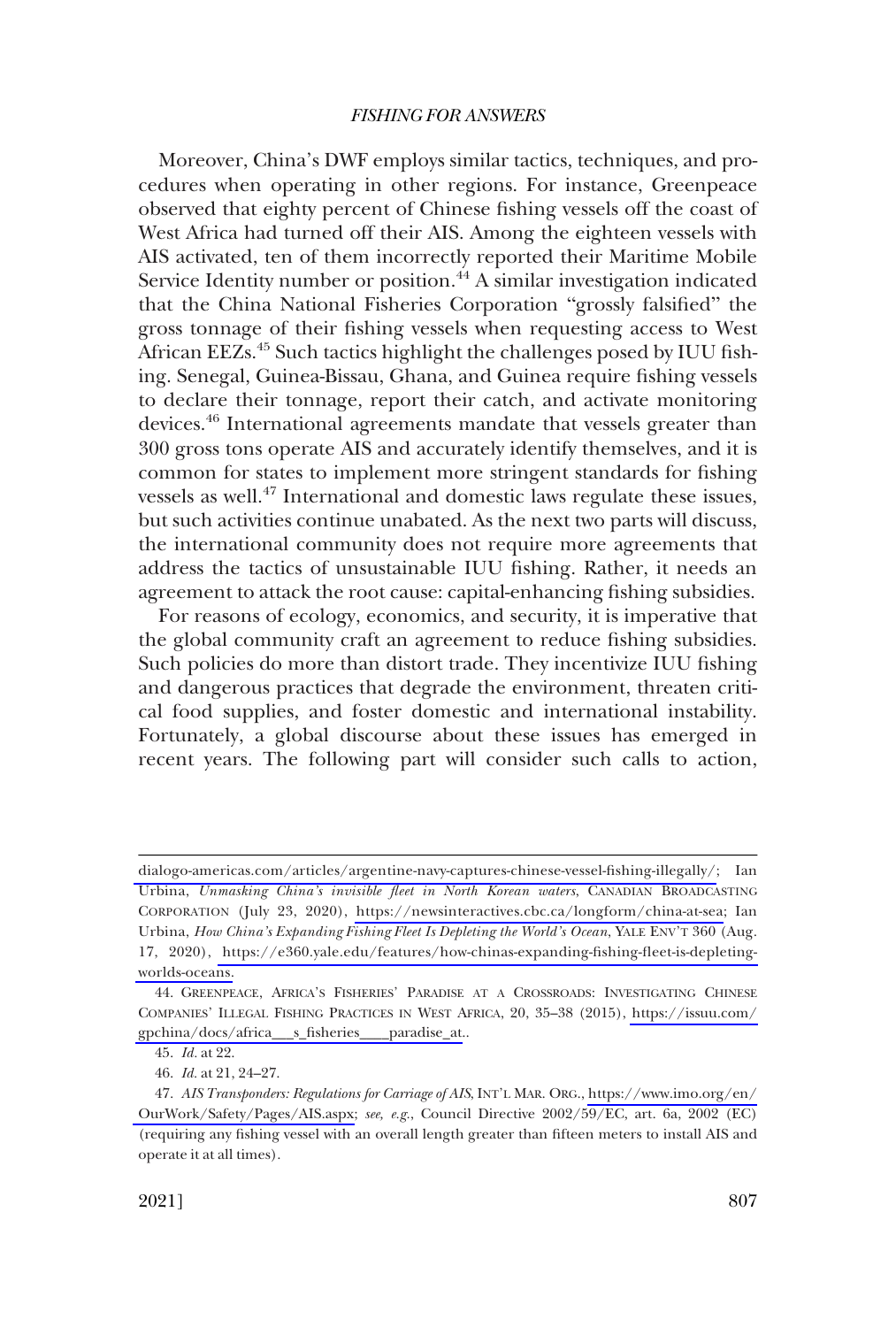<span id="page-11-0"></span>evaluate previous efforts, and assess whether international fora and regional agreements can effect the necessary change.

# III. SLIPPERY FISH: INTERNATIONAL FORA & THE GLOBAL DISCOURSE ON FISHING SUBSIDIES

In 2015, the UN General Assembly promulgated seventeen sustainable development goals (SDG). SDG 14, entitled "Life Below Water," called on all member states to adopt policies to "conserve and sustainably use the oceans, seas and marine resources" and set 2020 as a target date. SDG 14.4 established a goal to end "destructive" IUU fishing practices and return global fish stocks to biologically sustainable levels, <sup>48</sup> while SDG 14.6 called upon states to "prohibit certain forms of fisheries subsidies which contribute to overcapacity and overfishing, eliminate subsidies that contribute to [IUU] fishing and refrain from introducing new such subsidies ...."<sup>49</sup> Although such declarations are not binding, SDG 14 has imbued global discourse with a sense of urgency and focused attention directly on capital-enhancing fishing subsidies. For instance, the Inter-Agency and Expert Group on Development Goal Indicators explicitly established the "dollar value of negative fishery subsidies against [the] 2015 baseline" as the metric for measuring progress towards SDG 14.6.<sup>50</sup> Moreover, many observers credit SDG 14.6 with the WTO's renewed attention on fishing subsidies, and the working group established 2019 as the deadline for a draft agreement to comply with the SDG target. $51$ 

SDG 14 represents only one effort to address fishing subsidies and IUU fishing, and the last decade has witnessed other movement toward this goal. To be sure, many of these agreements are non-binding and reflect aspirational rather than substantive steps. However, such commitments raise awareness and generate consensus on which future efforts can build. For instance, the FAO International Plan of Action to Prevent, Deter, and Eliminate IUU Fishing (IPOA-IUU) set forth comprehensive best practices for states to manage fisheries in accordance

*Sustainable Development Goal 14.4: Harvesting and Overfishing*, UNITED NATIONS CONF. ON 48. TRADE AND DEV. (2016), [https://stats.unctad.org/Dgff2016/planet/goal14/target\\_14\\_4.html.](https://stats.unctad.org/Dgff2016/planet/goal14/target_14_4.html)

*Sustainable Development Goal 14.6: Sustainable Fishing*, UNITED NATIONS CONF. ON TRADE AND 49. DEV. (2016), [https://stats.unctad.org/Dgff2016/planet/goal14/target\\_14\\_6.html](https://stats.unctad.org/Dgff2016/planet/goal14/target_14_6.html) [hereinafter SDG 14.6].

<sup>50.</sup> *Id.* 

*See* World Trade Organization, Fisheries Subsidies Ministerial Statement of 13 December 51. 2017, WTO Doc. WT/MIN (17)/64/WT/L/1-31 (2017), [https://docs.wto.org/dol2fe/Pages/](https://docs.wto.org/dol2fe/Pages/SS/directdoc.aspx?filename=q:/WT/MIN17/64.pdf&Open=True)  [SS/directdoc.aspx?filename=q:/WT/MIN17/64.pdf&Open=True](https://docs.wto.org/dol2fe/Pages/SS/directdoc.aspx?filename=q:/WT/MIN17/64.pdf&Open=True).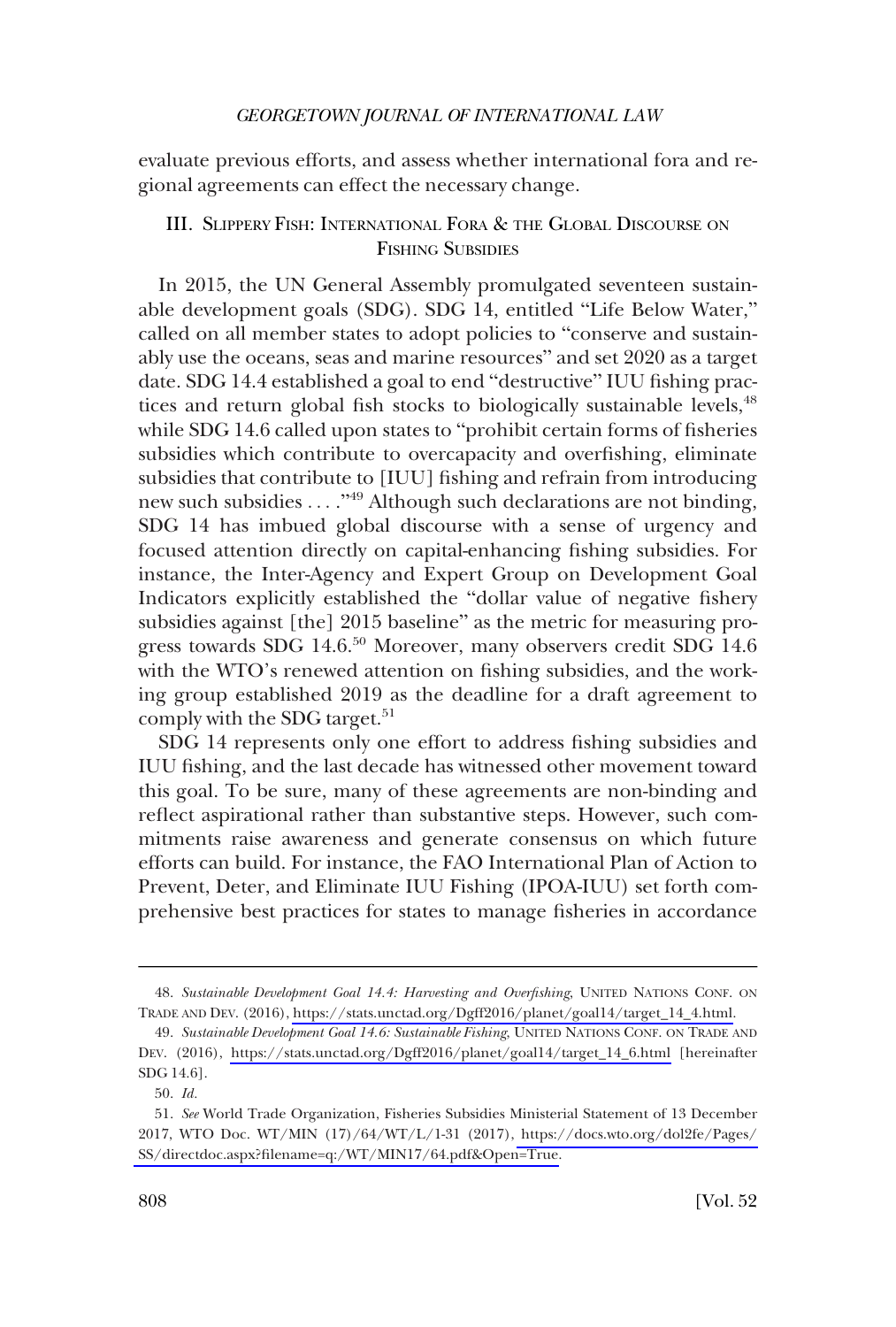with international law.<sup>52</sup> Although the IPOA-IUU is a voluntary agreement with no mechanism to incentivize or enforce compliance, it has helped to crystallize norms. For instance, the WTO's draft consolidated text on fishing subsidies incorporates the IPOA definition of IUU fishing.53 Similarly, ninety-seven states signed the FAO's Agreement on Port State Measures to Prevent, Deter, and Eliminate IUU Fishing (PSMA), and it entered into force in June 2016. The PSMA constitutes the world's first binding international agreement on IUU fishing, and the International Institute for Sustainable Development (IISD), a Canadian think tank, believes that the PSMA will "inform the WTO [fisheries] negotiation process."<sup>54</sup> In fact, the draft consolidated text has leveraged PSMA definitions for vessels, fishing, and fishing-related activities.<sup>55</sup> These agreements, however, are far from the first international effort to address IUU fishing and its adverse effects. Before considering where SDG 14, PSMA, and the IPOA-IUU can lead, it is necessary to assess the foundations of international maritime law and its efficacy in this area.

The 1982 UN Convention on the Law of the Sea (UNCLOS or Convention) is the most comprehensive binding agreement to address states' rights and responsibilities for using the maritime environment.<sup>56</sup> The Convention represents a landmark in international law, and many of its provisions have obtained the status of customary international law.57 Nevertheless, despite its seminal status, the Convention is not well suited to mitigate the effects of fishing subsidies. First, the Convention's scope is too narrow. To be sure, the Convention empowers coastal states to determine the total allowable catch in their EEZs,

<sup>52.</sup> See FOOD AND AGRICULTURE ORGANIZATION OF THE UNITED NATIONS, INTERNATIONAL PLAN OF ACTION TO PREVENT, DETER AND ELIMINATE ILLEGAL, UNREGULATED AND UNREPORTED FISHING (2001), [http://www.fao.org/3/y1224e/Y1224E.pdf.](http://www.fao.org/3/y1224e/Y1224E.pdf)

<sup>53.</sup> See ALICE TIPPING AND TRISTAN IRSCHLINGER, INT'L INST. FOR SUSTAINABLE DEV., WTO NEGOTIATIONS ON FISHERIES SUBSIDIES: WHAT'S THE STATE OF PLAY? 6 (2020), [https://www.iisd.](https://www.iisd.org/sites/default/files/2020-07/wto-negotiations-fisheries-state-play.pdf?q=sites/default/files/ publications/wto-negotiations-fisheries-state-play.pdf) [org/sites/default/files/2020-07/wto-negotiations-fisheries-state-play.pdf?q=sites/default/files/](https://www.iisd.org/sites/default/files/2020-07/wto-negotiations-fisheries-state-play.pdf?q=sites/default/files/ publications/wto-negotiations-fisheries-state-play.pdf)  [publications/wto-negotiations-fisheries-state-play.pdf.](https://www.iisd.org/sites/default/files/2020-07/wto-negotiations-fisheries-state-play.pdf?q=sites/default/files/ publications/wto-negotiations-fisheries-state-play.pdf)

<sup>54.</sup> MARCIO CASTRO DE SOUZA, INT'L INST. FOR SUSTAINABLE DEV., THE CHALLENGES OF SUSTAINABILITY: FISHERIES SUBSIDIES—BRIEFING FOR NEW DELEGATES (2020), [https://www.iisd.](https://www.iisd.org/gsi/sites/default/files/FAO%20PPT.pdf)  [org/gsi/sites/default/files/FAO%20PPT.pdf.](https://www.iisd.org/gsi/sites/default/files/FAO%20PPT.pdf)

*See* INT'L INST. FOR SUSTAINABLE DEV., WTO MEMBERS AGREE ON 2020 WORK PROGRAMME TO 55. ADVANCE FISHERIES SUBSIDIES NEGOTIATIONS (2020), [https://sdg.iisd.org/news/wto-members](https://sdg.iisd.org/news/wto-members-agree-on-2020-work-programme-to-advance-fisheries-subsidies-negotiations/)[agree-on-2020-work-programme-to-advance-fisheries-subsidies-negotiations/](https://sdg.iisd.org/news/wto-members-agree-on-2020-work-programme-to-advance-fisheries-subsidies-negotiations/).

<sup>56.</sup> *See* U.N. Convention on the Law of the Sea, *opened for signature* Dec. 10, 1982, 1833 U.N.T.S. 397 [hereinafter UNCLOS].

<sup>57.</sup> Kyle Elliott, *Trouble in the Caribbean: Responses to A Potential Chinese-Bahamian Bilateral Fishing Agreement*, 28 DUKE ENVT'L. L. & POL'Y F. 305, 308 (2018).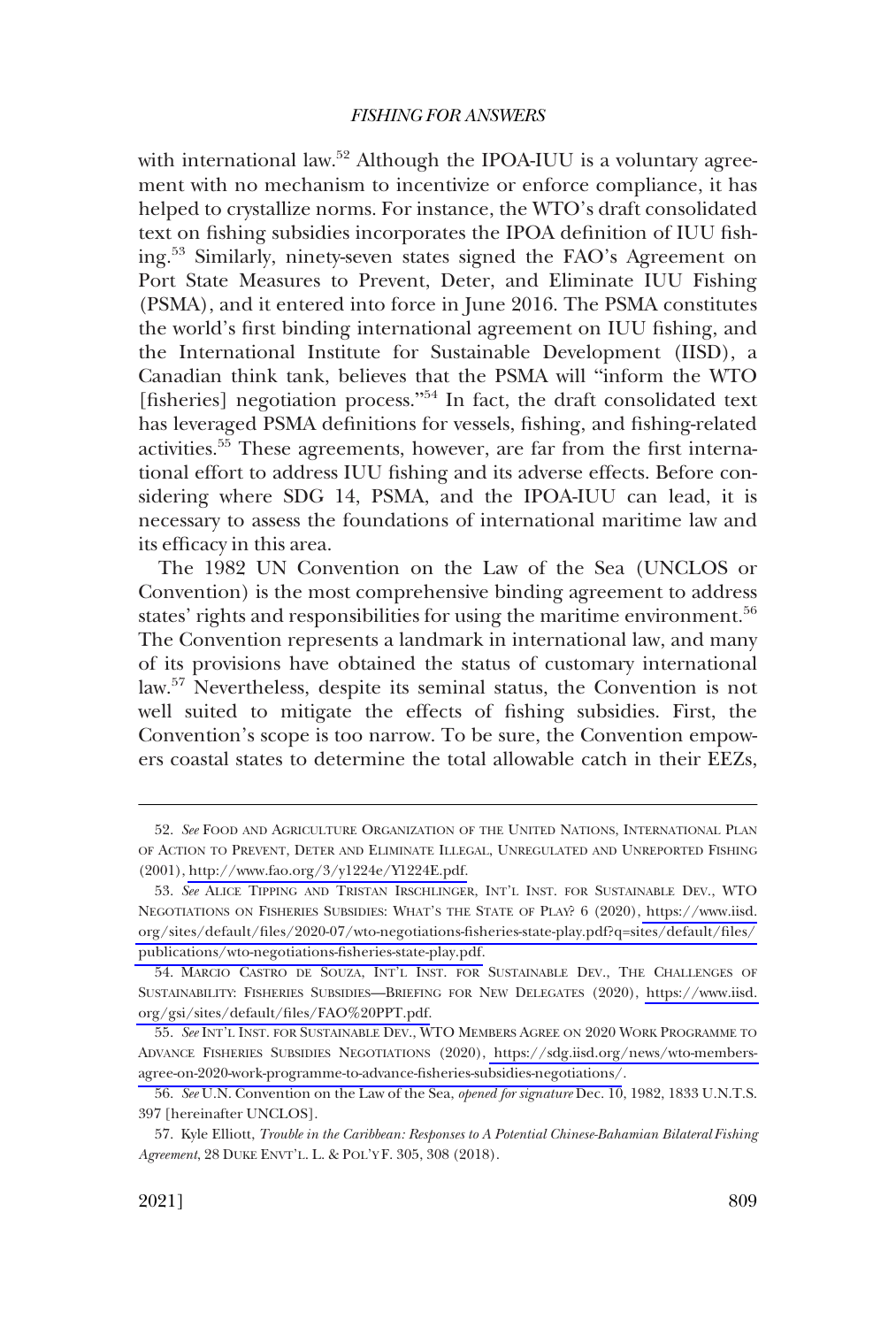designate the species that may be caught, and limit the licenses granted to certain nationals for a specified period.<sup>58</sup> These are substantial rights.59 Unfortunately, technological advancements since 1982 have rendered them inadequate. Between 1950 and 2005, global fisheries rapidly expanded from coastal waters of the North Atlantic and West Pacific to all productive zones on the high seas.<sup>60</sup> The problem is no longer confined to the EEZ, but UNCLOS contains only three short articles—fewer than eighty words—that address high-seas fishing. $61$ Thus, under the Convention, coastal states have few opportunities to address problems originating on the high seas. $62$  Although the international community has attempted to address this gap with agreements and resolutions, there is little incentive for states to restrict their own fleets when others will inevitably continue. This tragedy of the commons reveals the limitations of such aspirational documents.<sup>63</sup>

Second, the articles that address EEZ fishing increasingly seem more aspirational than practical. As discussed above in Part II, industrial fishing fleets increasingly flaunt UNCLOS regulations, conduct unauthorized intrusions into coastal states' EEZs, and then return to

*See* Will Swartz, Enric Sala, Sean Tracey, Reg Watson & Daniel Pauley, *The Spatial Expansion*  60. *and Ecological Footprint of Fisheries (1950 to Present)*, 5 PLOS ONE no. 12, Dec. 2, 2010 at 1 (finding that the 1980s to mid-1990s constituted the period of greatest expansion and that such growth primarily occurred on the high seas),<https://doi.org/10.1371/journal.pone.0015143>.

61. *See* Taylor, *supra* note 4, at 149–50.

The 1993 FAO Agreement to Promote Compliance with International Conservation and 62. Management Measures by Fishing Vessels on the High Seas directly addressed managing fish stock, and the UN General Assembly called for a global moratorium on Large Scale Pelagic Driftnet Fishing in international waters thirty years ago. Similarly, in 2004, the UN General Assembly passed Resolution 61/105 calling on states to implement measures that would mitigate the harm of bottom trawling to vulnerable marine ecosystems. Although such international agreements establish best practices for fisheries management in areas beyond national jurisdiction, they are non-binding and have little impact on their own. *See generally* ALEX D. ROGERS & MATTHEW GIANNI, INTERNATIONAL PROGRAM ON THE STATE OF THE OCEAN, THE IMPLEMENTATION OF UNGA RESOLUTIONS 61/105 AND 64/72 IN THE MANAGEMENT OF DEEP-SEA FISHERIES ON THE HIGH SEAS (2010), [http://www.savethehighseas.org/publicdocs/61105-](http://www.savethehighseas.org/publicdocs/61105-Implemention-finalreport.pdf)  [Implemention-finalreport.pdf,](http://www.savethehighseas.org/publicdocs/61105-Implemention-finalreport.pdf) for a discussion on the difficulties in implementing these UNGA resolutions. See also Taylor, *supra* note 4, at 136, for a discussion on how these resolutions and agreements are inherently reactive and only address problems once they have risen to the level of crisis. Nevertheless, as will be shown in Part III, the WTO Appellate Body and negotiators have relied on these definitions in numerous instances.

63. *See* Taylor, *supra* note 4, at 142.

<sup>58.</sup> *See* UNCLOS, *supra* note 56, arts. 62(3), 62(4)(b).

<sup>59.</sup> *But see* Elliott, *supra* note 57, at 305 (arguing that UNCLOS' emphasis on maximum sustainable yield (MSY) "prioritize[ed] the market value of a fisher's resources over its recreational value" and undermine efforts to balance multiple uses of the maritime environment).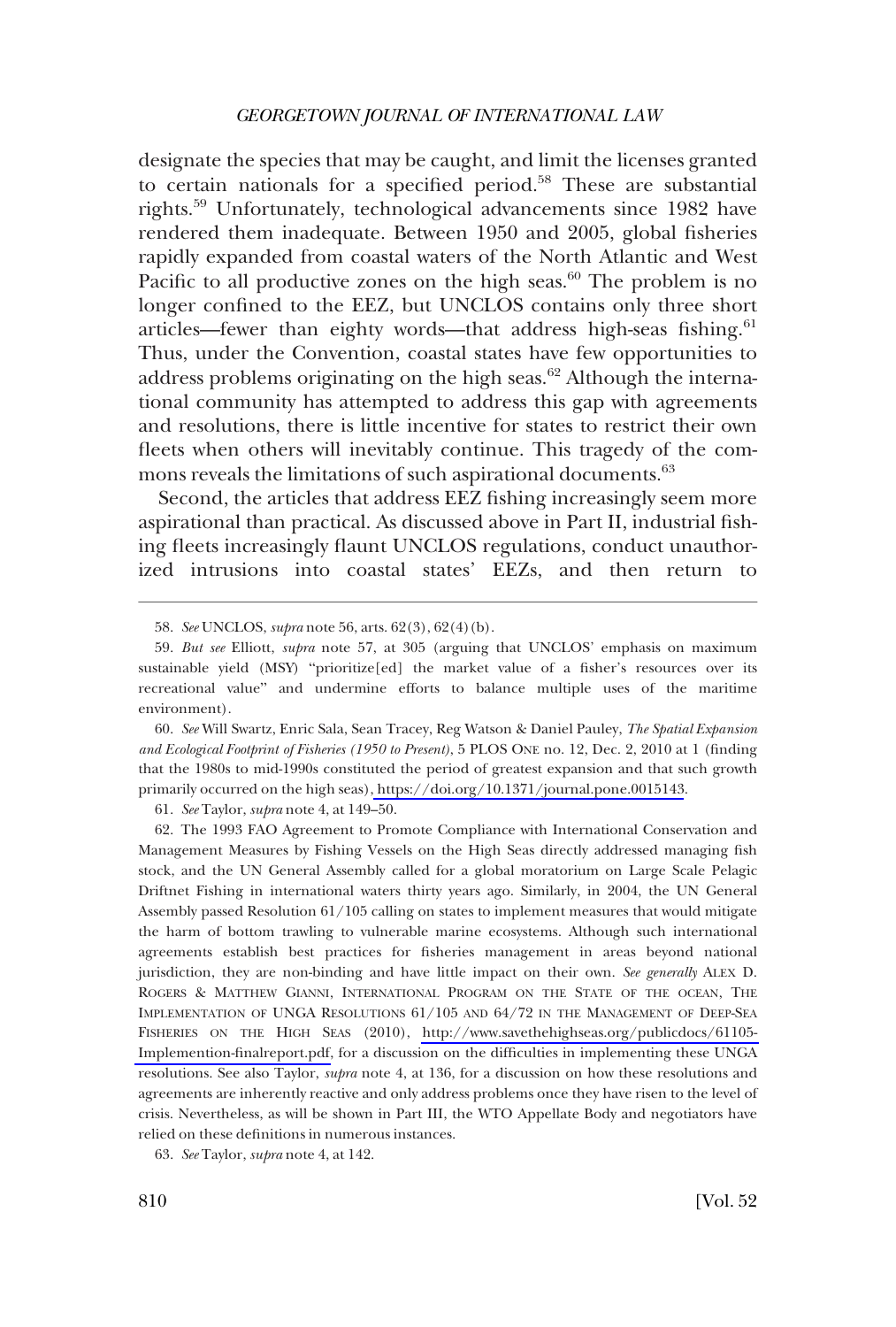international waters to avoid detection. Such practices highlight coastal states' inability to regulate the EEZ and exacerbate the effects of unsustainable fishing. But such shortcomings do not constitute a failure of the Convention. Rather, they reflect the Convention's intended focus on maritime roles and responsibilities. While unsustainable IUU fishing directly implicates the maritime environment, the cause of such destructive practices originates in parliaments and boardrooms ashore. Fishing subsidies are the root problem, and trade-related issues lie beyond the Convention's scope.<sup>64</sup>

The Chile-European Community (EC) swordfish dispute exemplifies the challenges of resolving IUU fishing disputes under UNCLOS: economic and geo-political realities often trump environmental aspirations; a bilateral approach fails to incorporate all violators; and many states lack the resources to monitor their EEZs effectively. In 1990, industrial fishing fleets from Europe and Japan rapidly increased their swordfish catch in the South Pacific. Although the fleets operated on the high seas, their increased take directly reduced the annual catch within Chile's EEZ.<sup>65</sup> In response, the Chilean government promulgated a 1991 Fisheries Law that strictly limited the swordfish catch, restricted foreign vessels from landing their catch at Chilean ports, and required vessels to comply with intrusive inspections and mandatory reporting.66 When a decade-long negotiation between the EU and Chile broke down, the EU challenged Chile's law as a violation of the Global Agreement on Tariffs and Trade (GATT),<sup>67</sup> and Chile petitioned the International Tribunal for the Law of the Sea (ITLOS), claiming that the EU had failed to ensure the conservation of a highly migratory species pursuant to UNCLOS Article 64.68 One scholar has argued that Chile leveraged the Convention's focus on conservation to garner "international credibility" for its fisheries law and mobilize conservation groups within the EU.<sup>69</sup> However, if the parties had not

<sup>64.</sup> See Elliott, *supra* note 57, at 307, 323-24, for a discussion about the shortcomings of the Convention's fisheries conservation measures in the contemporary environment.

<sup>65.</sup> Lee C. Rarrick, *Biodiversity Impacts of Investment and Free Trade Agreements*, 37 PACE ENV'T. L. REV. 67, 72 (2019).

<sup>66.</sup> *See* C. Leah Granger, *The Role of International Tribunals in Natural Resource Disputes in Latin America*, 34 ECOLOGY L.Q. 1297, 1320 (2007).

<sup>67.</sup> Marcos Orellana, *The EU and Chile Suspend the Swordfish Case Proceedings at the WTO and the International Tribunal of the Law of the Sea*, 6 AM. SOC'Y OF INT'L L.: INSIGHTS no. 1, Feb. 6, 2001, [https://www.asil.org/insights/volume/6/issue/1/eu-and-chile-suspend-swordfish-case-proceedings](https://www.asil.org/insights/volume/6/issue/1/eu-and-chile-suspend-swordfish-case-proceedings-wto-and-international)[wto-and-international.](https://www.asil.org/insights/volume/6/issue/1/eu-and-chile-suspend-swordfish-case-proceedings-wto-and-international)

<sup>68.</sup> Granger, *supra* note 66, at 1320.

<sup>69.</sup> Granger, *supra* note 66, 1323.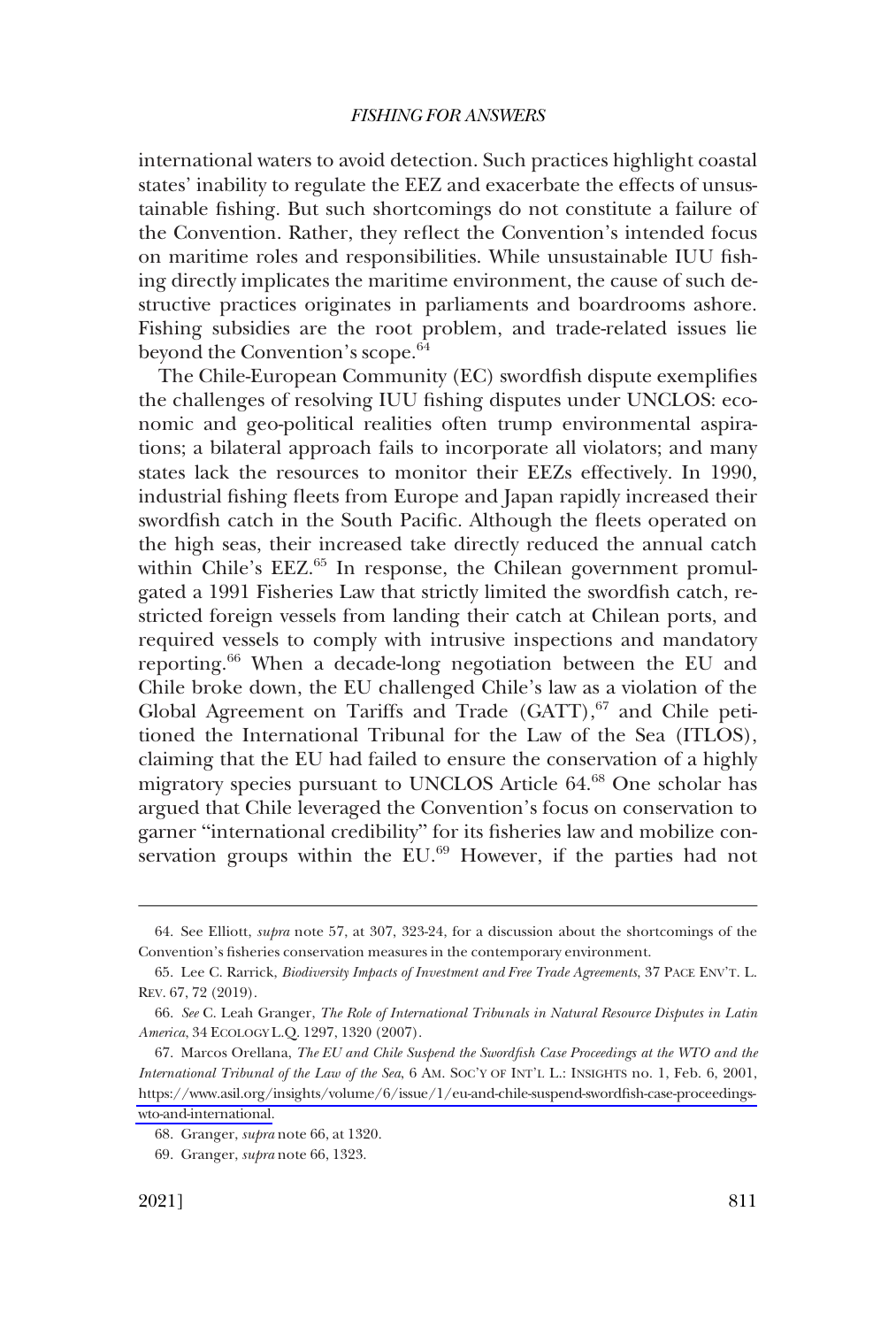settled the dispute, it is doubtful that Chile would have achieved its goals through ITLOS.

First, even if ITLOS had ruled in favor of its approach, the practical realities of economics, trade, and geopolitics would ultimately carry the day. Throughout the dispute, Chile negotiated from a substantially weaker position, as Santiago and Brussels were simultaneously negotiating a Free Trade Agreement. 70 A state in such a position cannot afford to risk broader foreign policy goals or invite sanctions for the sake of one discrete issue. Trade invariably trumps more marginal interests. For this reason, a trade agreement would provide a more holistic, integrated framework to address unsustainable IUU fishing. Second, fishing disputes brought under ITLOS will rarely involve all possible offenders. For instance, even if the EU abided by the agreement, other states' vessels could simply have filled the fishing vacuum. The ocean represents a truly global commons, and bilateral dispute resolution processes can rarely provide effective solutions for the high seas. Multilateralism provides the only comprehensive solution to safeguard a state's maritime resources.

Finally, as discussed in the preceding part, the high seas are inherently difficult to police and monitor. The EU-Chile negotiated settlement required fishing vessels to install tamper-proof vessel monitoring systems (VMS) and scientific observers; however, there is no guarantee that states will abide by such rules.  $71$  To be fair, states with well-established domestic lobbies for conservation and environmental protection would hesitate to ignore such an agreement or trample the Convention's provisions.72 But for many states, subsidies, coupled with the lack of a vocal conservation lobby, incentivize behavior that ignores and violates such rules and regulations. Ultimately, ITLOS and the Convention can only address the behavior illegal subsidies incentivize; they are not designed to address the root cause of such disputes.

Despite the Convention's overwhelming success, it does not constitute an effective framework to deter unsustainable IUU fishing: the high seas remain unregulated; weak coastal states gain rights they can rarely enforce; and disputes are handled on a bilateral basis.<sup>73</sup> Nevertheless, the Convention crystallized norms of fishing regulations,

<sup>70.</sup> See Chile-European Union: Background and Negotiations, ORG. OF AM. STS.: FOREIGN TRADE INFO. SYS., [http://www.sice.oas.org/TPD/CHL\\_EU/CHL\\_EU\\_e.asp](http://www.sice.oas.org/TPD/CHL_EU/CHL_EU_e.asp) for a timeline of EU-Chile free trade negotiations.

<sup>71.</sup> *See* Orellana, *supra* note 67.

<sup>72.</sup> Granger, *supra* note 66, at 1323.

<sup>73.</sup> For a discussion on the "debilitating defects" of both UNCLOS, the Straddling Fish Stocks Agreement, and other international conventions, see generally Zachary Tyler, *Saving Fisheries on*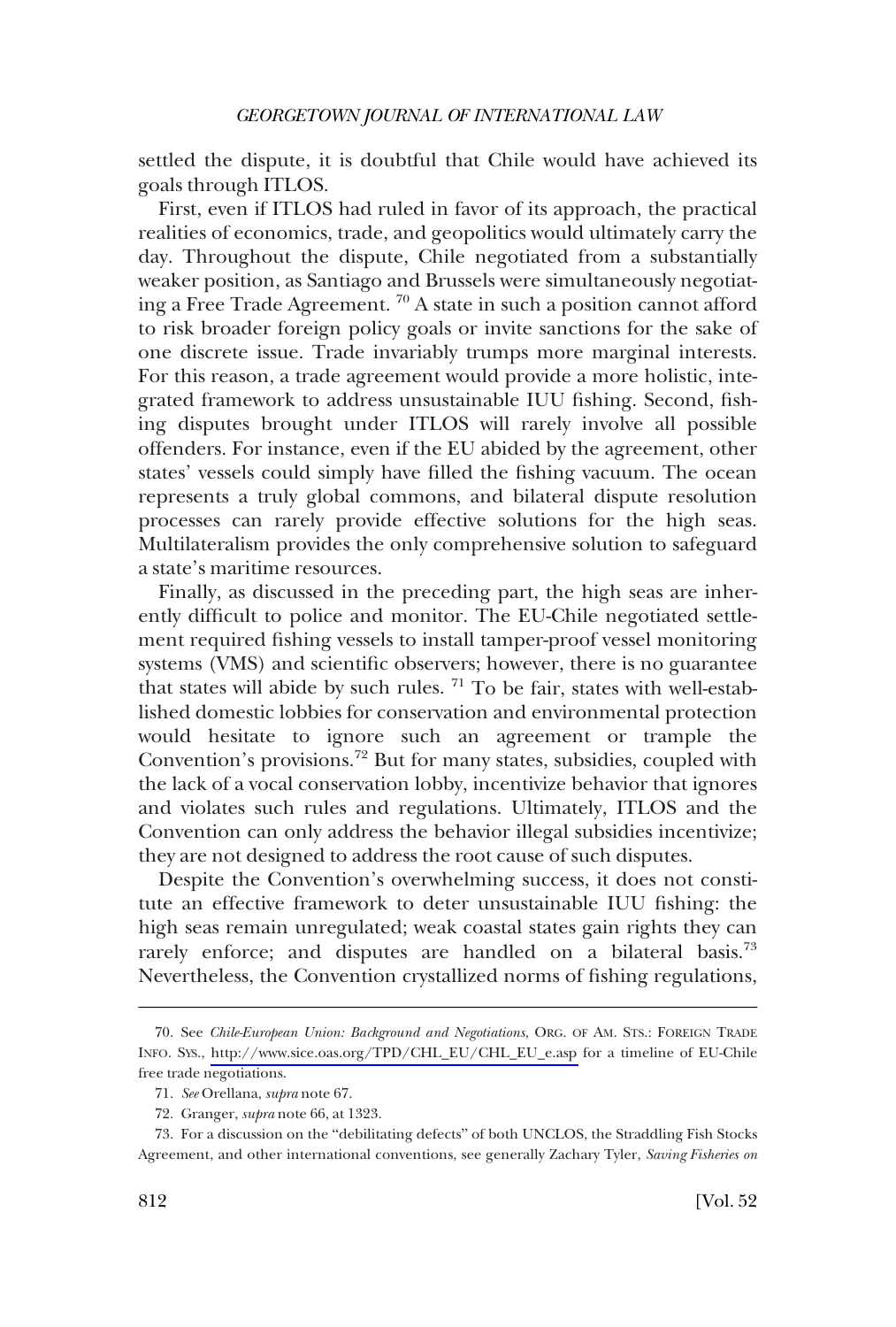<span id="page-16-0"></span>established the rights and duties of coastal states, and provided the analytical framework on which more recent efforts have built. For example, UNCLOS requires coastal states to use the "best scientific evidence available" when determining maximum sustainable yield  $(MSY)^{74}$  to consider "the economic needs of coastal fishing communities,"75 and "to minimize economic dislocation in States whose nationals have habitually fished in the zone ...."<sup>76</sup> Any attempt to act on the SDG 14 mandate, deter IUU fishing, and mitigate its destructive effects must build upon these lessons. The world requires a multilateral approach that reduces fishing subsidies, changes the incentive structure that leads to unsustainable practices, and incorporates the needs of vulnerable coastal communities. The WTO presents the best hope.

# IV. CHASING THE WHITE WHALE: DOMESTIC REGULATIONS UNDER THE WTO FRAMEWORK

In some states, increased public awareness about the harms of unsustainable fishing has catalyzed efforts to regulate the practices of fish exporters. Though laudable, domestic attempts to regulate unsustainable fishing provide only a piecemeal solution. As Ragnar Arnason argued in his influential World Bank study, only a "bio-economic model" that envisions the oceans as one large, global fishery will suffice.<sup>77</sup> Through this lens, any attempt to reduce fishing subsidies, stop overfishing, and deter IUU activity requires an integrated, global approach that national regulations inherently lack. Furthermore, the WTO Appellate Body has narrowly construed member states' ability to implement such regulations under the Global Agreement on Tariffs and Trade (GATT). This part examines WTO Appellate Body decisions in disputes about municipal fishing regulations, identifies the limited parameters acceptable under WTO jurisprudence, and considers the logistic impediments in enforcing such efforts.

*the High Seas: The Use of Trade Sanctions to Force Compliance with Multilateral Fisheries Agreements*, 20 TUL. ENV'T. L.J. 43, 46 (2006).

<sup>74.</sup> UNCLOS, *supra* note 56, Art. 61(2).

<sup>75.</sup> UNCLOS, *supra* note 56, Art. 61(3).

<sup>76.</sup> UNCLOS, *supra* note 56, Article 62(3) ("In giving access to other States to its [EEZ], the coastal state shall take into account all relevant factors, including . . . the significance of the living resources of the zone . . . to the economy of the coastal state concerned and its other national interests.).

<sup>77.</sup> RAGNAR ARNASON, THE WORLD BANK, THE SUNKEN BILLIONS REVISITED 25-34 (2009), [https://openknowledge.worldbank.org/bitstream/handle/10986/24056/9781464809194.pdf?](https://openknowledge.worldbank.org/bitstream/handle/10986/24056/9781464809194.pdf?sequence=8&isAllowed=y)  [sequence=8&isAllowed=y.](https://openknowledge.worldbank.org/bitstream/handle/10986/24056/9781464809194.pdf?sequence=8&isAllowed=y)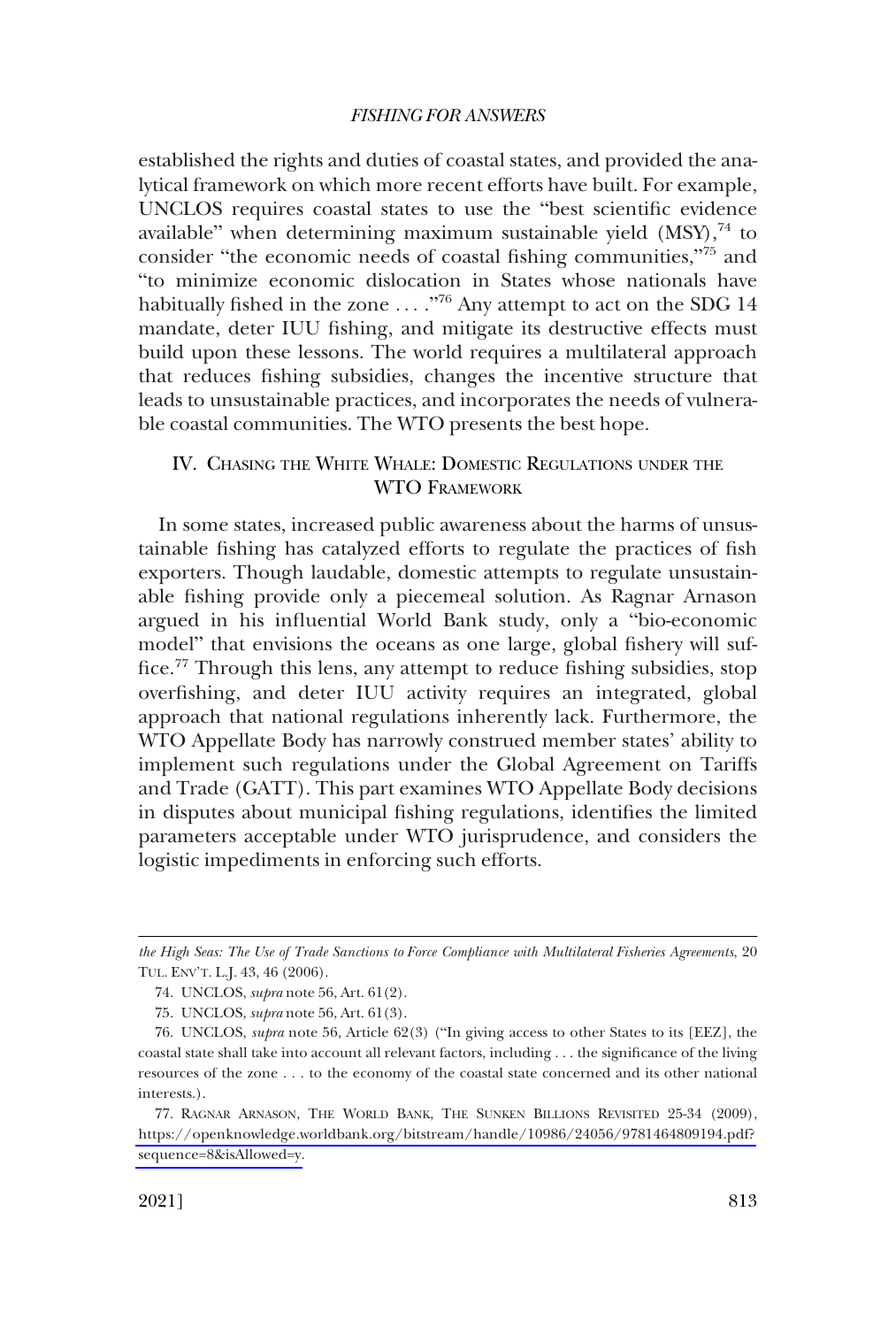### A. *WTO Constraints on Domestic Efforts to Regulate IUU Fishing*

<span id="page-17-0"></span>Designed to facilitate trade, the WTO Appellate Body has often favored the free flow of goods over member states' domestic efforts to regulate environmental concerns.78 During the past three decades, the Appellate Body and pre-WTO GATT panels issued decisions that restricted member states' ability to effectively address transnational environmental issues through domestic regulations. Although such cases do not constitute binding precedent, they evince a persistent skepticism towards environmental regulations that may conflict with the GATT's guiding principles. With regard to sustainable fishing, key decisions have held that states cannot regulate the process or production methods (PPM) of foreign commercial fishing, $79$  set a high bar for members to apply environmental schemes extraterritorially,<sup>80</sup> and found that state parties can only avail themselves of GATT Article XX exceptions in narrow circumstances.<sup>81</sup> Furthermore, the Appellate Body has demonstrated a willingness to classify a broad array of policies as technical regulations and thereby subject them to the more stringent requirements of the Technical Barriers to Trade (TBT) Agreement.<sup>82</sup> Nevertheless, even when the Appellate Body has found regulations in violation of the GATT, its decisions have indicated discrete ways for members to craft policies that address narrow, fishing-related concerns while adhering to the GATT expectations of equal treatment and fair play. This part explores the most salient case law, identifies avenues for future efforts, and considers whether such narrow policies can reduce the harms outlined in Part II.

<sup>78.</sup> *See* Thomas G. Kelch, *The WTO Tuna Labeling Decision and Animal Law*, 8 J. ANIMAL & NAT. RES. L. 121, 121 (2012) ("If one were looking for a likely culprit causing legal consternation for those interested in changing animal law for the benefit of animals, one would probably not begin by excoriating the WTO and GATT Treaty. But that would be ignoring history.").

<sup>79.</sup> *See* Panel Report, *United States–Restrictions on Imports of Tuna*, ¶ 5.9, DS21/R-39S/155 (Sept. 3, 1991) (GATT) [hereinafter *Tuna-Dolphin I Panel Report*].

<sup>80.</sup> *See* Appellate Body Report, *United States–Import Prohibition of Certain Shrimp and Shrimp Products*, ¶¶ 121, 133, WTO Doc. WT/DS58/AB/R (adopted Nov. 21, 2001) [hereinafter *U.S.– Shrimp Appellate Body Report*].

<sup>81.</sup> *See id.* ¶ 133.

<sup>82.</sup> *See* Appellate Body Report, *United States–Measures Concerning the Importation, Marketing and Sale of Tuna and Tuna Products*, ¶¶ 195-96, WTO Doc. WT/DS381/AB/R (adopted Jun. 13, 2012) [hereinafter *U.S.–Tuna II Appellate Body Report*].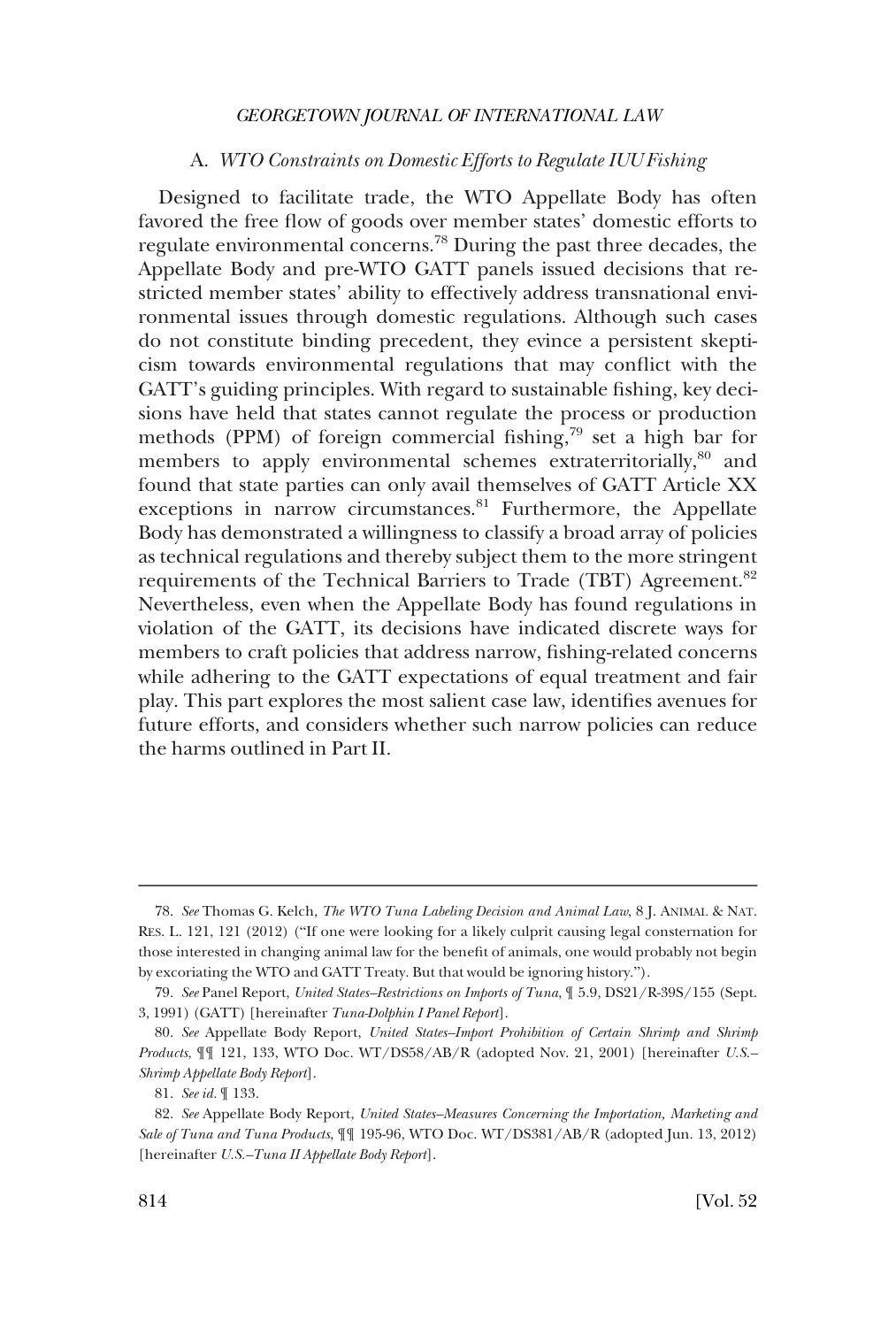# <span id="page-18-0"></span>1. *Tuna-Dolphin I:* Process, Production Method, and the Narrow Meaning of Necessity

The GATT panel decision in *Tuna-Dolphin*  $I^{83}$  represents the nadir for domestic efforts to regulate fisheries within the global trade framework.<sup>84</sup> The 1991 decision preceded the establishment of the Appellate Body, and GATT members never formally adopted the decision; however, the panel's reasoning foreclosed several options for addressing environmental concerns and informed subsequent WTO Appellate Body decisions. It therefore merits our attention. The case involved the U.S. embargo on Mexican tuna from the Eastern Tropical Pacific  $(ETP)$ <sup>85</sup>. In order to reduce the killing of dolphins as tuna bycatch, the U.S. Marine Mammal Protection Act (MMPA) prohibited the setting of purse-seine nets on dolphins by the U.S. tuna fishing industry and banned the "importation of commercial fish ... caught with commercial fishing technology which results in the incidental kill . . . of ocean mammals in excess of [U.S.] standards."86 As Mexico continued to use purse-seine nets and caused dolphin mortality rates in excess of the legislative threshold, the United States imposed an embargo, and Mexico's tuna industry lost access to the U.S. market.<sup>87</sup>

In 1991, Mexico claimed that the embargo violated the GATT and requested the formation of a panel. The United States argued that GATT Article III:4 justified the MMPA policy because it applied "treatment no less favourable than that accorded to like products of national origin"; 88 however, the GATT panel found that the Article III only applied to laws affecting "products" and did not empower members to

<sup>83.</sup> *Tuna-Dolphin I Panel Report*, *supra* note 79.

<sup>84.</sup> *See* Brett Grosko & Andrew Long, *The World Trade Organization's Tuna Dolphin Decision*, 44 TRENDS 29, 34 (2012) ("The [*Tuna-Dolphin I*] GATT panel decision sparked an intense debate in the relationship between trade, development, and environmental protection.").

<sup>85.</sup> *Tuna-Dolphin I Panel Report*, *supra* note 79, ¶ 2.7.

<sup>86. 16</sup> U.S.C. §§ 1371(a)(2)(B) & 1411 *et seq*. Since Tuna swim in the water column directly beneath dolphins, fishermen would track the dolphins and then trap dolphins and tuna alike in large nets. The practice became widespread in the 1960s and 1970s, and it is estimated that the technique killed 400,000 dolphins in 1972 alone. Bowers v. Evans, 257 F.3d 1058, 1060–61 (9th Cir. 2001) (discussing the environmental context that led to the Congress passing the MMPA). Other estimates indicate that six to eight million dolphins in tuna purse sein nets between 1959 and 1999. Carol J. Miller & Jennifer L. Croston, *WTO Scrutiny v. Environment Objectives: Assessment of the International Dolphin Conservation Program Act*, 37 AM. BUS. L.J. 73, 74–75 (1999).

<sup>87.</sup> *See* Earth Island Inst. v. Mosbacher, 929 F.2d 1449, 1451-53 (9th Cir. 1991) (upholding district court injunction ordering the Department of Treasury to ban the import of yellowfin tuna from Mexico).

<sup>88.</sup> *Tuna-Dolphin I Panel Report*, *supra* note 79, ¶ 5.9 (quoting GATT 1949 Article III:4).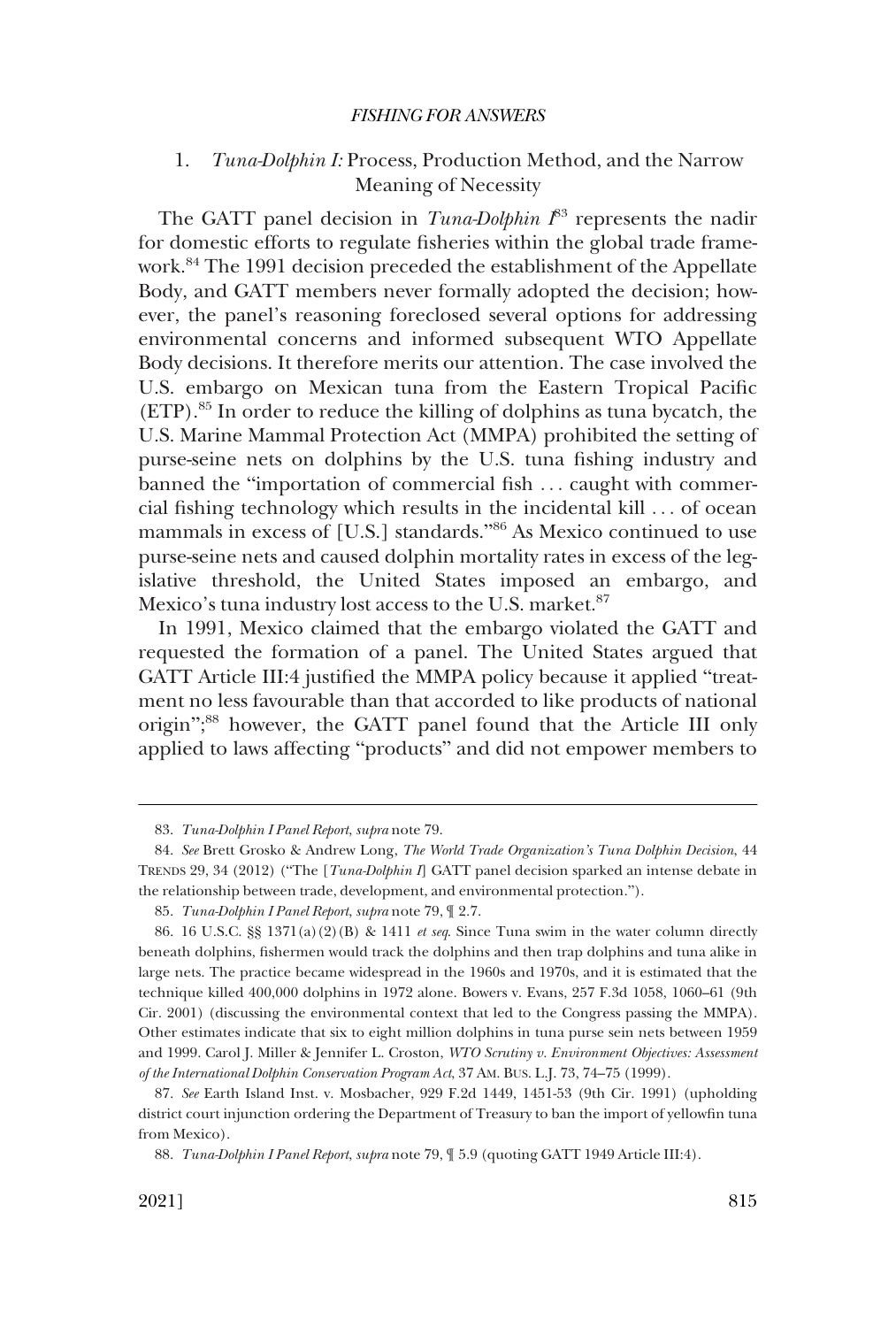regulate the "PPM" of imported goods.<sup>89</sup> By prohibiting members from regulating foreign PPM, *Tuna-Dolphin I* foreclosed an effective mechanism for states to deter unsustainable fishing practices, and the Appellate Body has continued to observe this product-PPM distinction to the present day. $90$ 

Furthermore, the panel denied the U.S. attempts to defend the MMPA restrictions as "necessary to protect . . . animal life" under GATT Article  $XX(b)^{91}$  and "relating to the conservation of exhaustible resources" under GATT Article  $XX(g)$ .<sup>92</sup> The panel found that Article XX exceptions did not cover the U.S. restrictions for three reasons. First, the panel found that Article XX generally provides a "limited and conditioned exception from [GATT] obligations" and reasoned that it must be interpreted narrowly to protect the integrity of the broader system.93 Second, the panel expressed concern about the extraterritorial application of members' environmental regulations and opined that "if a broad interpretation of Article XX ... were accepted ... [t]he General Agreement would . . . no longer constitute a multilateral framework for trade among all contracting parties but would provide legal security [for trade only] . . . between [those states] with identical internal regulations."94 Third, the panel interpreted the word "necessary" in Article XX(b) as requiring parties to adopt the "least restrictive" method and exhaust all "reasonably available" remedies.<sup>95</sup> Noting that the United States could have addressed the issue through a cooperative agreement with Mexico and other stakeholders, the panel concluded that the Article XX exceptions could not justify the restrictions.  $96$ Fortunately for the cause of environmental regulations, subsequent decisions of the WTO Appellate Body exhibited a slightly more flexible approach toward Article XX.

<sup>89.</sup> *Id.* 

<sup>90.</sup> *See* THOMAS G. KELCH, GLOBALIZATION AND ANIMAL LAW 253 (Ross Buckley & Andreas Ziegler eds., 2011) ("This product/PPM distinction is perhaps the most important and potentially damaging interpretation of the GATT that has occurred in regard to animal welfare issues.").

<sup>91.</sup> *Tuna-Dolphin I Panel Report*, *supra* note 79, ¶¶ 5.23–5.29.

<sup>92.</sup> *Id.* ¶¶ 5.30–34.

<sup>93.</sup> *Id.* ¶¶ 5.22, 5.26–5.27.

<sup>94.</sup> *Id.* ¶¶ 5.26–5.27.

<sup>95.</sup> *Id*. ¶¶ 4.29, 5.28.

<sup>96.</sup> *See id.* ¶¶ 5.28–5.29; *cf.* Panel Report, *United States–Restrictions on Imports of Tuna*, DS29/R ¶¶ 5.34-39 (Jun. 16, 1994) (GATT) (finding that U.S. restrictions on the import of tuna products from intermediary nations constituted quantitative restrictions in violation of GATT Article III, that member states could not regulate PPM of other parties, and that the measures were not "necessary" under Article XX(b)) [hereinafter *Tuna-Dolphin II Panel Report*].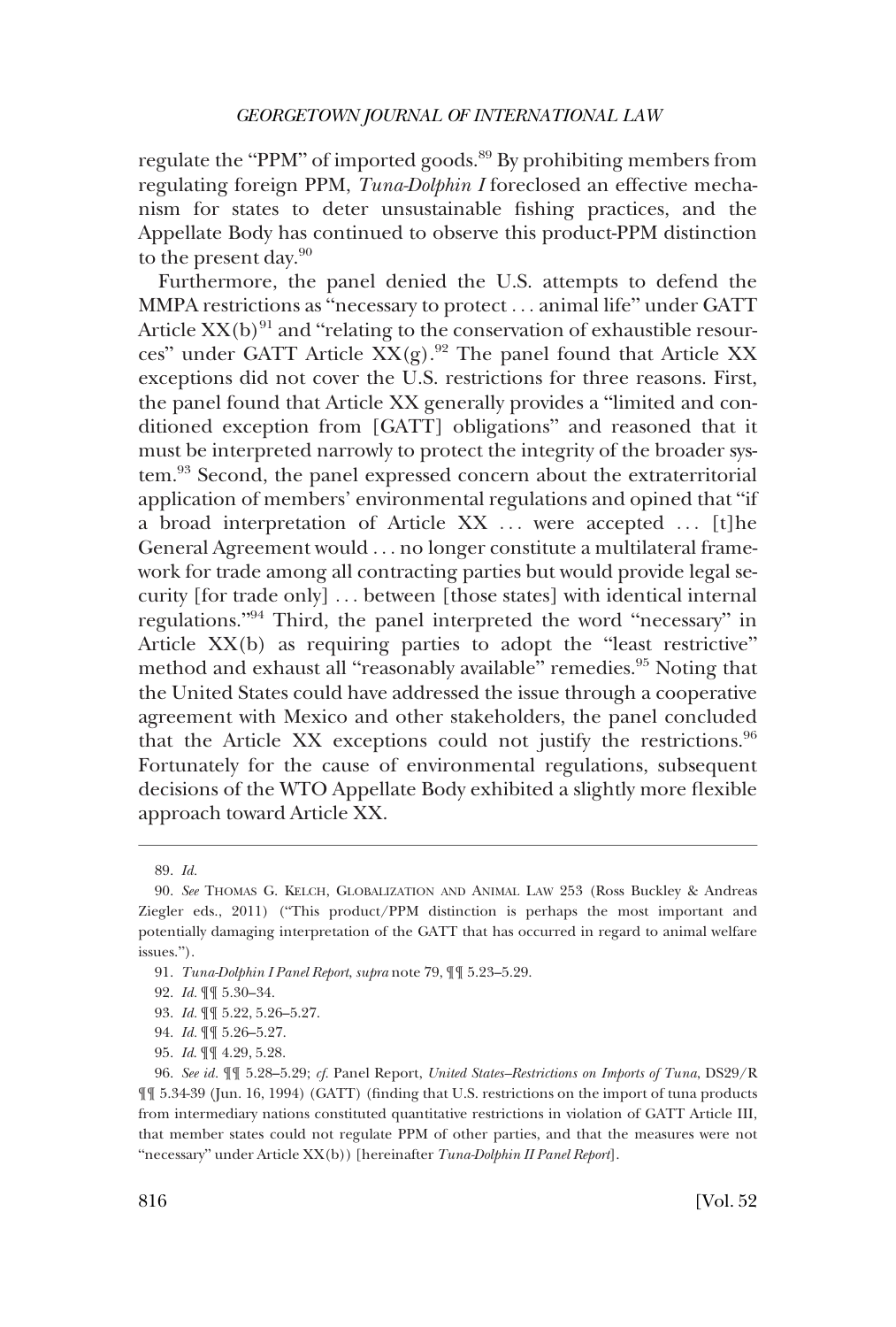# <span id="page-20-0"></span>2. The *U.S.-Shrimp* Dispute: Trapped Turtles and Article XX Shell Games

After the creation of the WTO, the newly formed Appellate Body continued to view environmental regulations through a narrow lens. Nevertheless, some decisions adopted a slightly more flexible approach than *Tuna-Dolphin I* and indicated a willingness to entertain carefully prescribed environmental protection efforts. *United States – Import Prohibition of Certain Shrimp and Shrimp Products* (*U.S.-Shrimp*) exemplifies this tentative shift.97 Indeed, some have called *U.S.-Shrimp* "the most important development in WTO policy regarding trade restrictions for fisheries violations."98 In *U.S.-Shrimp,* Malaysia, Thailand, Pakistan, and India requested that the WTO Dispute Settlement Body create a panel to consider whether section 609 of U.S. Public Law 101-162 violated the GATT.<sup>99</sup> Section 609 prohibited the importation of shrimp caught with nets lacking a turtle exclusion device (TED), a mechanism through which turtles can safely escape shrimp nets.<sup>100</sup> As the claimants did not require their commercial shrimp fleets to employ TEDs, the United States prohibited the importation of their shrimp products and defended the action under Article  $XX(g)$  (and, in the alternate, Article  $XX(b)$ ).<sup>101</sup>

In *U.S.-Shrimp*, the Appellate Body ultimately rejected the U.S. attempt to invoke Article XX exceptions and found that the shrimp prohibition violated GATT 1994. However, the Appellate Body's reasoning presented a two-tiered Article XX analysis and embodied a more nuanced approach to the exceptions than the *Tuna-Dolphin I*  panel employed. The Appellate Body found that "the fundamental structure and logic of Article XX" requires that the court first evaluate

<sup>97.</sup> *See* Appellate Body Report, *United States–Import Prohibition of Certain Shrimp and Shrimp Products (U.S.–Shrimp II)*, WTO Doc. WT/DS58/AB/R (adopted Nov. 6, 1998) [hereinafter U.S.– Shrimp II]; *see generally* Panel Report, *United States–Import Prohibition of Certain Shrimp and Shrimp Products*, WTO Doc. WT/DS58/R (adopted May 15, 1998) [hereinafter *U.S.–Shrimp Panel Report*].

<sup>98.</sup> Taylor, *supra* note 4, at 156; *see also* Robert Howse, *The Appellate Body Rulings in the Shrimp-Turtle Case: A New Legal Baseline for the Trade and Environmental Debate*, 27 COLUM. J. ENV'T. L. 491, 494–95 (2002) (rejecting characterizations of the Appellate Body's *Shrimp-Turtle* decision as "judicial activism" because it relied on previous GATT rulings and foundational principles of customary international law).

<sup>99.</sup> *U.S.–Shrimp Panel Report*, *supra* note 97, ¶ 1.1.

<sup>100.</sup> Pub. L. No. 101-162, § 609, 103 Stat. 1037 (1989) (codified at 16 U.S.C. § 1537); Revised Guidelines for the Implementation of Section 609 of Public Law 101-162 Relating to the Protection of Sea Turtles in Shrimp Trawl Fishing Operations, 64 Fed. Reg. 130, 36946 (Jul. 8, 1999).

<sup>101.</sup> *See U.S.–Shrimp Panel Report*, *supra* note 97, ¶ 3.146.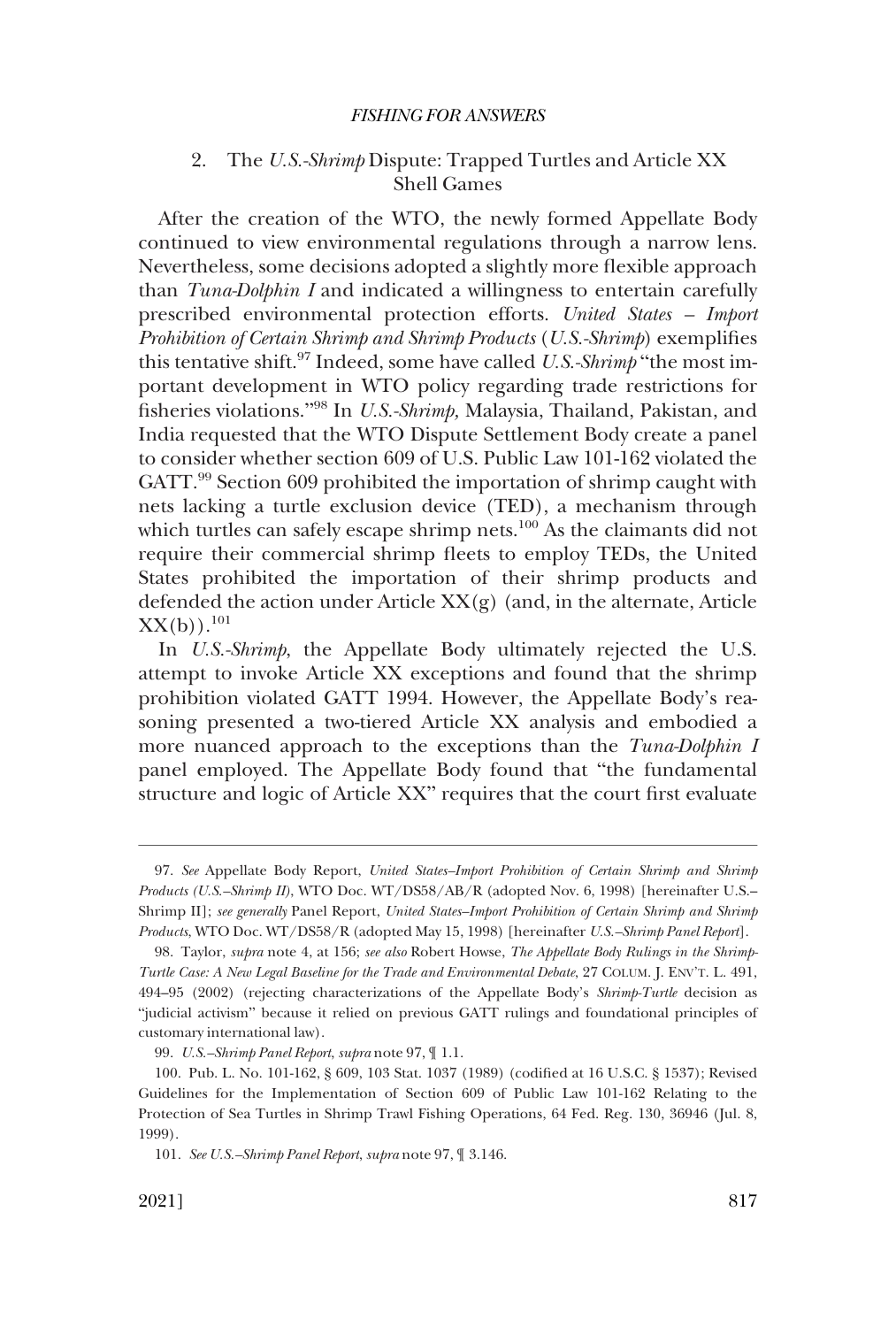each claimed exception and only then consider the measure in light of the Article XX chapeau.<sup>102</sup> To justify the exception, both steps must be met.<sup>103</sup>

Although the United States ultimately lost the appeal, the Appellate Body's Article XX(g) analysis broke with some aspects of *Tuna-Dolphin I*  and suggested a path member states could pursue in the future. First, the Appellate Body held that Article  $XX(g)$ 's reference to "natural" resources" included living creatures<sup>104</sup> and specifically noted that exhaustible and renewable natural resources are not mutually exclusive.<sup>105</sup> Indeed, with Cassandra-like prescience for our current fishstock crisis, the Appellate Body observed that "living species, though in principle . . . 'renewable,' are in certain circumstances . . . susceptible of depletion, exhaustion and extinction, frequently because of human activities."106 Second, the Appellate Body found that the sea turtles targeted by section 609 met the threshold for "exhaustible," as the Convention on International Trade in Endangered Species of Wild Fauna and Flora (CITES) designated all sea turtle species as "threatened with extinction  $\ldots$  [and] affected by trade."<sup>107</sup> Third, the Appellate Body recognized that contracting parties might enact extraterritorial regulations where a "sufficient nexus" exists between the targeted species and its territory<sup>108</sup> and that a "reasonable means and ends"

105. *Id.* ¶¶ 128–30 (comparing the GATT language with UNCLOS Article 56 use of "living resources").

107. *Id.* ¶ 132; *see generally* Tyler, supra note 73, at 90 ("The Appellate Body emphasized the importance of a multilateral approach to solving environmental problems, and specifically chose to rely on certain MEAs for support in making its ultimate conclusion.").

108. *U.S.–Shrimp II*, *supra* note 97, ¶¶ 121, 133 ("It is not necessary to assume that requiring from exporting countries compliance with . . . certain policies . . . renders a measure *a priori*  incapable of justification under Article XX. Such an interpretation renders . . . the specific exceptions under Article XX inutile . . . ."); *see also* Appellate Body Report, *European Communities– Conditions for the Granting of Tariff Preferences to Developing Countries*, ¶ 95, WTO Doc. WT/DS246/  $AB/R$  (adopted Apr. 20, 2004) ("Thus, by authorizing in Article  $XX(g)$  measures for environmental conservation, an important objective referred to in the Preamble to the WTO Agreement, Members implicitly recognized that the implementation of such measures would not be discouraged simply because Article  $XX(g)$  constitutes a defence to otherwise WTOinconsistent measures."); Tyler, *supra* note 73, at 46 ("The Appellate Body decisions in the

<sup>102.</sup> *U.S.–Shrimp II*, *supra* note 97, ¶¶ 117–19 (quoting Appellate Body Report, United States– Standards for Reformulated and Conventional Gasoline, WTO Doc. WT/DS2/AB/R (adopted May 20, 1996) ("The analysis is . . . two-tiered: first, provisional justification by reason of characterization of the measure under XX(g); second, further appraisal of the same measure under the introductory clauses of Article XX.").

<sup>103.</sup> *Id.* 

<sup>104.</sup> *Id.* ¶¶ 127–28.

<sup>106.</sup> *Id.* ("Living resources are just as 'finite' as petroleum, iron ore and other non-living resources.").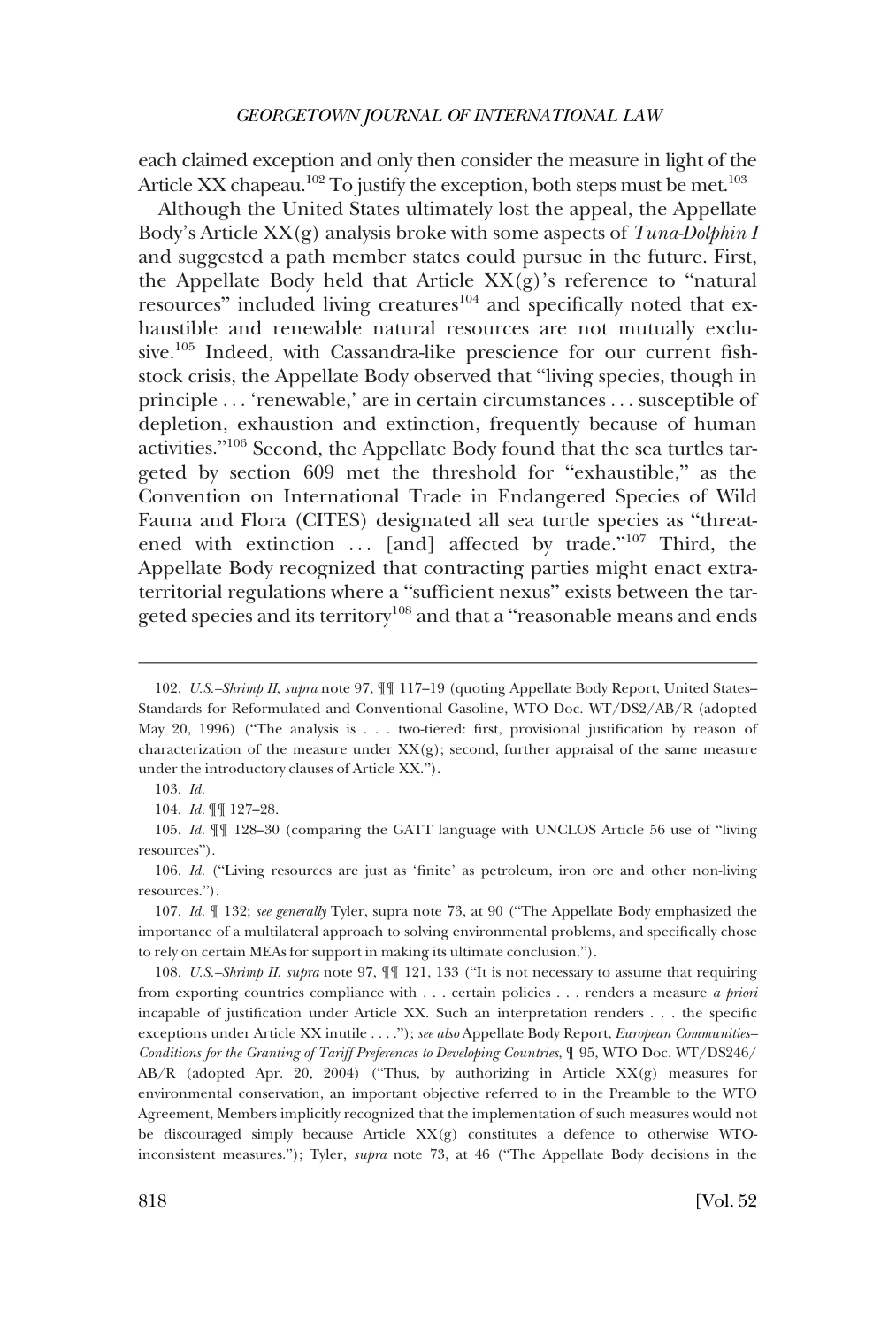relationship" connects the measure and the species' protection.<sup>109</sup> Since section 609 targeted turtles that migrated through the U.S. EEZ, the Appellate Body found a "sufficient nexus for the purposes of Article XX (g)."110 This reasoning marked a break with the GATT panel decision in *Tuna-Dolphin I* and provided "a clear framework to guide nations ... in utilizing Article XX's environmental exceptions while simultaneously complying with GATT's policy against unilateral trade restrictions."<sup>111</sup>

Proceeding to the second step of its Article XX analysis, the Appellate Body considered whether section 609 conformed with the Article XX chapeau. The opening sentence of Article XX prohibits measures that effect "arbitrary or unjustifiable discrimination between countries,"112 and the Appellate Body found this "limited and conditional" language determines the "ultimate availability of [an Article XX] exception."113 According to the Appellate Body, the chapeau requires contracting parties to balance the right to use the exceptions with the duty to respect other members' rights $114$ —a "delicate" task of "locating and marking a line of equilibrium."<sup>115</sup> The United States claimed "unjustifiable discrimination" could not exist where a distinction is "based on a rationale legitimately connected with the policy of an Article XX exception."116 However, the Appellate Body held that the U.S. measures were applied in an unfair and discriminatory manner that violated Article XX for two primary reasons.117 First, the Appellate Body found that the U.S. measures effectively required other WTO members to adopt regulations "essentially the same" as the U.S. system.<sup>118</sup> This "rigid and unbending standard" failed to incorporate the unique circumstances of other member states or consider alternate measures other than TEDs that could achieve the

Shrimp-Turtle dispute firmly established that article XX exceptions for environmentally based trade measures are acceptable within the WTO jurisprudential framework.").

<sup>109.</sup> *U.S.–Shrimp II*, *supra* note 97, ¶¶ 141–42 ("The means and ends relationship between Section 609 and the legitimate policy of conserving an exhaustible, and in fact, endangered species, is observably a close and real one . . . .").

<sup>110.</sup> *Id.* ¶ 133.

<sup>111.</sup> Taylor, *supra* note 4, at 160; Tyler, *supra* note 73, at 86 ("With this ruling, the Appellate Body validated the use of unilateral trade measures for environmental purposes under the WTO.").

<sup>112.</sup> GATT 1947, art. XX.

<sup>113.</sup> *U.S.–Shrimp II*, *supra* note 97, ¶ 157.

<sup>114.</sup> *Id.* ¶ 156.

<sup>115.</sup> *Id.* ¶ 159.

<sup>116.</sup> *Id.* ¶ 148.

<sup>117.</sup> *See id.* ¶¶ 161-70.

<sup>118.</sup> *Id.* ¶¶ 161–65.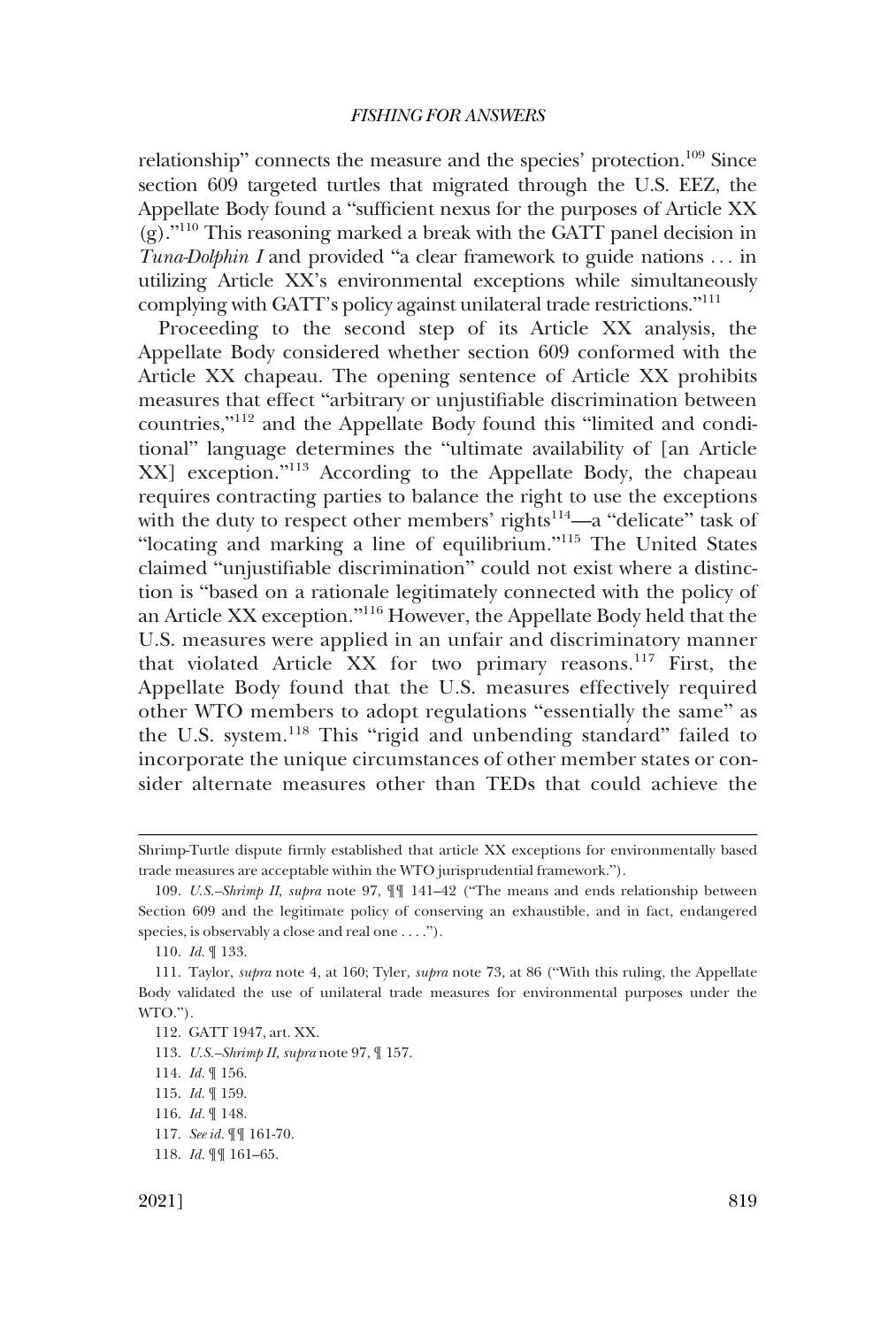<span id="page-23-0"></span>same purpose.119 Second, echoing the reasoning of *Tuna-Dolphin I*, the Appellate Body found it significant that the United States failed to seek a negotiated solution for the protection of sea turtles before enacting section 609.120 For these reasons, the Appellate Body concluded that section 609 was not truly "necessary" and therefore "arbitrary and unjustifiable discriminatory" in violation of the Article XX chapeau.<sup>121</sup>

Thus, although the *U.S.-Shrimp* decision stepped back from *Tuna-Dolphin I*'*s* strict Article XX(g) interpretation, the Appellate Body emphatically stated that the Article XX "chapeau makes clear that each of the exceptions from paragraphs (a) to  $(i)$ ... is a limited and conditional exception from the substantive obligations contained in other provisions of the GATT 1994."122 Thus, the decision maintained a high bar for environmental regulations seeking extraterritorial effect, a threshold which limits the circumstances where Article XX(b) and (g) exceptions can cover measures targeting unsustainable fishing practices.

# 3. The Ten-Year *Tuna-Labelling* Dispute and Its Final Resolution: Fluke or Flip?

A long-running case that only recently concluded presents a similarly mixed record: *U.S.-Tuna II (Mexico)*. 123 In 2008, Mexico requested

120. *See U.S.–Shrimp II*, *supra* note 97, ¶ 166.

<sup>119.</sup> *Id.*  $\mathbb{I}$  **If** 163–66 ("[D]iscrimination results . . . when the application of the measure . . . does not allow for any inquiry into the appropriateness of the regulatory program for the conditions prevailing in those exporting countries."); *cf*. Appellate Body Report, *European Communities– Measures Prohibiting the Importation and Marketing of Seal Products*, WTO Doc. WT/DS401/AB/R (adopted June 16, 2014) (finding that the European Community's inconsistent and discriminatory application of measures violated the balancing test required by the chapeau of Article XX).

<sup>121.</sup> *Id.* ¶ 170. More precisely, the United States negotiated agreements with Caribbean and Western-Atlantic states prior to enacting the ban, but not with claimants. Claimants had only four months to adopt new procedures, while the former group had a three-year period of adjustment. *See also* Appellate Body Report, *Korea–Measures Affecting Imports of Fresh, Chilled and Frozen Beef*, WTO Doc. WT/DS169/AB/R \[ 162 (adopted Jan. 10, 2001) (determining that "the more vital or important [the] interest" a measure seeks to protect, the more likely that its necessity outweighs the presence of unexplored "WTO-consistent alternative measures"). *But see* Appellate Body Report, *European Communities–Measures Affecting Asbestos and Asbestos-Containing Products*, ¶ 170–72, WTO Doc. WT/DS135/AB/R (adopted Apr. 5, 2001) ("[A] contracting party cannot justify a measure inconsistent with another GATT provision as necessary in terms of Article  $XX(d)$  if an alternative measure which it could reasonably be expected to employ . . . is available to it.").

<sup>122.</sup> *U.S.–Shrimp II*, *supra* note 97, ¶ 157 (reasoning that the text of the chapeau and the history of the treaty's negotiations mandate "limited and conditional" exceptions).

<sup>123.</sup> Appellate Body Report, *United States–Measures Concerning the Importation, Marketing and Sale of Tuna and Tuna Products*, WTO Doc. WT/DS381/AB/R (adopted Jun. 13, 2012) [hereinafter *U.S.–Tuna II (Mexico)*].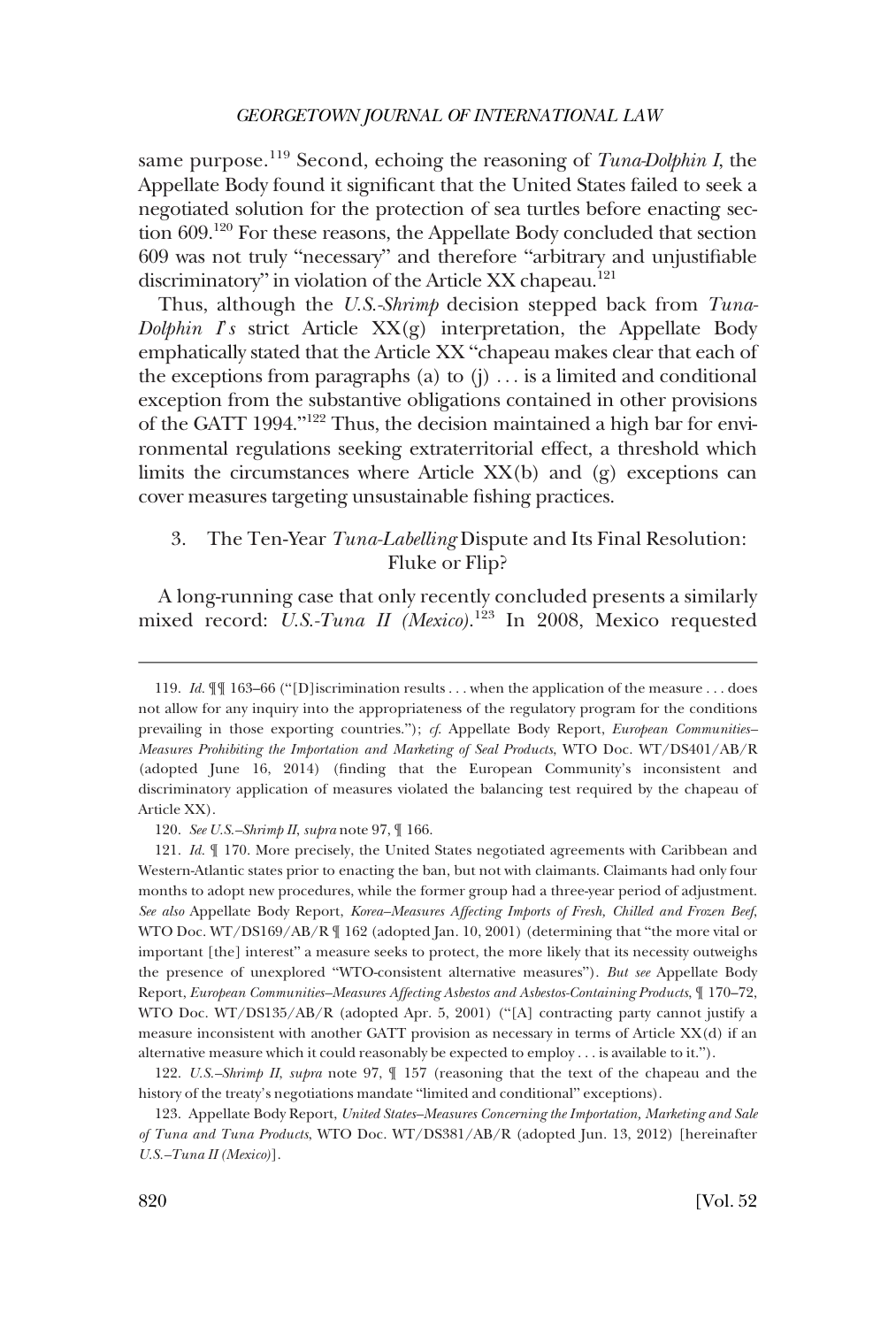consultations regarding the U.S. regime for labelling certain tuna-products as "dolphin-safe." The dispute centered on the U.S. Dolphin Protection Consumer Information Act of 1990 (DPCIA), which established a scheme to classify tuna products as "dolphin-safe" based on fishing method, catch location, and vessel type.124 Congress intended the labeling scheme to facilitate informed consumer decisions and thereby protect dolphins from purse seine fishing.125 Of note, both Mexico and the United States accepted that ETP dolphins were an "exhaustible natural resource" under Article XX(g) and Appellate Body jurisprudence.126 Mexico claimed, however, that the DPCIA labeling scheme constituted a technical regulation and violated Article 2 of the 1995 Technical Barriers to Trade (TBT) Agreement.<sup>127</sup>The Appellate Body agreed.<sup>128</sup>

As a preliminary question, the Appellate Body first considered whether the DCPIA labelling system was a technical regulation or a non-binding standard, as the stringent requirements of TBT Article 2 would only apply to the former. The TBT defines a technical regulation as a "document which lays down . . . production methods . . . with which compliance is *mandatory*."129 Observing that the DCPIA labeling system set forth a legally binding set of requirements, the Appellate Body reasoned that any exporting state that wished to make "any claim" relating to tuna, dolphins, and fishing methods would have to comply.130 Although Mexican tuna could still be sold without the dolphin-safe label under the DCPIA system, the Appellate Body found that the labelling system constituted a mandatory requirement since it was the only option available for those seeking to make dolphin-related claims on a

<sup>124.</sup> Dolphin Protection Consumer Information Act, 16 U.S.C. § 1385 (2021). Mexico's claims also involved the U.S. Court of Appeals for the Ninth Circuit's decision in *Earth Island Institute v. Hogarth*, 494 F.3d 757 (9th Cir. 2007). *U.S.–Tuna II (Mexico)*, *supra* note 123, at ¶ 1.

<sup>125.</sup> *See id.* § 1385(b)(3) ("[C]onsumers would like to know if the tuna they purchase is falsely labeled as to the effect of the harvesting of the tuna on dolphins.").

<sup>126.</sup> Panel Report, *United States–Measures Concerning the Importation, Marketing and Sale of Tuna and Tuna Products*, ¶ 7.521, WTO Doc. WT/DS381/RW (Article 21.5) (adopted Apr. 14, 2015).

<sup>127.</sup> *See* Panel Report, *United States–Measures Concerning the Importation, Marketing and Sale of Tuna and Tuna Products*, ¶¶ 4.53-4.70, WTO Doc. WT/DS381/R (adopted Sep. 15, 2011) [hereinafter *U.S.–Tuna II Panel Report*]. The TBT seeks to ensure that technical regulations and standards do not "constitute a means of arbitrary or unjustifiable discrimination. . . or a disguised restriction on international trade." Agreement on Technical Barriers to Trade, Apr. 15, 1994, Marrakesh Agreement Establishing the World Trade Organization, Annex 1A, 1868 U.N.T.S. 120 [hereinafter TBT].

<sup>128.</sup> *See U.S.–Tuna II Appellate Body Report*, *supra* note 82, ¶¶ 407.

<sup>129.</sup> *Id.* at Annex 1.1 (emphasis added).

<sup>130.</sup> *See U.S.–Tuna II Appellate Body Report*, *supra* note 82, ¶¶ 193–94.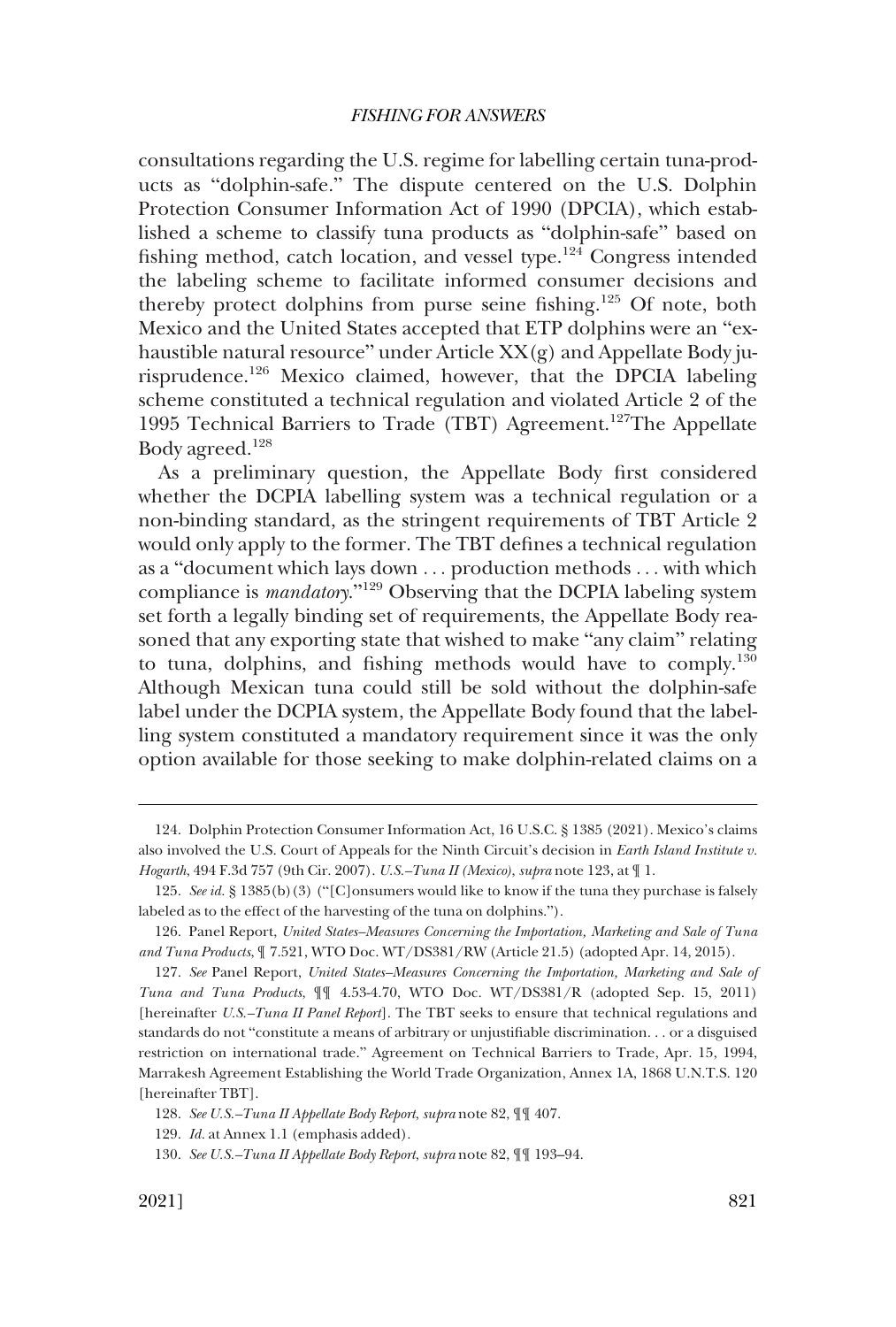label.131 Of note, a dissenting member of the original panel emphasized that market access should be the only relevant criterion when determining if a measure constitutes a mandatory technical requirement.132 As Mexican exporters could still market their products in the United States without the "dolphin-safe" label, the dissenting member found that a labelling system was not a mandatory requirement under TBT Article 1.1 and lamented that the majority decision "leave[s] no space for voluntary labeling schemes" in pursuing environmental goals.133 As such, the *U.S.- Tuna II (Mexico)* decision closed yet another avenue for member states to influence unsustainable fishing practices within the WTO framework.

Having established that the DCPIA labelling system was a technical regulation, the Appellate Body then considered whether the measure violated the TBT Article 2 provisions. In its decision, the Appellate Body found it significant that the United States did not "calibrate . . . the likelihood of ... [harm] ... to dolphins" located in other areas or caught by other methods.<sup>134</sup> Indeed, the decision noted that the labelling scheme focused exclusively on purse seine nets and the ETP region. Therefore, the Appellate Body concluded that the measures provided "less favourable treatment" to Mexican tuna products and violated Article 2.1 of the TBT Agreement.<sup>135</sup>

Nevertheless, as in *U.S.-Shrimp*, the decision also indicated a possible roadmap for states to craft compliant measures. First, the Appellate Body overturned the original panel's decision with respect to Article 2.2 of the TBT and found the U.S. "dolphin protection objective" to be a "legitimate objective."136 This meant that the Appellate Body would approve of a labelling system so long as it complied with the Article 2.1 "favourable treatment" requirement. Indeed, the United States ultimately amended the DCPIA to apply labeling rules irrespective of a vessel's flag or fishing location, and a WTO compliance panel found that the labelling system no longer violated the TBT Agreement in 2019.<sup>137</sup>

<sup>131.</sup> *See id.* ¶ 199 ("[T]he U.S. measure prescribes in a broad and exhaustive manner the conditions that apply for making any assertion on a tuna product as to its "dolphin-safety," regardless of the manner in which that statement is made.").

<sup>132.</sup> *See U.S.–Tuna II Panel Report*, *supra* note 127, ¶ 7.151.

<sup>133.</sup> *Id.*; *see also* Petros C. Mavroidis, *Last Mile for Tuna (to a Safe Harbour): What is the TBT Agreement All About?*, 30 EUR. J. INT'L L. 279, 284–85 (2019).

<sup>134.</sup> *U.S.–Tuna II Appellate Body Report*, *supra* note 82, A 3(b).

<sup>135.</sup> *Id.* ¶ 299.

<sup>136.</sup> *Id.* ¶ 341.

<sup>137.</sup> *See* Appellate Body Report, ¶ 7.11, *United States–Measures Concerning the Importation, Marketing and Sale of Tuna and Tuna Products (Second Recourse to Article 21.5 of the DSU by Mexico)*, WTO Doc. WT/DS381/AB/RW2 (adopted Dec. 14, 2018).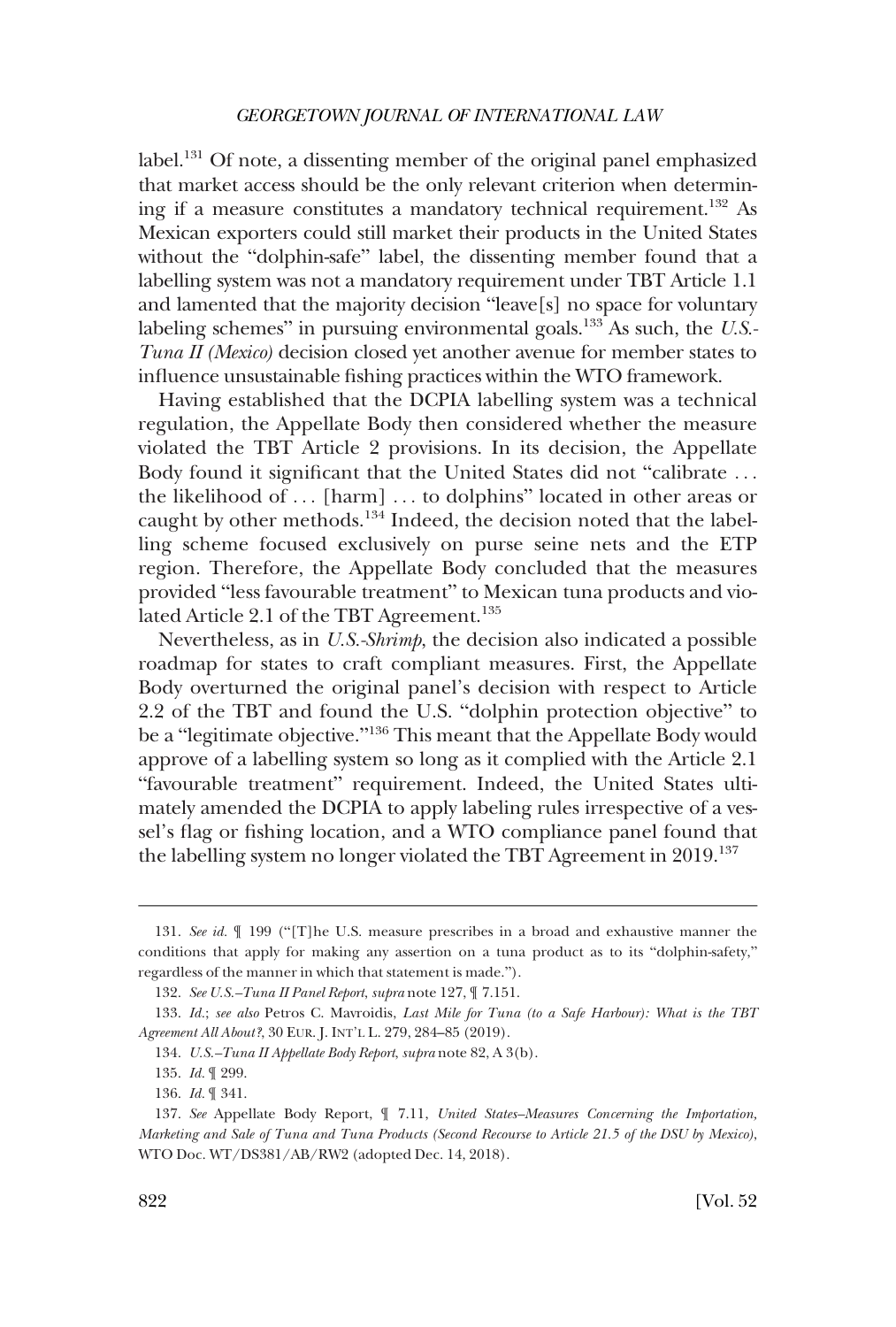# <span id="page-26-0"></span>B. *Impact and Efficacy: Can Member States Deter IUU Fishing and Unsustainable Practices through WTO-Compliant Regulations?*

As the preceding parts demonstrated, WTO efforts to address fishing-related regulations present a complicated history. Some decisions suggest a narrow tolerance for regulations targeting fish-exporting nations. For instance, *U.S.-Shrimp* acknowledged sea life as an "exhaustible natural resource" that fell under the Article XX(g) exception, and *U.S.-Tuna II* eventually accepted labelling systems that broadly addressed unsustainable fishing practices. However, these decisions still embody a trade-centric approach that prioritizes the free flow of goods. Members cannot promulgate regulations that address the PPM of imported catches. Nor can a state party enact measures that compel exporting states to adopt more sustainable practices. Furthermore, before a state can even contemplate such regulations, it must exhaust all other options to include lengthy multilateral negotiations that would invariably dilute the desired effect. As one observer noted, the "cumulative effect of this WTO and GATT jurisprudence . . . chill[s] the efforts of countries to enact and enforce laws aimed at protecting animals."<sup>138</sup>

Such an approach accords with the purpose of the GATT,<sup>139</sup> but it does not provide a meaningful avenue to address IUU fishing and unsustainable PPM. The measures WTO jurisprudence does allow are ineffective and merely touch the edge of a deeper, systemic problem. For instance, the MMPA and DCPIA require exporting countries to embark observers on fishing vessels and maintain accurate records. Effective bureaucracy and honest oversight are a tall order even when measures target one species in a discrete part of the ocean. To scale such efforts so that they cover unsustainable, depleted stocks around the world beggars the imagination.

Similarly, the successful implementation of such schemes would require a degree of maritime surveillance that even the most well-

<sup>138.</sup> Kelch, supra note 78, at 121–22.

*See* GATT 1947 at 1 (seeking to reduce tariffs and trade barriers in order to raise standards 139. of living, ensure full employment, increase income, develop the full resources of the world, and expand production). *But see* Barbara Cooreman, *Addressing Global Environmental Concerns Through Trade: Extraterritoriality under WTO Law from a Comparative Perspective* (June 14, 2016), [https://](https://openaccess.leidenuniv.nl/handle/1887/40164)  [openaccess.leidenuniv.nl/handle/1887/40164](https://openaccess.leidenuniv.nl/handle/1887/40164) (unpublished thesis, Leiden University) (on file with Meijers Research Institute and Graduate School of the Leiden Law School of Leiden University) (arguing that the GATT text affords greater flexibility for pursuing environmental goals or target PPM than the Appellate Body has granted due to Article XX's reference to other 'important values').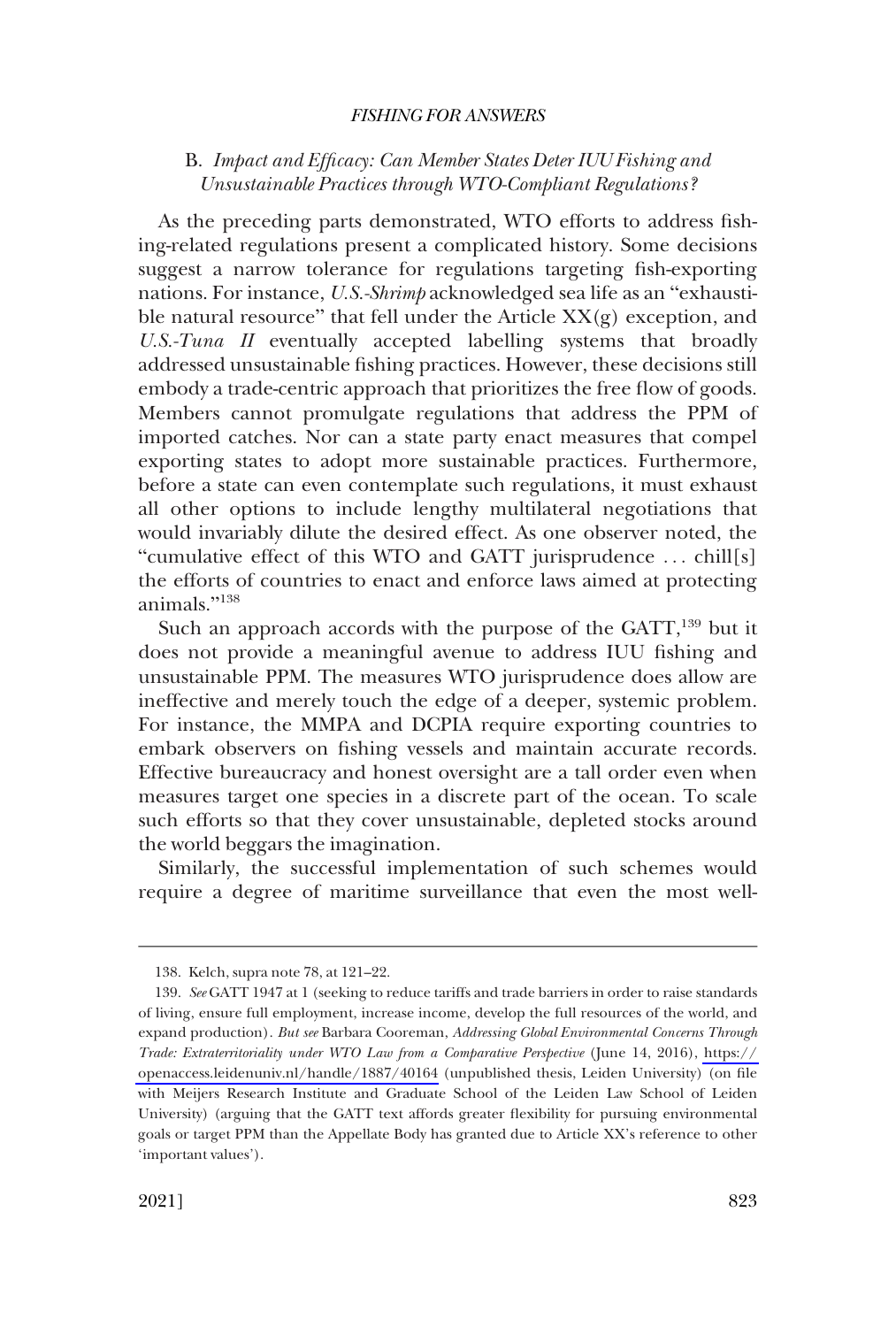funded militaries would struggle to implement. For example, in January 2019, an Argentine Navy P-3 Orion aircraft observed more than 350 foreign vessels fishing along the edge of its  $EEZ<sup>140</sup>$  It is impossible for one maritime reconnaissance aircraft to investigate and document such a vast number of contacts, and fishing vessels can easily retreat to international waters long before surface combatants arrive on the scene. In the Gulf of Mexico, Mexican fishermen use lanchas—fastmoving, thirty-foot craft—to illegally fish in the U.S. EEZ.<sup>141</sup> In a six-month period in 2018, the U.S. Coast Guard identified forty-three lanchas in the U.S. waters. In March 2019, the Coast Guard detained thirteen fishermen whose illegal catch contained 3,500 pounds of red snapper and  $1,100$  pounds of shark.<sup>142</sup> Such successes deserve praise; however, with speeds in excess of thirty mph, how many lanchas go undetected?143 The sheer size of IUU activity, coupled with the vastness of the open ocean, precludes effective enforcement.

The United States and like-minded WTO members should not shy away from implementing and enforcing transnational fisheries regulations. Any attempt to call attention to unsustainable fishing, strengthen international standards, and inform consumers should be encouraged; however, current WTO jurisprudence and practical limitations mean such efforts will never solve the underlying issue. The WTO remains best positioned to provide a multilateral, global solution for this crisis. But new disciplines are required. If members seek to reduce unsustainable IUU fishing and effect enduring change, they must address the root cause: fishing subsidies.

<sup>140.</sup> Delgado, *supra* note 43.

*Coast Guard Interdicts Lancha Crews Illegally Fishing U.S. Waters*, SEA POWER (Mar. 1, 2019), 141. <https://seapowermagazine.org/lancha-crews-illegally-fishing/>.

<sup>142.</sup> *Id.* 

<sup>143.</sup> Moreover, the Coast Guard has responsibility for a wide array of missions. In 2017, only eleven percent of its budget supported fisheries enforcement. *See* John Grady, *Illegal Fishing Should be Major National Security Issue*, U.S. NAVAL INST., (Nov. 16, 2017, 4:17 PM), [https://news.usni.org/](https://news.usni.org/2017/11/16/report-illegal-fishing-major-national-security-issue)  [2017/11/16/report-illegal-fishing-major-national-security-issue.](https://news.usni.org/2017/11/16/report-illegal-fishing-major-national-security-issue) The Fiscal Year 2021 budget only allocates two percent of its \$12 billion dollar budget to support foreign fisheries enforcement. Based on budget allocations, IUU fishing enforcement receives the second lowest funds of the Coast Guard's eleven statutory missions. Craig Hooper, *U.S. Coast Guard Needs Money and White House Attention to Tackle Depredatory Chinese Fishing*, FORBES (May 24, 2021), [https://www.forbes.](https://www.forbes.com/sites/craighooper/2021/05/24/underfunded-us-coast-guard-fishing-enforcement-needs-bidens-help/?sh=416f061e7eff)  [com/sites/craighooper/2021/05/24/underfunded-us-coast-guard-fishing-enforcement-needs](https://www.forbes.com/sites/craighooper/2021/05/24/underfunded-us-coast-guard-fishing-enforcement-needs-bidens-help/?sh=416f061e7eff)[bidens-help/?sh=416f061e7eff.](https://www.forbes.com/sites/craighooper/2021/05/24/underfunded-us-coast-guard-fishing-enforcement-needs-bidens-help/?sh=416f061e7eff)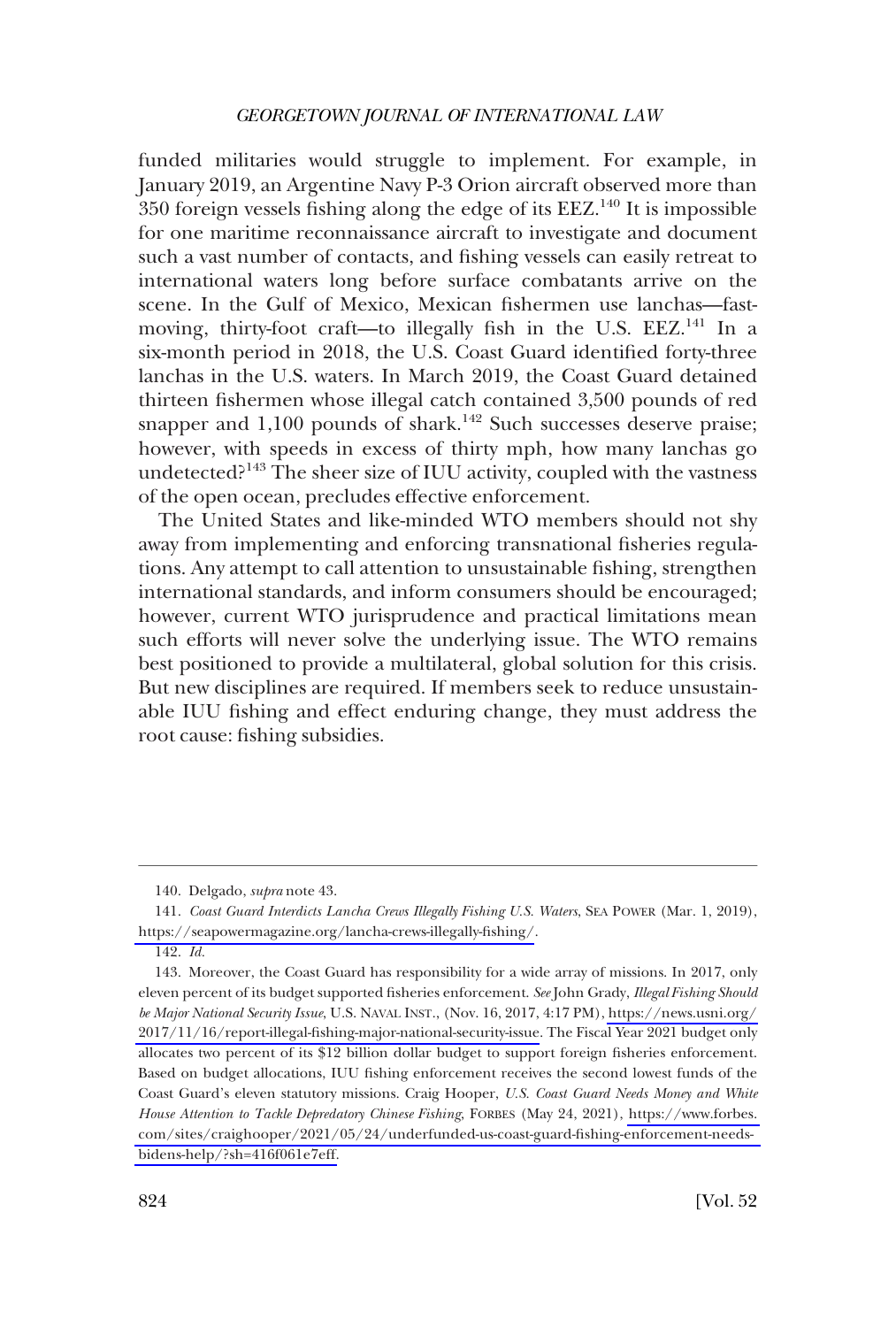# <span id="page-28-0"></span>V. CASTING INTO THE WIND: CURRENT WTO NEGOTIATIONS & RECOMMENDATIONS

As discussed in Part II, the U.N. Sustainable Development Goal on "Life below Water" (SDG 14) called on member states "to prohibit certain forms of fishing subsidies which contribute to overcapacity and overfishing ... [and] eliminate subsidies that contribute to IUU fishing" by 2020.144 In 2015, during its eleventh Ministerial Conference, the WTO responded to this urgent call. Accepting its "central role" in reducing fisheries subsidies that cause overfishing and overcapacity, the WTO promised "to reinvigorate work . . . aimed at achieving ambitious and effective disciplines on fisheries subsidies."<sup>145</sup> But tangible outcomes proved more elusive than bold rhetoric. Meetings occurred throughout 2017, and the negotiating chair distributed draft working documents that compiled member states' proposals on IUU fishing and overfished stocks;<sup>146</sup> however, no consensus emerged before the initial deadline passed. At the December 2017 Ministerial Conference, WTO members merely affirmed their commitment to adopt a comprehensive agreement by 2019.<sup>147</sup> When the 2019 deadline passed as well, members committed to negotiating an agreement by December 2020.

On December 14, 2020, Ambassador Santiago Wills, Chairman of the WTO Negotiating Group on Rules for Fisheries and Subsidies Negotiations, announced that the group had failed to meet the SDG's 2020 deadline.<sup>148</sup> But some progress has occurred. Despite a global pandemic and the inability to conduct in-person negotiations, the negotiating group promulgated a draft consolidated text in June 2020,<sup>149</sup> solicited input from members during the summer and fall, and

*See* World Trade Organization, *Fisheries Subsidies: Ministerial Decision of 13 December 2017*, 147. WTO Doc. WT/MIN(17)/64 (2017), https://docs.wto.org/dol2fe/Pages/SS/directdoc.aspx? [filename=q:/WT/MIN17/64.pdf&Open=True](https://docs.wto.org/dol2fe/Pages/SS/directdoc.aspx?filename=q:/WT/MIN17/64.pdf&Open=True).

<sup>144.</sup> SDG 14.6, *supra* note 49.

<sup>145.</sup> World Trade Organization, *WTO 10th Ministerial Conference: Fishing Subsidies Ministerial Statement* (Dec. 2015), [https://www.wto.org/english/thewto\\_e/minist\\_e/mc10\\_e/fishsubsippmc10\\_e.](https://www.wto.org/english/thewto_e/minist_e/mc10_e/fishsubsippmc10_e.pdf)  [pdf.](https://www.wto.org/english/thewto_e/minist_e/mc10_e/fishsubsippmc10_e.pdf)

<sup>146.</sup> *See* WTO Negotiating Group on Rules: Communication from the Chair, *Fisheries Subsidies: Working Documents on Prohibited Subsidies Relating to IUU Fishing and Overfished Stock*, TN/RL/W/ 274, (Nov. 20, 2017); WTO Negotiating Group on Rules: Communication from the Chair, *Fisheries Subsidies: Compilation Matrix of Textual Proposals Received to Date*, TN/RL/W/273, (Aug. 2, 2017).

Emma Farge, *WTO Fails to Agree to Rules to Stop Over-Fishing, But Will Try Again*, REUTERS 148. (Dec. 14, 2020, 6:58 AM),<https://www.reuters.com/article/trade-wto-fish-int-idUSKBN28O1DO>.

*See* World Trade Organization, *Fisheries Subsidies Negotiations Chair Introduces Draft*  149. *Consolidated Text to WTO Members*, (June 25, 2020), [https://www.wto.org/english/news\\_e/](https://www.wto.org/english/news_e/news20_e/fish_25jun20_e.htm)  [news20\\_e/fish\\_25jun20\\_e.htm;](https://www.wto.org/english/news_e/news20_e/fish_25jun20_e.htm) *Rules Chair Issues Draft Consolidated Text on Fisheries Subsidies*, THIRD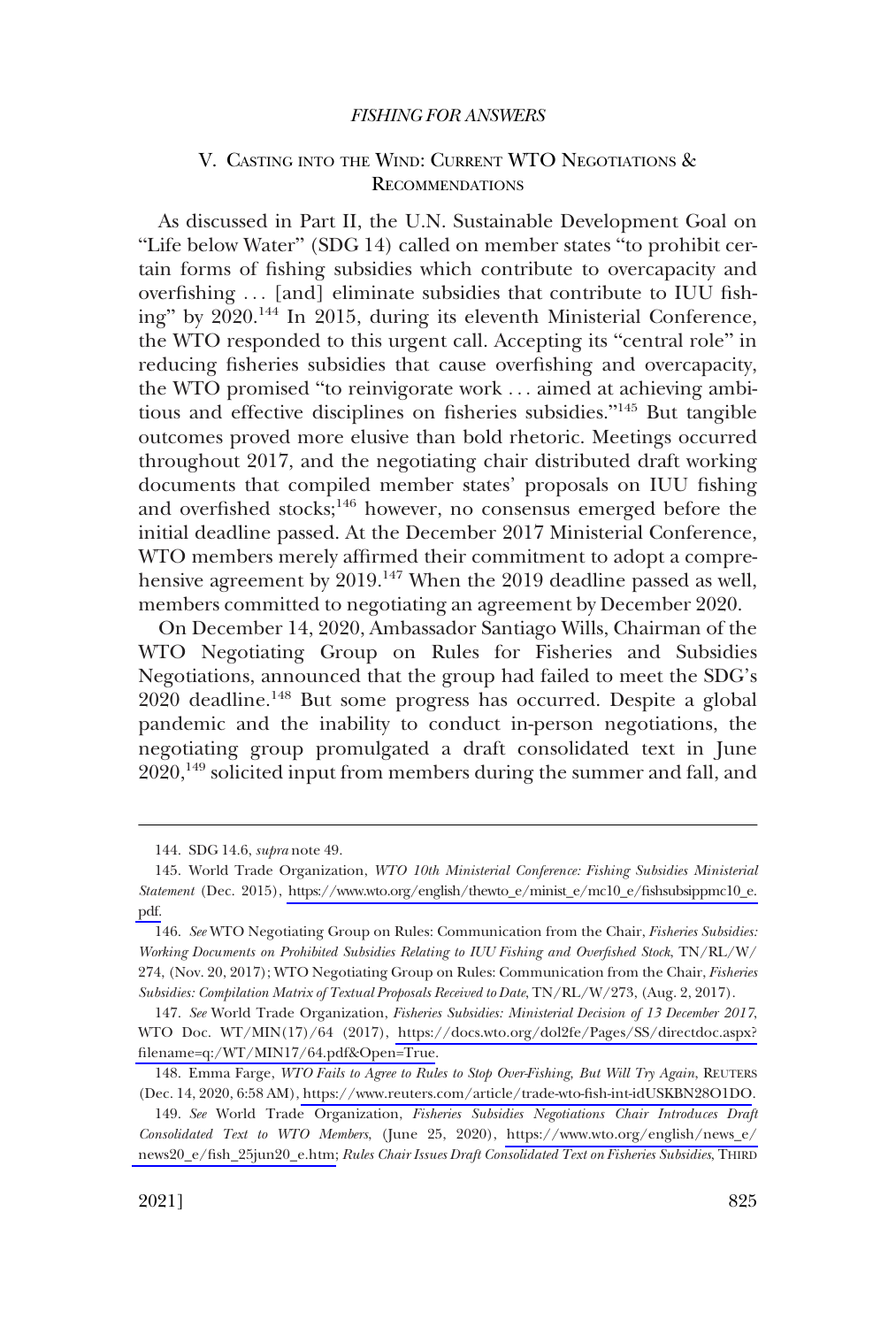<span id="page-29-0"></span>released a revised version in November 2020.150 Neither document was released publicly; however, reporting suggests that consensus coalesced on several issues. In February 2021, the negotiators reconvened in Geneva,<sup>151</sup> and Ambassador Wills released a new draft consolidated text in May 2021.152 The new WTO Director-General, Ngozi Okonjo-Iweala, has emphasized the importance of these negotiations. Director-General Okonjo-Iweala convened new talks on July 15<sup>th</sup>, 2021 and applauded negotiators as they commenced line-by-line discussions of the draft text.<sup>153</sup> Hopes remain high that the negotiators can deliver an agreement, but significant disagreements remain.

# A. *Areas of Consensus*

Three areas of agreement are especially encouraging. First, negotiators appear to have settled on a common definition for IUU fishing, as the 2018 Working Document incorporated the definition established by the FAO IPOA-IUU.<sup>154</sup> Rather than a rigid, one-size-fits-all definition, the IPOA proscribes fishing that violates national laws, the regulations of relevant Regional Fisheries Management Organizations (RFMOs), or other rules of international law.155 By incorporating a flexible definition that reinforces members' municipal law, the draft agreement reaffirms sovereign rights and leverages the persuasive norms of

WORLD NETWORK (Jun. 29, 2020) (providing detailed summary of Ambassador Wills' public comments), [https://twn.my/title2/wto.info/2020/ti200624.htm.](https://twn.my/title2/wto.info/2020/ti200624.htm)

<sup>150.</sup> See INT'L INST. FOR SUSTAINABLE DEV., WTO MEMBERS DELAY AGREEMENT ON FISHERIES SUBSIDIES TO 2021, (2020), [http://sdg.iisd.org/news/wto-members-delay-agreement-on-fisheries](http://sdg.iisd.org/news/wto-members-delay-agreement-on-fisheries-subsidies-to-2021/)[subsidies-to-2021/](http://sdg.iisd.org/news/wto-members-delay-agreement-on-fisheries-subsidies-to-2021/).

*See* INT'L INST. FOR SUSTAINABLE DEV., *WTO NEGOTIATIONS ON FISHERIES: "FUNDAMENTAL*  151. *DIFFERENCES" REMAIN* (2021), [https://sdg.iisd.org/news/wto-negotiations-on-fisheries-fundamental](https://sdg.iisd.org/news/wto-negotiations-on-fisheries-fundamental-differences-remain/)[differences-remain/](https://sdg.iisd.org/news/wto-negotiations-on-fisheries-fundamental-differences-remain/) [hereinafter *Fundamental Differences*].

<sup>152.</sup> WTO Negotiating Group on Rules: Communication from the Chair, *Fisheries Subsidies: Draft Consolidated Chair Text*, TN/RL/W/276 (May 11, 2021). The revised draft text was published as this Note went to press. A detailed analysis of the new document is therefore beyond the scope of this Note.

*See id.*; *Fundamental Differences*, *supra* note 151; *Okonjo-Iweala Hails 'Successful' Fish*  153. *Ministerial, Previews "Line-by-Line" Talks*, WORLD TRADE ONLINE (Jul. 15, 2021), [https://](https://insidetrade.com/daily-news/okonjo-iweala-hails-%E2%80%98successful%E2%80%99-fish-ministerial-previews-line-line-talks)  [insidetrade.com/daily-news/okonjo-iweala-hails-%E2%80%98successful%E2%80%99-fish](https://insidetrade.com/daily-news/okonjo-iweala-hails-%E2%80%98successful%E2%80%99-fish-ministerial-previews-line-line-talks)[ministerial-previews-line-line-talks.](https://insidetrade.com/daily-news/okonjo-iweala-hails-%E2%80%98successful%E2%80%99-fish-ministerial-previews-line-line-talks)

<sup>154.</sup> See ISABELLE VAN DAMME, INT'L INST. FOR SUSTAINABLE DEV., REFLECTIONS ON THE WTO NEGOTIATIONS ON PROHIBITING IUU FISHING SUBSIDIES 4 (2020), [https://www.iisd.org/system/](https://www.iisd.org/system/files/publications/wto-negotiations-prohibiting-fishing-subsidies.pdf) [files/publications/wto-negotiations-prohibiting-fishing-subsidies.pdf.](https://www.iisd.org/system/files/publications/wto-negotiations-prohibiting-fishing-subsidies.pdf)

<sup>155.</sup> *See* Food and Agriculture Organization of the United Nations, International Plan of Action to Prevent, Deter, and Eliminate Illegal, Unreported, and Unregulated Fishing, art. 3.1, adopted by the Committee on Fisheries on its Twenty-Fourth Session (Mar. 2, 2001).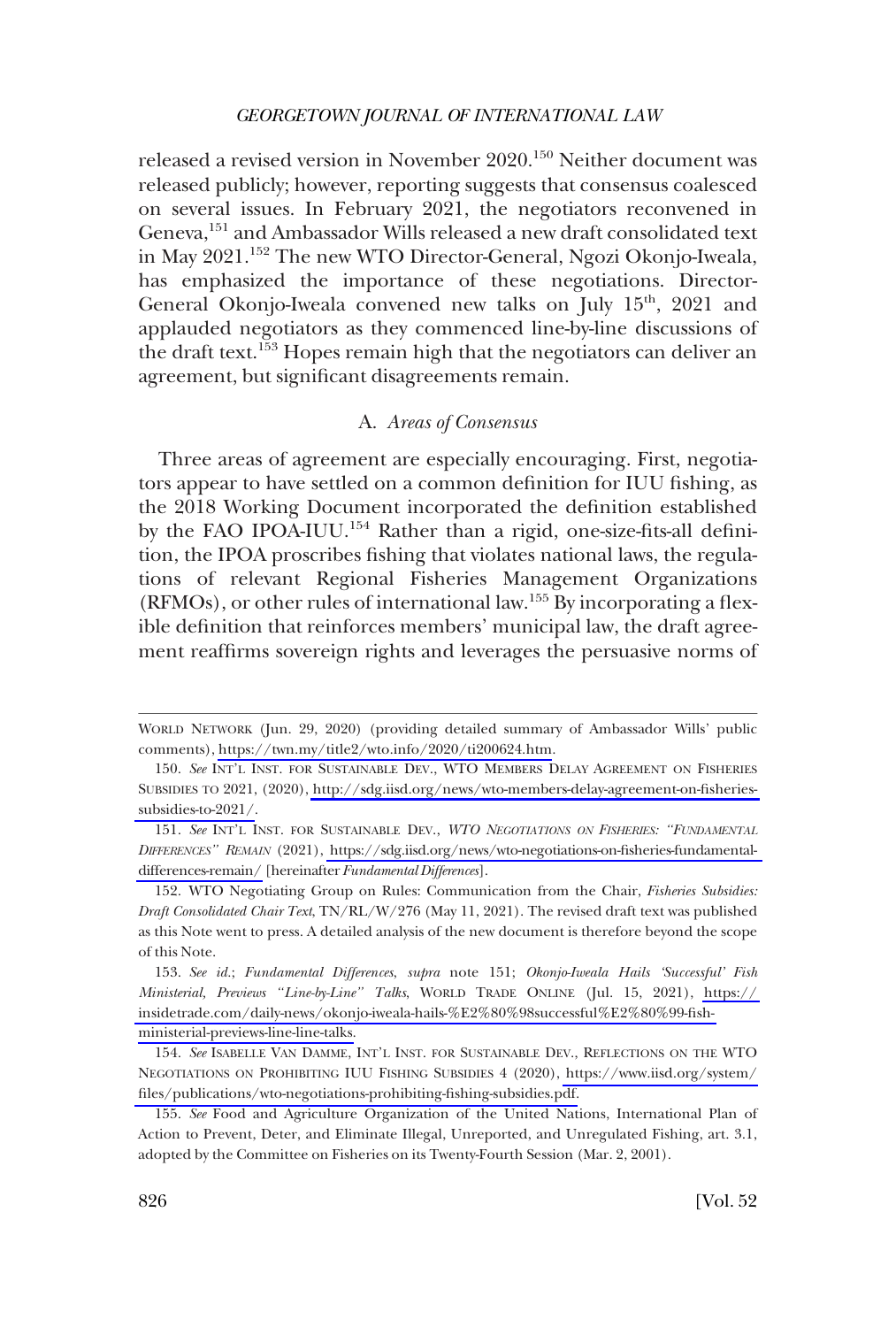non-binding international agreements.<sup>156</sup> To be sure, any final agreement will need to clarify whether the IPOA definition becomes static at ratification or evolves with changes to the underlying national and international law. Nevertheless, to settle on a common definition constitutes an integral first step for any agreement.<sup>157</sup> Of note, an accepted definition for IUU fishing only addresses half of the problem, as the text does not reference a common definition for overfished or unsustainable stocks. As such, this remains an area of contention for future negotiations and will be discussed below.

Second, the draft agreement also demonstrates some consensus on the targeted subsidies. In keeping with SDG 14 goals, the text broadly envisions disciplines for three discrete groups of subsidies: subsidies that contribute to IUU fishing; subsidies that support unsustainable fishing of overfished stocks; and subsidies that contribute to overfishing and overcapacity.158 More specifically, the June 2020 draft text includes language that covers non-specific fuel subsidies, one of the key capitalenhancing enablers of unsustainable fishing practices discussed in Part II.159 Member states have proposed various exclusions, such as fuel detaxation schemes, subsidies to artisanal, small-scale fishing operations, and subsidies to fishing within the member's territorial sea.<sup>160</sup> The current draft has not addressed these specific caveats and carve-outs; however, even if an agreement ultimately includes such concessions, the reduction in fuel subsidies to large-scale, industrial fishing could yield an immediate improvement for global fishing stocks.

Third, the draft text acknowledges the importance of effective information-gathering on IUU fishing violations. For IUU designations, negotiators reportedly favor empowering RFMOs to supplement state efforts to collect data on vessel license numbers, registered ports, and operator information.<sup>161</sup> Such an approach is optimal, as coastal states often lack the capacity to effectively monitor IUU activity, subsidizing states may choose to overlook violations, and port states may hesitate to rely on information provided by external actors. RFMOs also provide a

<sup>156.</sup> *See Van Damme*, *supra* note 154, at 4. ("This devolved approach seems to be inevitable in formulating any type of common definition of IUU fishing for the purposes of a WTO agreement and does not appear to undermine the overall advantage of using a common definition.")

<sup>157.</sup> *See id.* at 5.

<sup>158.</sup> *See Tipping & Irschlinger*, *supra* note 53, at 3.

<sup>159.</sup> *See id.* 

<sup>160.</sup> *See id.* 

<sup>161.</sup> See THERESA REDDING & GRAEME MACFAYDEN, INT'L INST. FOR SUSTAINABLE DEV., POTENTIAL IMPLEMENTATION STEPS OF A WTO AGREEMENT ON FISHERIES SUBSIDIES 8 (2020), [https://www.iisd.org/system/files/publications/steps-wto-agreement-fisheries-subsidies.pdf.](https://www.iisd.org/system/files/publications/steps-wto-agreement-fisheries-subsidies.pdf)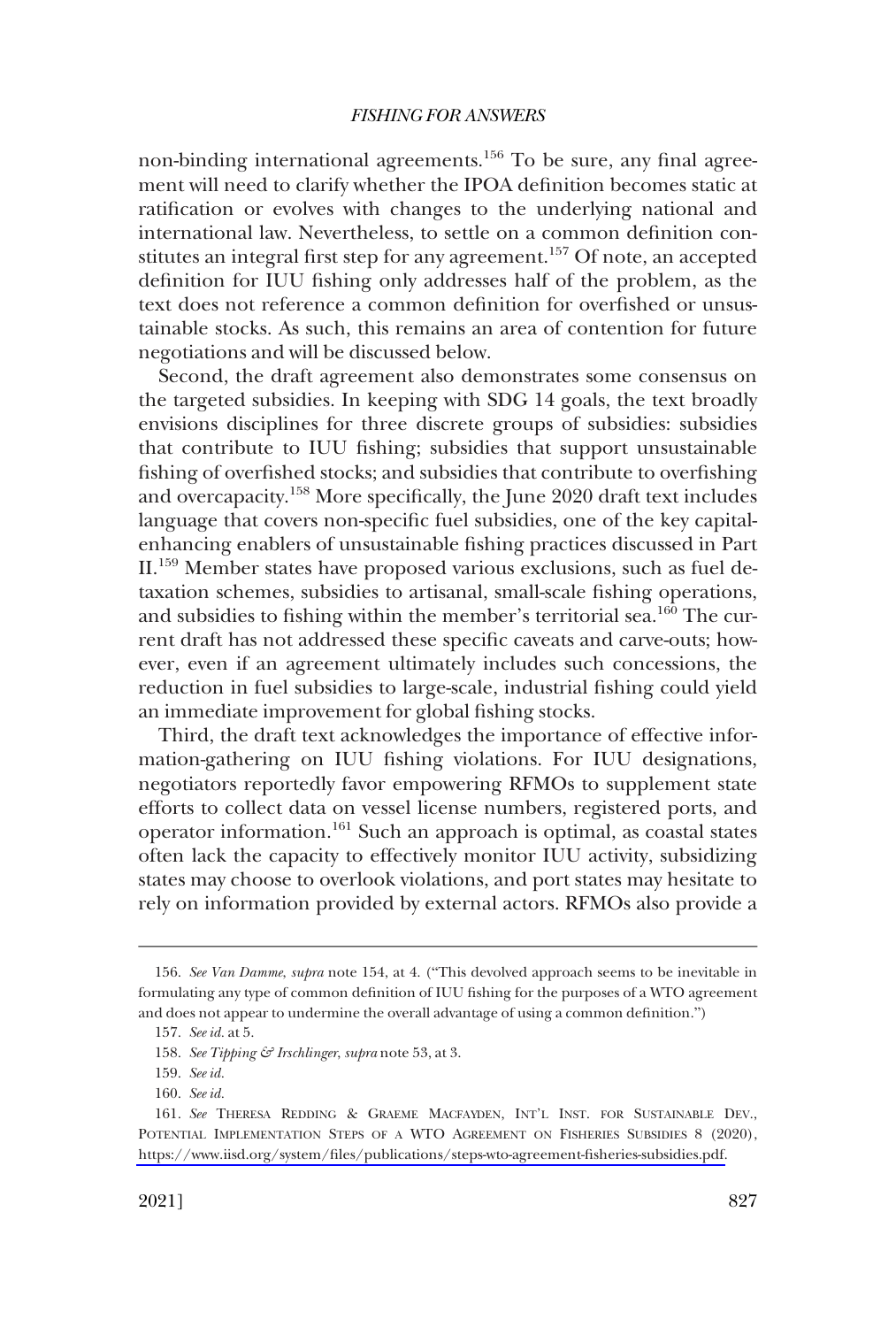<span id="page-31-0"></span>ready framework through which coast guards, navies, and intelligence services can collaborate, share data, and ensure the most egregious IUU violators do not escape notice.

Despite this progress, numerous points remain unsettled, and it is unclear whether member states will be able to forge a final agreement. The following parts will identify critical areas of contention and propose solutions that reflect the challenges outlined in Parts II, III, and IV. Four outstanding issues will prove critical to the success of any agreement: the authority to make IUU fishing designations, the procedure for assessing fishing stocks, the basis of review for dispute settlement, and the approach towards SDT for developing and least developed countries.

# B. *The Authority and Scope of IUU Fishing Designations*

First, a final agreement must determine who is authorized to make IUU designations. The draft text includes language that empowers flag states and coastal states to make such designations.<sup>162</sup> Yet both suggestions would prove inadequate. To be sure, coastal states have every incentive to enforce compliance in their territorial sea and EEZ. Under UNCLOS, it is their undisputed right to regulate such activity, and unsustainable IUU fishing directly harms their environment, economy, and security. Unfortunately, in regions where IUU fishing is most acute, coastal states are often least developed countries (LDCs) or developing countries. In many instances, these states may rely on the most egregious subsidizers of IUU fishing for economic support, military protection, or trade benefits. Thus, even if a coastal state had the capacity and desire to designate IUU fishing violations, strategic interests may demand inaction. Moreover, some of the worst violations occur on the high seas beyond the regulatory reach of coastal states. In theory, the text's inclusion of flag states could address IUU activity on the high seas. However, if a vessel is associated with a state merely through a flag of convenience, the flag-state government may be unwilling or unable to make the IUU designation.

For this reason, some parties have proposed including the subsidizing state in the designation process.<sup>163</sup> In some instances, the subsidizing states may be the only connection to a vessel fishing on the high seas. Proponents argue this "could be a way [for subsidizing states] to

<sup>162.</sup> *See Tipping & Irschlinger*, *supra* note 53, at 5.

<sup>163.</sup> *See id.*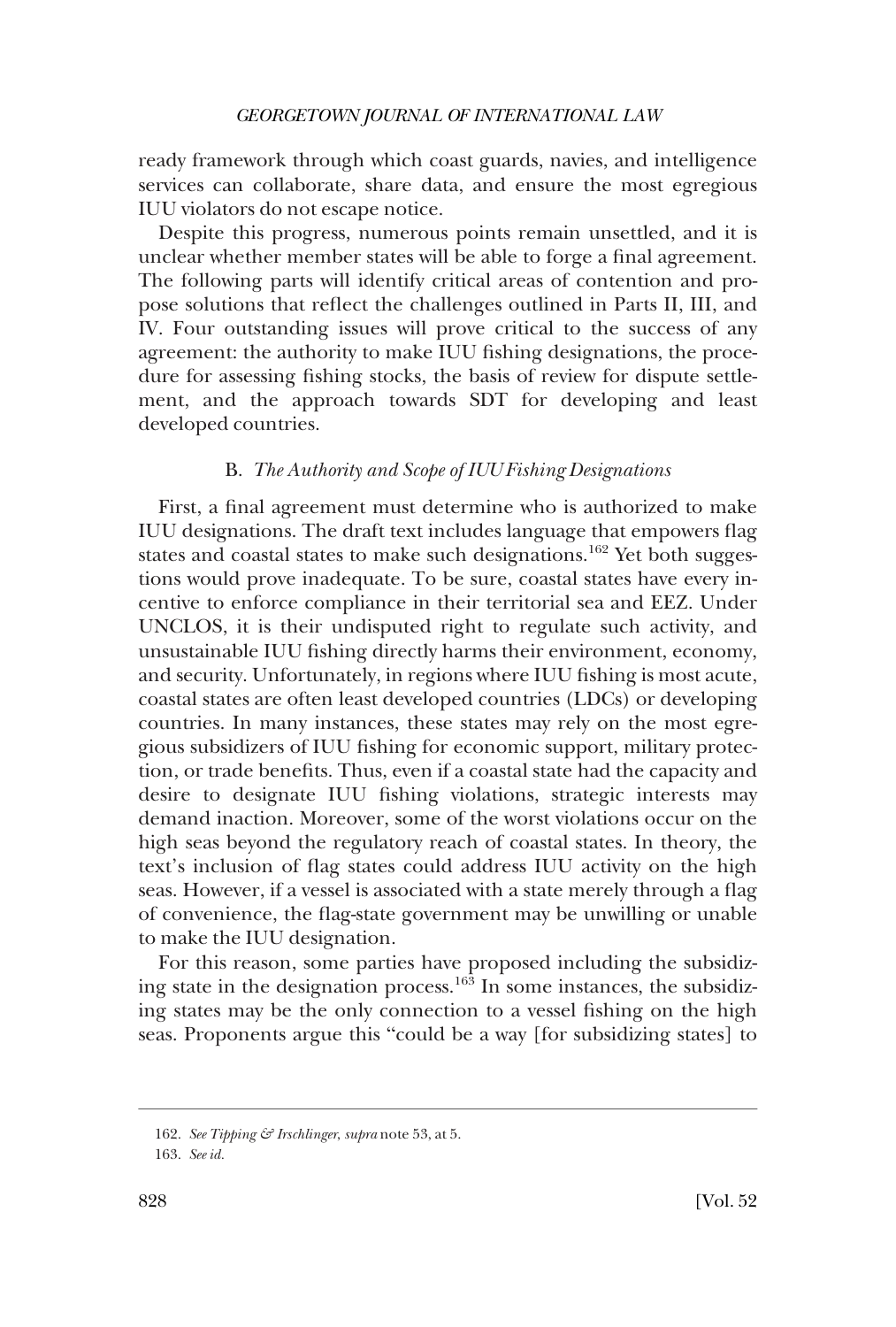enforce domestic policy coherence";<sup>164</sup> however, to paraphrase an adage, the proposal is like asking an orca to guard a seal pod. As discussed in Part II, states subsidize fishing fleets to secure food sources and protect an industry of cultural and political significance. Therefore, the worst offenders have little incentive to police IUU fishing and ensure compliance with international standards. A non-obligatory, self-enforcing mechanism for IUU designations may appeal to many WTO members. But if the final agreement relies on such procedures, it will provide little support to global fisheries.

Other states have proposed that RFMOs present a sensible option, as they already possess the requisite expertise and represent the littoral stakeholders.165 But China, the United States, and others may find the idea of a supranational regional organization empowered to adjudicate their fishermen unpalatable. Additionally, some conservationists claim that RFMOs can be captured by special interests and may not provide reliable regulatory support.<sup>166</sup> In many scenarios, port states may be best positioned to make factual investigations and action requests from other states. Indeed, the PSMA already authorizes port states to make such designations, and local authorities often inspect vessels landing a catch.167 Nonetheless, a port state may not always have the capacity or willingness to undertake such obligations.

Ultimately, the agreement should adopt an all-of-the-above option, authorizing RFMOs, subsidizing states, flag states, littoral states, and port states to designate IUU fishing violators. Some members have argued for such an inclusive list, fearing that the exclusion of any option could "undermine the object and purpose of the prohibition on IUU fishing subsidies."168 So long as subsidizing states have a venue in which to challenge IUU designations, this catch-all approach would strike a balance that protects the sovereign rights of member states while maximizing the opportunities to enforce violations.

<sup>164.</sup> *Id.* 

<sup>165.</sup> *See Van Damme*, *supra* note 156, at 9 (arguing that RFMOs would facilitate "coherence between the trade and fisheries policies of WTO Members that also belong to that type of organization and that subsidize IUU fishing."); Tipping & Irschlinger, *supra* note 53, at 5.

<sup>166.</sup> See Piscine Plunder: Ecuador, a Victim of Illegal Fishing, is also a Culprit, THE ECONOMIST (Nov. 21, 2020), (quoting observers who allege that the Inter-American Tropical Tuna Commission is "a weak organization, aligned with fishing companies," and hinders regulatory goals), [https://www.](https://www.economist.com/the-americas/2020/11/21/ecuador-a-victim-of-illegal-fishing-is-also-a-culprit?frsc=dg%7Ce)  [economist.com/the-americas/2020/11/21/ecuador-a-victim-of-illegal-fishing-is-also-a-culprit?](https://www.economist.com/the-americas/2020/11/21/ecuador-a-victim-of-illegal-fishing-is-also-a-culprit?frsc=dg%7Ce)  [frsc=dg%7Ce](https://www.economist.com/the-americas/2020/11/21/ecuador-a-victim-of-illegal-fishing-is-also-a-culprit?frsc=dg%7Ce).

<sup>167.</sup> *See Tipping & Irschlinger*, *supra* note 53, at 5; Van Damme, *supra* note 156, at 7.

<sup>168.</sup> Van Damme, *supra* note 156, at 7–8.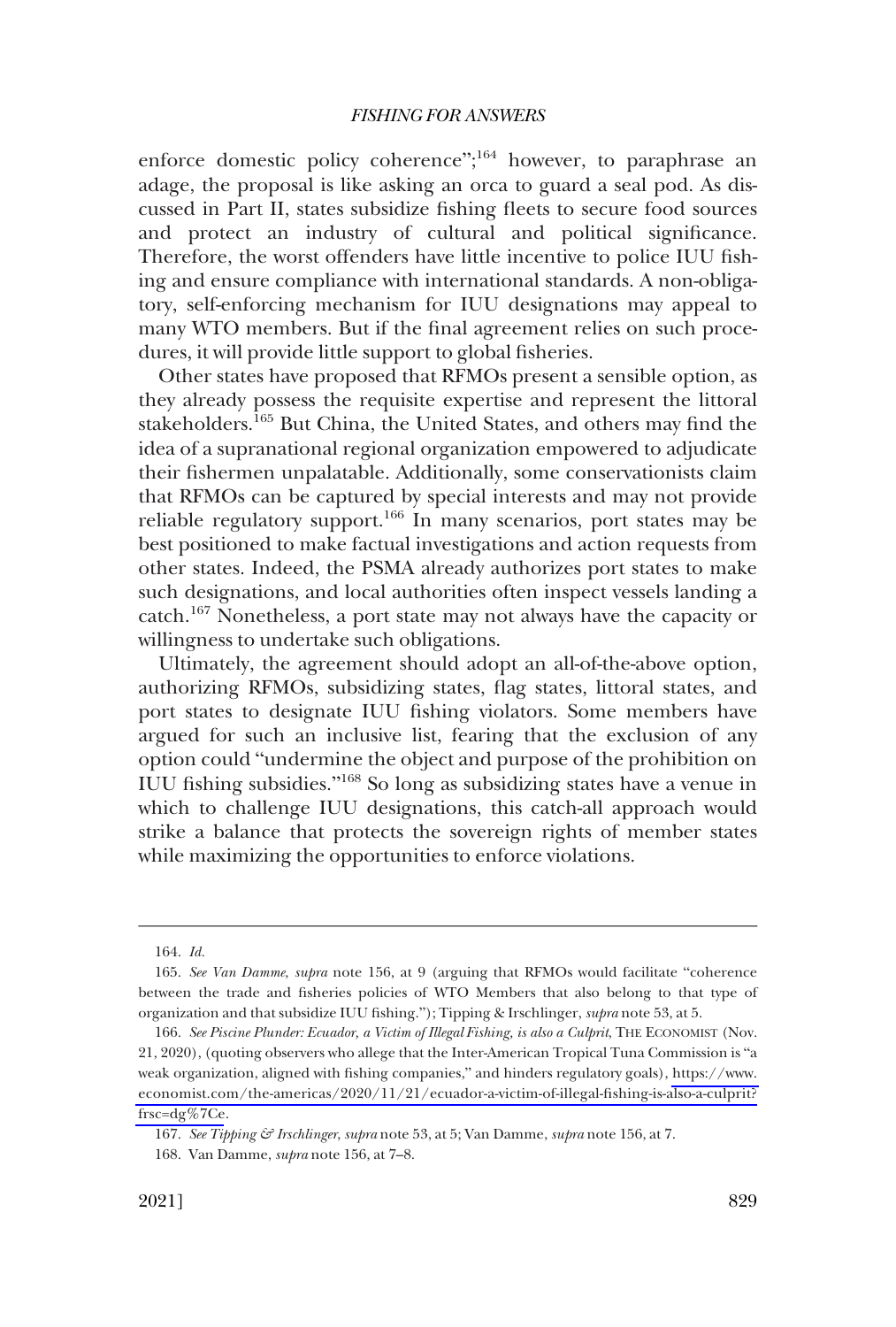# C. *Stock Assessments and Overfished Designations*

<span id="page-33-0"></span>In general, negotiators envision a prohibition on subsidies to vessels targeting unsustainably fished, vulnerable stocks. Unfortunately, no consensus has emerged regarding the procedures for conducting stock assessments and determining when a species is unsustainably overfished. Without a decision on this preliminary point, the potential agreement is doomed. The 2018 draft text identifies two broad options for assessing stocks: an objective, scientific approach or a subjective approach with unfixed criteria.<sup>169</sup> Many states already employ an objective, scientific approach for assessing stocks. Indeed, UNCLOS requires members to use the "best scientific evidence available to [them]" when regulating their fisheries.170 But myriad variations exist within this objective approach.171 For instance, while most states employ MSY as the reference point for stock assessments, the concept of maximum economic yield (MEY) has gained traction in recent years.172 Some have argued that a fishing subsidies agreement should adopt multiple objective models, as this would provide flexibility for states in data-poor environments and "help the discipline be applied in many different fisheries management contexts."<sup>173</sup>

Other members, however, have argued against the use of objective criteria and proposed that national authorities (or RFMOs) should have the independence to assess stocks as they see fit.<sup>174</sup> Or, if agreement does adopt an objective approach, they propose adding a caveat that states use the "best scientific evidence available *to the member*."<sup>175</sup> Such subjectivity raises the same concern discussed with IUU fishing designations. States subsidize fishing fleets for multiple reasons. Scientific and economic models may demonstrate the long-term harm of unsustainable fishing, but many governments will prioritize immediate food security and short-term economic benefits over long-term projections. As such, governments may be incentivized to avoid or delay

<sup>169.</sup> *See* TIPPING & IRSCHLINGER, *supra* note 53, at 9.

<sup>170.</sup> UNCLOS, *supra* note 56, art. 61(2).

<sup>171.</sup> See generally MAREN HEADLEY, DETERMINING THE STATUS OF FISH STOCKS IN DATA-POOR ENVIRONMENTS AND MULTISPECIES FISHERIES (INT'L INST. OF SUSTAINABLE DEV., 2020), [https://](https://www.iisd.org/system/files/publications/fish-stocks-multispecies-fisheries.pdf) [www.iisd.org/system/files/publications/fish-stocks-multispecies-fisheries.pdf](https://www.iisd.org/system/files/publications/fish-stocks-multispecies-fisheries.pdf).

<sup>172.</sup> *See id.* at 3–4.

<sup>173.</sup> *Id.* 

<sup>174.</sup> *See* TIPPING & IRSCHLINGER, *supra* note 53, at 9.

<sup>175.</sup> *Id.* at 9.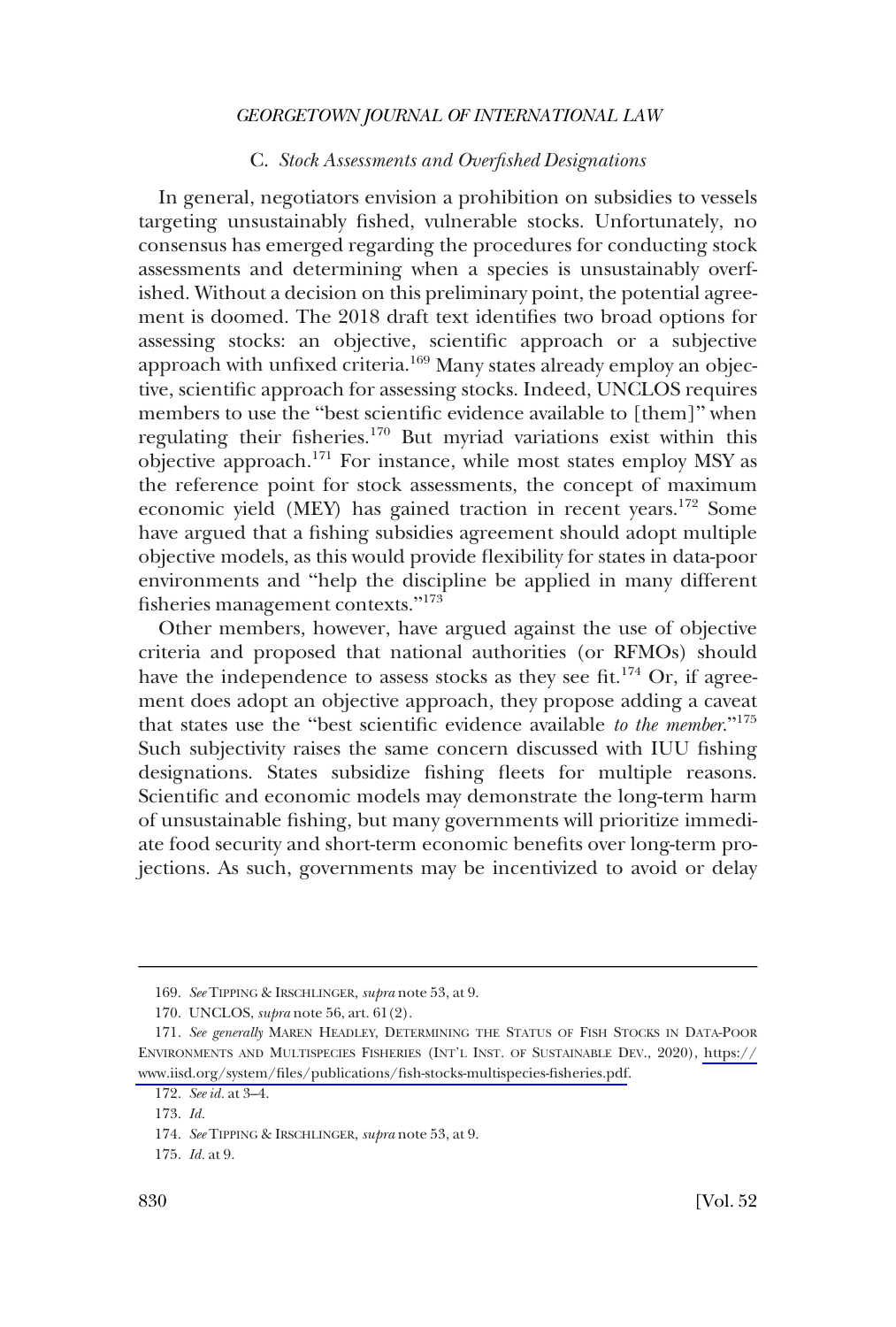<span id="page-34-0"></span>negative stock assessments.176 Thus, if a WTO agreement on fishing subsidies is to have any effect, it must rely on an objective scientific standard that incorporates multiple reference points.

#### D. *Standards of Evidence, Dispute Settlement, and the Basis for Review*

Whatever form the IUU fishing designation and stock assessment process ultimately takes, any successful agreement will require a transparent and efficient dispute settlement process to assuage member concerns, engender credibility, and ensure swift resolution. During the 2020 negotiations, members' positions still varied widely on these issues.<sup>177</sup> One such issue involves the appropriate standard a dispute panel should employ when reviewing an IUU fishing designation or stock assessment determination. Most members agree that the WTO is not a fisheries organization, and panels are not well-positioned to conduct a de novo review.178 But distinct opinions remain. Some have argued for a more limited procedural review to determine if findings were "objective, unbiased, and based on facts," and Article 17.6 of the Anti-Dumping Agreement provides a model for this approach.<sup>179</sup> Others, seeking an even more limited authority for review, contend that panels should only review the scientific basis of the RFMO or member state's assessment.180Several members have proposed a middle ground that distinguishes between distinct subject matters and employs different levels of review for each. Under this formulation, the designation of IUU fishing is a non-scientific determination, and panels are better positioned to conduct procedural review to ensure due process, the consideration of all evidence, and a bias-free decision. Stock assessments, however, involve highly technical models, biological analyses, and ecological investigations. In such instances, the agreement could limit panels to a review of the scientific basis and perhaps solicit assessments from international bodies like the FAO. This would husband limited dispute resolution resources and facilitate an expedited process for these urgent issues.

<sup>176.</sup> *See id.* at 10 ("The more control the Members has (sic) over the evidence it is obliged to take into account, the more scope there is for Members to ignore evidence that a stock appears to be overfished").

*See Fisheries Subsidies Negotiations Chair Introduces Revised Draft Consolidated Text*, WORLD 177. TRADE ORGANIZATION (Nov. 2, 2020), [https://www.wto.org/english/news\\_e/news20\\_e/fish\\_](https://www.wto.org/english/news_e/news20_e/fish_02nov20_e.htm)  [02nov20\\_e.htm.](https://www.wto.org/english/news_e/news20_e/fish_02nov20_e.htm)

<sup>178.</sup> *See* TIPPING & IRSCHLINGER, *supra* note 53, at 20.

<sup>179.</sup> *See id.* at 20–21.

<sup>180.</sup> *See id.*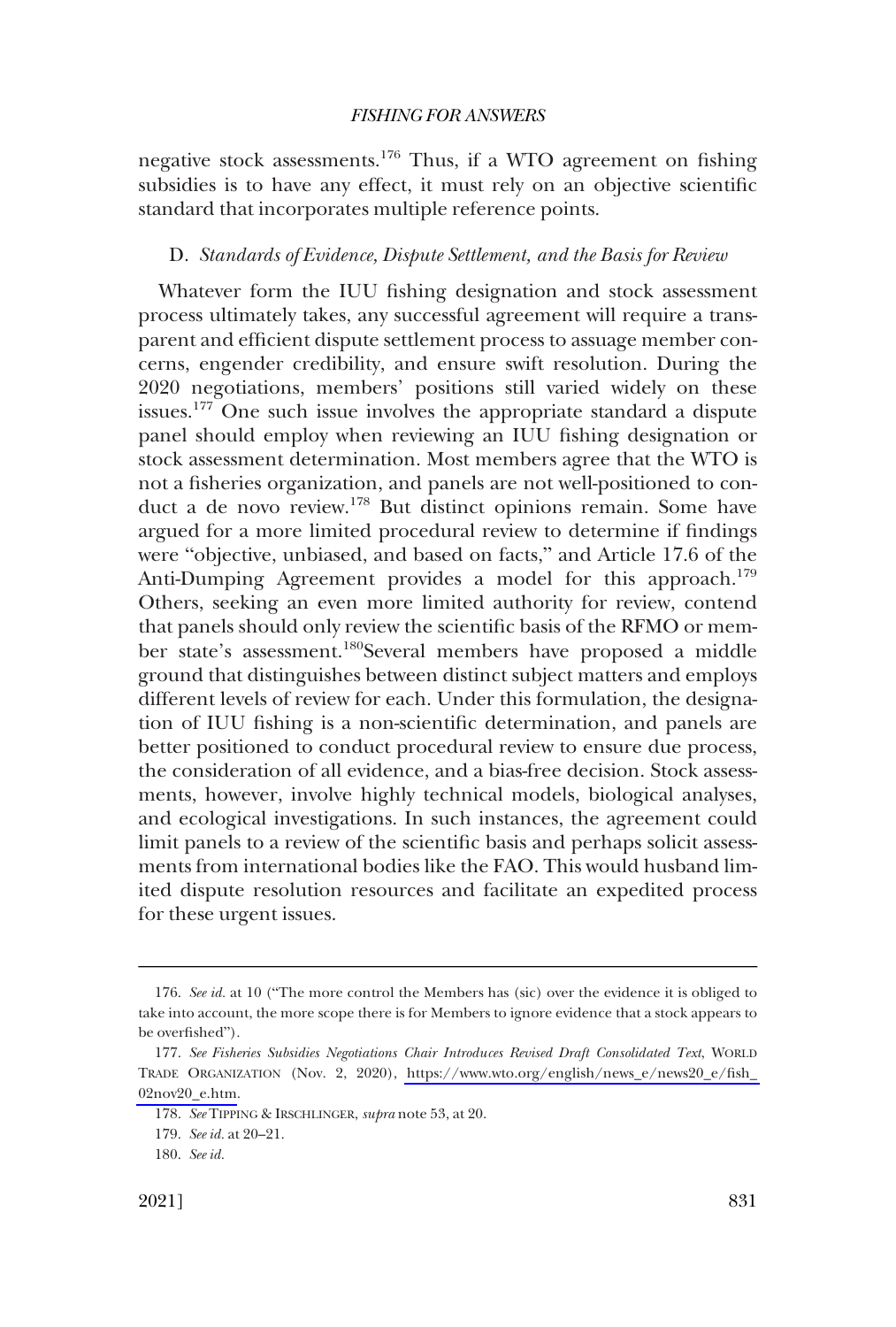# E. *Special and Differential Treatment*

<span id="page-35-0"></span>Finally, the agreement's approach to SDT will almost certainly prove the most challenging issue to negotiate, but the ultimate success of any effort depends on a nuanced approach to such politically sensitive issues. Since the 2001 Doha Round, WTO Members have recognized that disciplines on fishing subsidies would require "appropriate and effective [SDT] for developing and least-developed Members" and must reflect the "importance of this sector to development priorities, poverty reduction, and livelihood and food security concerns."181 In 2015, SDG 14.6 explicitly called upon members to recognize "appropriate and effective" SDT for LDCs and developing countries and declared that they must be an "integral part" of new fishing disciplines. $182$ 

In Part II, this Note discussed the harm that small-scale, artisanal fishermen suffer when heavily subsidized, industrial fleets encroach on local waters, and it highlighted the destabilizing second-order effects of such competition. Countries like Senegal, Gambia, and Guinea rely on small-scale fishing for a critical source of protein, and the industry employs thousands. A successful agreement must account for artisanal fishing, vulnerable communities, and LDC needs, and the draft text currently exempts LDCs from prohibitions on subsidies that contribute to overfishing.<sup>183</sup> However, members must adopt a more tailored approach when crafting exceptions for developing countries. Permanent, blanket exceptions will render any deal ineffective.<sup>184</sup>

First, although China has reaped SDT benefits in other agreements, any new fishing disciplines must apply to China from the start. To exclude the largest provider of fishing subsidies—and port of origin for some of the most notorious IUU fishing violators—would render any

<sup>181.</sup> *See Van Damme*, *supra* note 154, at 2 (quoting WTO, 2005, Annex D, para. 9).

SDG 14.6, *supra* note 49.; *cf.* David Vivas Eugui, *How to Craft a Strong WTO Deal on Fishing*  182. *Subsidies*, UNITED NATIONS CONFERENCE ON TRADE AND DEVELOPMENT (Nov. 19, 2020) ("[SDT] must be devised as a tool for enabling sustainable fisheries development, with incremental incorporation of developing countries, least developed countries . . . and small island development states into the disciplines."), [https://unctad.org/news/how-craft-strong-wto-deal](https://unctad.org/news/how-craft-strong-wto-deal-fishing-subsidies)[fishing-subsidies.](https://unctad.org/news/how-craft-strong-wto-deal-fishing-subsidies)

<sup>183.</sup> *See* TIPPING & IRSCHLINGER, *supra* note 53, at 15.

As of July 2021, reports indicate that the issue of blanket exceptions for all developing 184. countries remains one of the key sticking points between U.S. and Indian negotiators. *See Tai Criticizes WTO Draft Fisheries Text as DG Looks for Renewed Mandate*, WORLD TRADE ONLINE (Jul. 15, 2021), [https://insidetrade.com/daily-news/tai-criticizes-wto-draft-fisheries-text-dg-looks-renewed](https://insidetrade.com/daily-news/tai-criticizes-wto-draft-fisheries-text-dg-looks-renewed-mandate)[mandate;](https://insidetrade.com/daily-news/tai-criticizes-wto-draft-fisheries-text-dg-looks-renewed-mandate) *see also Pew: WTO Must Seal More Ambitious Deal on Fisheries, and Soon*, WORLD TRADE ONLINE (Jul. 16, 2021), [https://insidetrade.com/trade/pew-wto-must-seal-more-ambitious-deal-fisheries](https://insidetrade.com/trade/pew-wto-must-seal-more-ambitious-deal-fisheries-and-soon)[and-soon.](https://insidetrade.com/trade/pew-wto-must-seal-more-ambitious-deal-fisheries-and-soon)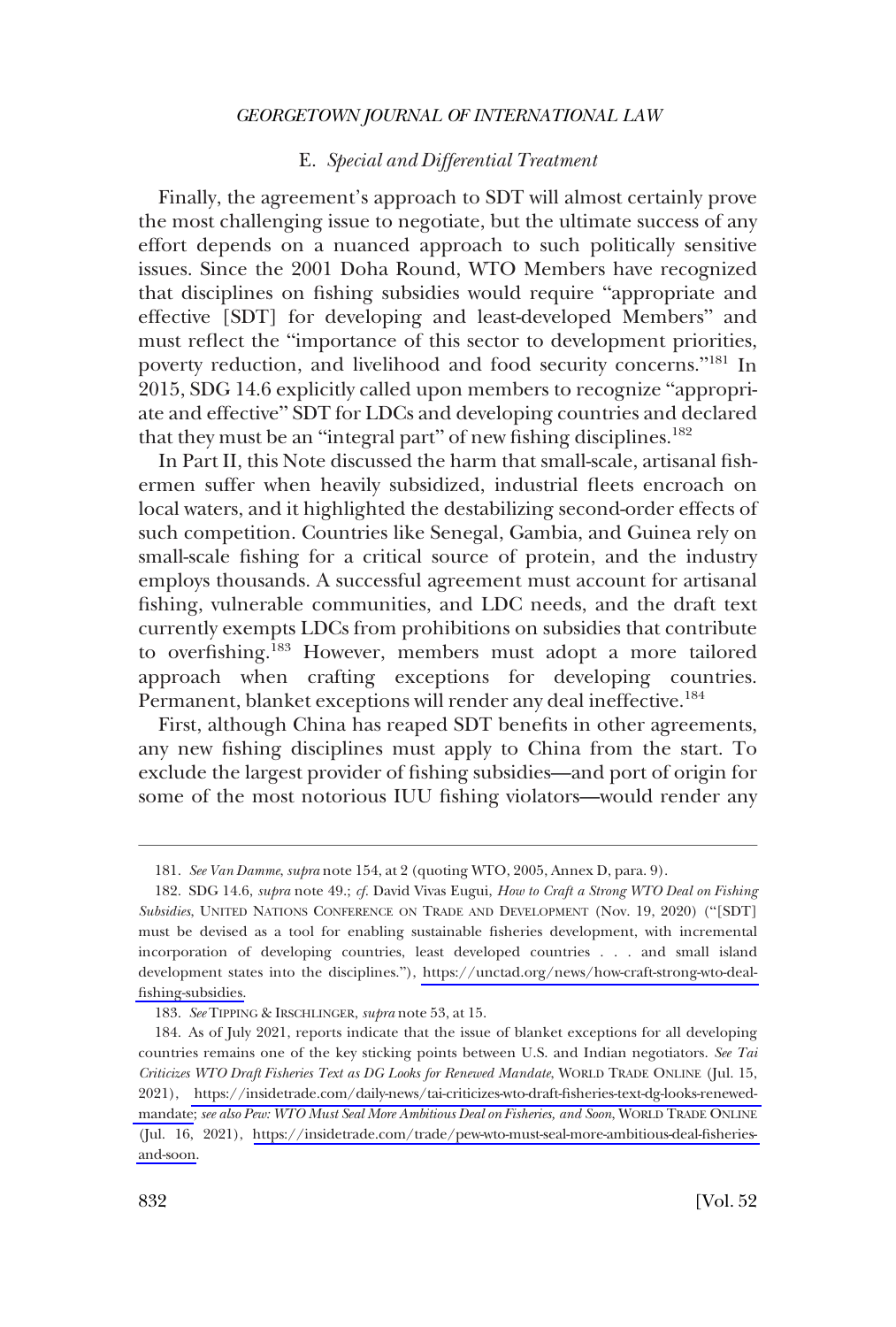agreement ineffective. Second, other developing states cannot receive blanket exceptions for fishing subsidies. Rather, all carve-outs must be tailored to ensure they protect legitimate, small-scale fishing, and the WTO should review these exceptions on a periodic basis. For the division between developed and developing, exploiter and victim, sounds clearer in rhetoric than reality. For instance, although Chinese-flagged fishing fleets have illegally crossed into Ecuador's EEZ and plundered a UNESCO-protected habitat, Quito is not wholly innocent when it comes to unsustainable and IUU fishing.

Over the past two years, 136 Ecuadorean fishing vessels entered the protected Galapagos Reserve. Others illegally fish in protected Colombian and Costa Rican waters, and fishermen employ indiscriminate purse seine nets, long lines, and fish aggregating devices that yield high levels of by-catch.<sup>185</sup> Ecuador's fishing industry consists of 115 large industrial ships and 400 semi-industrial vessels, and the country has the largest tuna fleet in the Eastern Pacific.<sup>186</sup> While fuel subsidies indirectly support this activity, a 2009 study revealed that the government only apportioned a small portion of direct fishing subsidies to the industrial fleet.<sup>187</sup> The overwhelming majority of direct subsidies supported small-scale, artisanal fishermen.<sup>188</sup> But in the aggregate, these small-scale fishermen and the subsidies they receive contribute to unsustainable IUU fishing.189 Indeed, in 2019, one NGO filmed Ecuadorians aboard a small fishing vessel beheading a shark and preparing to illegally harvest its fins. The same organization ultimately provided information to local authorities that led to the seizure of illegal 18,673 shark fins.<sup>190</sup> In recent years, the United States, European Union, and international organizations have called on Ecuador to crack down on IUU fishing. Quito is attempting to do so, but the case demonstrates how easy value judgments can often belie more complex

<sup>185.</sup> *Piscine Plunder: Ecuador, a Victim of Illegal Fishing, is also a Culprit*, *supra* note 166.

<sup>186.</sup> *Id.* 

<sup>187.</sup> See IVAN PRIETO BOWEN, THE IMPACT OF FISHERIES SUBSIDIES ON TUNA SUSTAINABILITY AND TRADE IN ECUADOR (UNEP, 2009), [https://citeseerx.ist.psu.edu/viewdoc/download?doi=10.1.1.](https://citeseerx.ist.psu.edu/viewdoc/download?doi=10.1.1.464.186&rep=rep1&type=pdf) [464.186&rep=rep1&type=pdf](https://citeseerx.ist.psu.edu/viewdoc/download?doi=10.1.1.464.186&rep=rep1&type=pdf) (finding only \$2 million in support to the industrial fleet, but \$62 million in fuel subsidies and infrastructure development expressly for artisanal fisheries).

<sup>188.</sup> *Id.* 

<sup>189.</sup> *See* REDDING & MACFAYDEN, *supra* note 161, at 5 ("While large vessels receiving subsidies may individually have a greater negative impact on fish stocks, large numbers of small-scale vessels could also have detrimental impacts,") (citing Schubauer et al., *supra* note 33).

*Sea Shepherd Galapagos Sting Results in Seizure of Over 18,000 Shark Fins*, SEA SHEPHERD NEWS, 190. [https://www.seashepherd.org.uk/news-and-commentary/news/sea-shepherd-galapagos-sting](https://www.seashepherd.org.uk/news-and-commentary/news/sea-shepherd-galapagos-sting-results-in-seizure-of-over-18-000-shark-fins.html)[results-in-seizure-of-over-18-000-shark-fins.html.](https://www.seashepherd.org.uk/news-and-commentary/news/sea-shepherd-galapagos-sting-results-in-seizure-of-over-18-000-shark-fins.html)